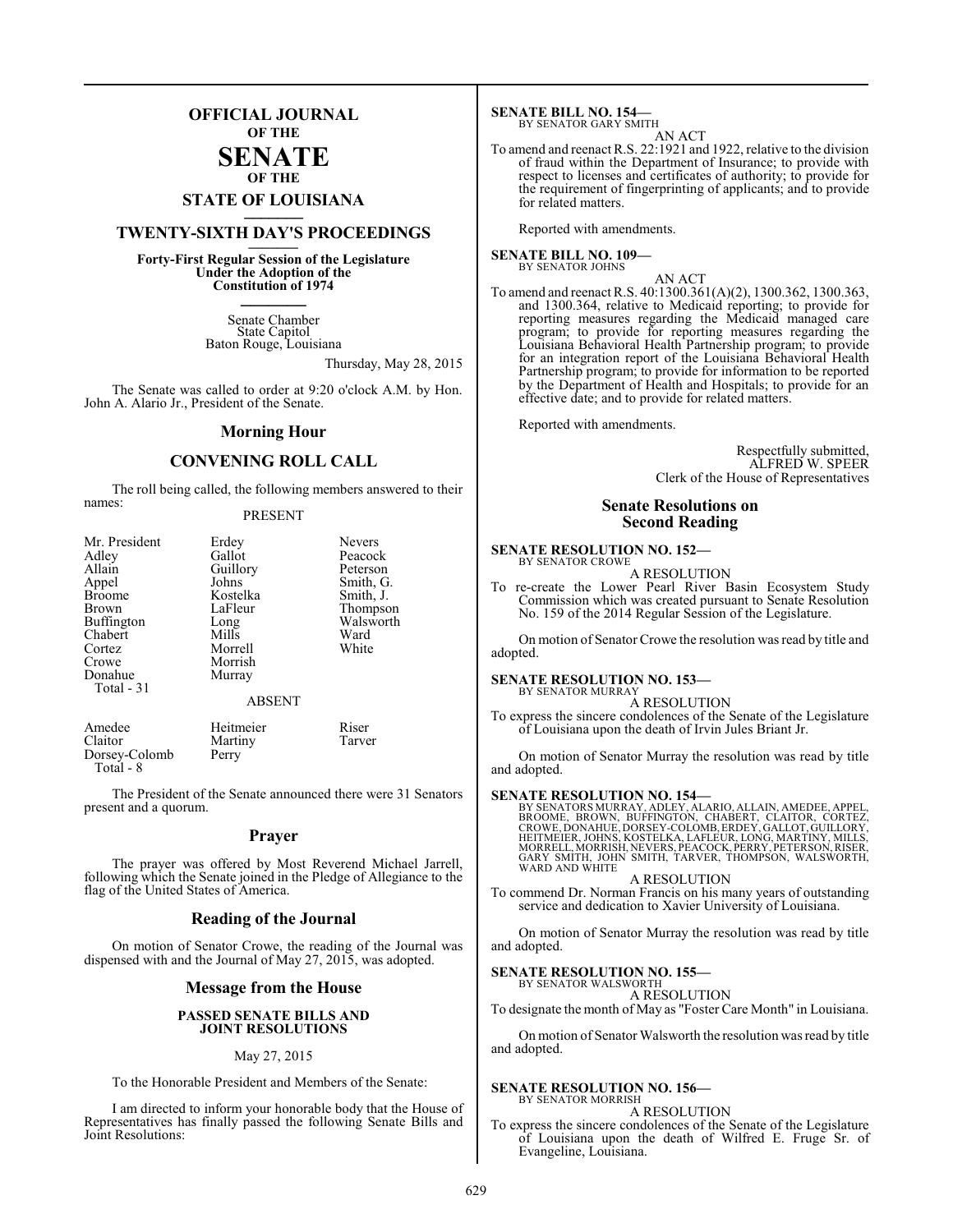On motion of Senator Morrish the resolution was read by title and adopted.

### **Senate Concurrent Resolutions on Second Reading**

**SENATE CONCURRENT RESOLUTION NO. 117—** BY SENATOR CROWE

A CONCURRENT RESOLUTION

To extend the Louisiana Balance of Powers Study Commission which was created pursuant to SCR No. 113 of the 2013 Regular Session.

The concurrent resolution was read by title. Senator Crowe moved to adopt the Senate Concurrent Resolution.

### **ROLL CALL**

The roll was called with the following result:

#### YEAS

| Mr. President     | Gallot        | Peterson  |
|-------------------|---------------|-----------|
| Adley             | Johns         | Riser     |
| Allain            | Kostelka      | Smith, G. |
| Appel             | LaFleur       | Smith, J. |
| <b>Broome</b>     | Long          | Tarver    |
| Brown             | Mills         | Thompson  |
| <b>Buffington</b> | Morrell       | Walsworth |
| Chabert           | Morrish       | Ward      |
| Cortez            | Murray        | White     |
| Crowe             | <b>Nevers</b> |           |
| Donahue           | Peacock       |           |
| Total - 31        |               |           |
|                   | <b>NAYS</b>   |           |
| Total - 0         |               |           |
|                   | ABSENT        |           |

| Amedee        | Erdey     | Martiny |
|---------------|-----------|---------|
| Claitor       | Guillory  | Perry   |
| Dorsey-Colomb | Heitmeier |         |
| Total - 8     |           |         |

The Chair declared the Senate adopted the Senate Concurrent Resolution and ordered it sent to the House.

#### **Message from the House**

#### **ASKING CONCURRENCE IN HOUSE BILLS AND JOINT RESOLUTIONS**

#### May 27, 2015

To the Honorable President and Members of the Senate:

I am directed to inform your honorable body that the House of Representatives has finally passed and asks your concurrence in the following House Bills and Joint Resolutions:

| HB No. 29  | HB No. 360 | HB No. 373 |
|------------|------------|------------|
| HB No. 387 | HB No. 471 | HB No. 508 |
| HB No. 528 | HB No. 542 | HB No. 577 |
| HB No. 604 | HB No. 623 | HB No. 638 |
| HB No. 664 | HB No. 678 | HB No. 693 |
| HB No. 715 | HB No. 717 | HB No. 741 |

# **Page 2 SENATE 26th DAY'S PROCEEDINGS**

HB No. 744 HB No. 760 HB No. 808

Respectfully submitted, ALFRED W. SPEER Clerk of the House of Representatives

#### **House Bills and Joint Resolutions on First Reading**

#### **HOUSE BILL NO. 29—** BY REPRESENTATIVE REYNOLDS AN ACT

HB No. 823

To amend and reenact Code of Civil Procedure Article 4843(G) and (H), relative to courts of limited jurisdiction; to provide for the jurisdictional amount in dispute in certain city courts; to provide for the jurisdictional amount in dispute in the city courts of Franklin; and to provide for related matters.

The bill was read by title and placed on the Calendar for a second reading.

# **HOUSE BILL NO. 360—** BY REPRESENTATIVE CHANEY

A JOINT RESOLUTION

Proposing to amend Article VII, Section 21(A) of the Constitution of Louisiana, to specify that the ad valorem property tax exemption for public lands and property shall not apply to land or property owned by another state or by a political subdivision of another state; to provide for submission of the proposed amendment to the electors; and to provide for related matters.

The bill was read by title and placed on the Calendar for a second reading.

#### **HOUSE BILL NO. 373—**

BY REPRESENTATIVES GEYMANN, ADAMS, BILLIOT, BROADWATER,<br>BROWN, BURFORD, HENRY BURNS, TIM BURNS, CARMODY,<br>CARTER, CONNICK, COX, DANAHAY, GISCLAIR, GUINN, HARRIS,<br>HARRISON, HAVARD, HAZEL, HENSGENS, HILL, HOFFMANN,<br>HOWARD, IV WILLMOTT

AN ACT To amend and reenact R.S. 17:24.4(E), relative to state content standards; to provide for the review, development, and implementation of state content standards; to require that the standards be promulgated by rule in accordance with the Administrative Procedure Act prior to implementation; and to provide for related matters.

The bill was read by title and placed on the Calendar for a second reading.

#### **HOUSE BILL NO. 387—**

BY REPRESENTATIVES LEGER, BARRAS, BARROW, BOUIE, BURFORD, HENRY BURNS, HOFFMANN, HUNTER,ROBERT JOHNSON, RITCHIE, STOKES, THIBAUT, AND WILLMOTT AN ACT

To amend and reenact R.S. 47:6019(A)(2)(c) and (C) and to enact R.S. 47:6019(A)(1)(c), relative to tax credits; to provide for the tax credit for the rehabilitation of historic structures for nonresidential property; to provide relative to eligibility requirements; to provide for an administrative fee; to extend the sunset of the tax credit; to provide for an effective date; and to provide for related matters.

The bill was read by title and placed on the Calendar for a second reading.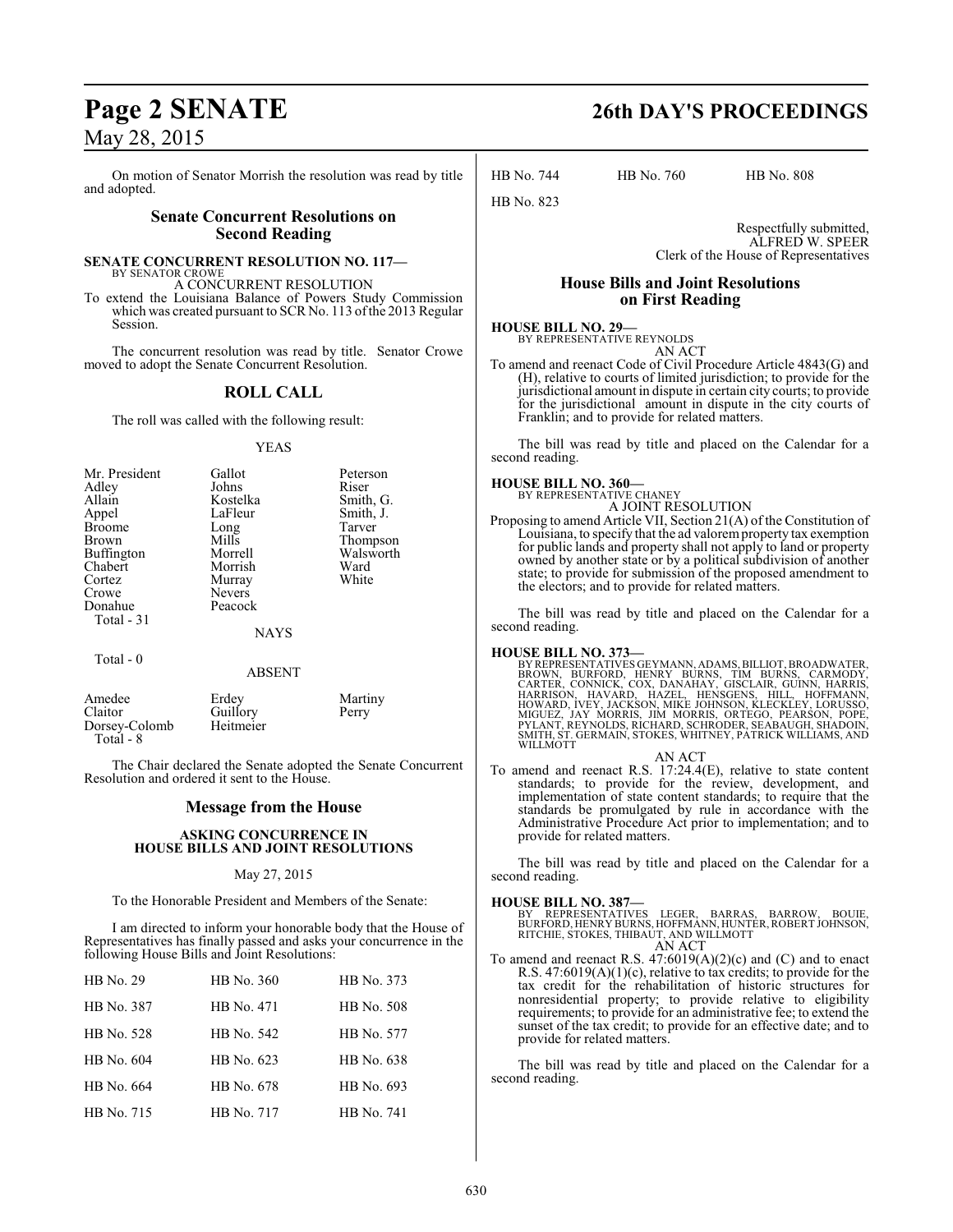# **26th DAY'S PROCEEDINGS Page 3 SENATE**

# May 28, 2015

#### **HOUSE BILL NO. 471—**

BY REPRESENTATIVE STOKES AN ACT

To enact R.S. 47:301.2, relative to sales and use taxes; to establish the Sales Tax Streamlining and Modernization Commission; to provide for membership; to provide for duties of the commission; to provide for the various policies to be considered by the commission; to provide with respect to commission meetings; to require certain reporting; to provide for effectiveness; and to provide for related matters.

The bill was read by title and placed on the Calendar for a second reading.

**HOUSE BILL NO. 508—**<br>BY REPRESENTATIVES FOIL, BARROW, BURFORD, HENRY BURNS, CARTER, CONNICK, COX, HAZEL, HOFFMANN, HUNTER, IVEY, MIKE<br>JOHNSON, ORTEGO, ROBIDEAUX, SMITH, ST. GERMAIN, AND<br>WILLMOTT

AN ACT

To enact R.S. 47:297.13, relative to income taxation; to provide relative to individual and corporation income tax deductions; to authorize an income tax deduction for taxpayers who employ certain qualified disabled individuals; to provide for certain definitions; to provide for certain requirements and limitations; to provide for an effective date; and to provide for related matters.

The bill was read by title and placed on the Calendar for a second reading.

#### **HOUSE BILL NO. 528—** BY REPRESENTATIVE LEGER

AN ACT

To enact Part XII of Chapter 6 of Title 33 of the Louisiana Revised Statues of 1950, to be comprised of R.S. 33:3101, relative to the city of New Orleans; to provide for the creation of a municipal revenue amnesty program; to provide relative to the operation and administration of the program; to prohibit certain persons from participating in the program; to authorize the city to cooperate with the New Orleans Sewerage and Water Board and other political subdivisions to allow their participation in the program; and to provide for related matters.

The bill was read by title and placed on the Calendar for a second reading.

# **HOUSE BILL NO. 542—** BY REPRESENTATIVE SCHRODER

AN ACT To amend and reenact R.S.  $17:24.4(F)(1)(a)$  and to enact R.S.  $17:24.4(F)(2)$ , relative to standards-based assessments; to provide relative to requirements for contracts for certain assessments; to provide for limitations with regard to the content ofsuch assessments; to provide for effectiveness and to provide for related matters.

The bill was read by title and placed on the Calendar for a second reading.

#### **HOUSE BILL NO. 577—**

BY REPRESENTATIVES JACKSON AND HUNTER AND SENATOR THOMPSON AN ACT

To enact R.S. 33:180(D), relative to the extension of the corporate limits of municipalities; to provide relative to attempts to challenge or invalidate ordinances to annex territory; and to provide for related matters.

The bill was read by title and placed on the Calendar for a second reading.

#### **HOUSE BILL NO. 604—**

BY REPRESENTATIVE STOKES AN ACT

To amend and reenact R.S.  $47:6007(B)(9)$  through  $(11)$  and  $(D)(2)(c)$ through (e),  $6015(B)(3)(i)(i)$ ,  $(4)$ , and  $(5)(introductory)$ paragraph) and (F)(5),  $6022(C)(10)(b)(vi)$ , (F)(2) and (3)(b) and (c),  $6023(B)(1)$ ,  $(D)(2)(c)$  and  $(d)$  and  $(4)$  and  $(5)$ , and  $6034(B)(4)$  and  $(7)(b)$ , and  $(E)(1)(e)$  and  $(f)$  and to enact R.S.  $36:104(B)(9)$  and  $104.1$ , R.S.  $47:6007(C)(1)(e)$  and  $(D)(2)(f)$ , 6015(B)(6), 6023(D)(2)(e), and 6034(E)(2)(c), relative to tax credits; to provide for the powers and duties of the Department of Economic Development; to require an independent verification of expenditures for certification of certain tax credits; to establish procedures and program requirements; to provide definitions; to authorize the imposition of a fee; to authorize contracting with certain private entities; to establish requirements for certain contracting entities; to authorize rulemaking; to provide for applicability; to provide for effectiveness; and to provide for related matters.

The bill was read by title and placed on the Calendar for a second reading.

### **HOUSE BILL NO. 623—** BY REPRESENTATIVE REYNOLDS

AN ACT

To enact Part V of Chapter 36 of Title 13 of the Louisiana Revised Statutes of 1950, to be comprised ofR.S. 13:5761 through 5764, relative to the Webster Parish coroner's office; to provide for the creation of a taxing district to fund the Webster Parish coroner's office; to provide for the boundaries of the district; to authorize the levy and collection of ad valorem taxes, subject to voter approval; to provide for the use of such proceeds; to provide for the powers and duties of the coroner's office; and to provide for related matters.

The bill was read by title and placed on the Calendar for a second reading.

#### **HOUSE BILL NO. 638—**

BY REPRESENTATIVE IVEY

AN ACT To amend and reenact R.S. 40:1322(B) and R.S. 49:316.1, relative to state agencies; to provide for fees charged by state departments, agencies, boards, and commissions on certain transactions made by credit cards, debit cards, and similar payments of obligations; to provide for electronic payments; and to provide for related matters.

The bill was read by title and placed on the Calendar for a second reading.

### **HOUSE BILL NO. 664—** BY REPRESENTATIVE STOKES

AN ACT To amend and reenact R.S. 47:6006(C) and to enact R.S. 47:6006(E), relative to tax credits; to provide for certain definitions; to provide for the amount of the credit; to provide for renditions of inventory; to provide for an effective date; and to provide for related matters.

The bill was read by title and placed on the Calendar for a second reading.

### **HOUSE BILL NO. 678—** BY REPRESENTATIVE STOKES

AN ACT To amend and reenact R.S.  $47:6007(C)(1)(c)(i)$  and  $(D)(6)$  and to enact R.S.  $47:6007(B)(17)$  and  $(18)$  and to repeal R.S. 47:6007(D)(8), relative to tax credits; to establish requirements for inclusion of certain Louisiana promotional content or activity related to productions eligible for certain entertainment industry tax credits; to provide with respect to the motion picture investor tax credit; to provide with respect to the digital interactive media and software tax credit; to provide for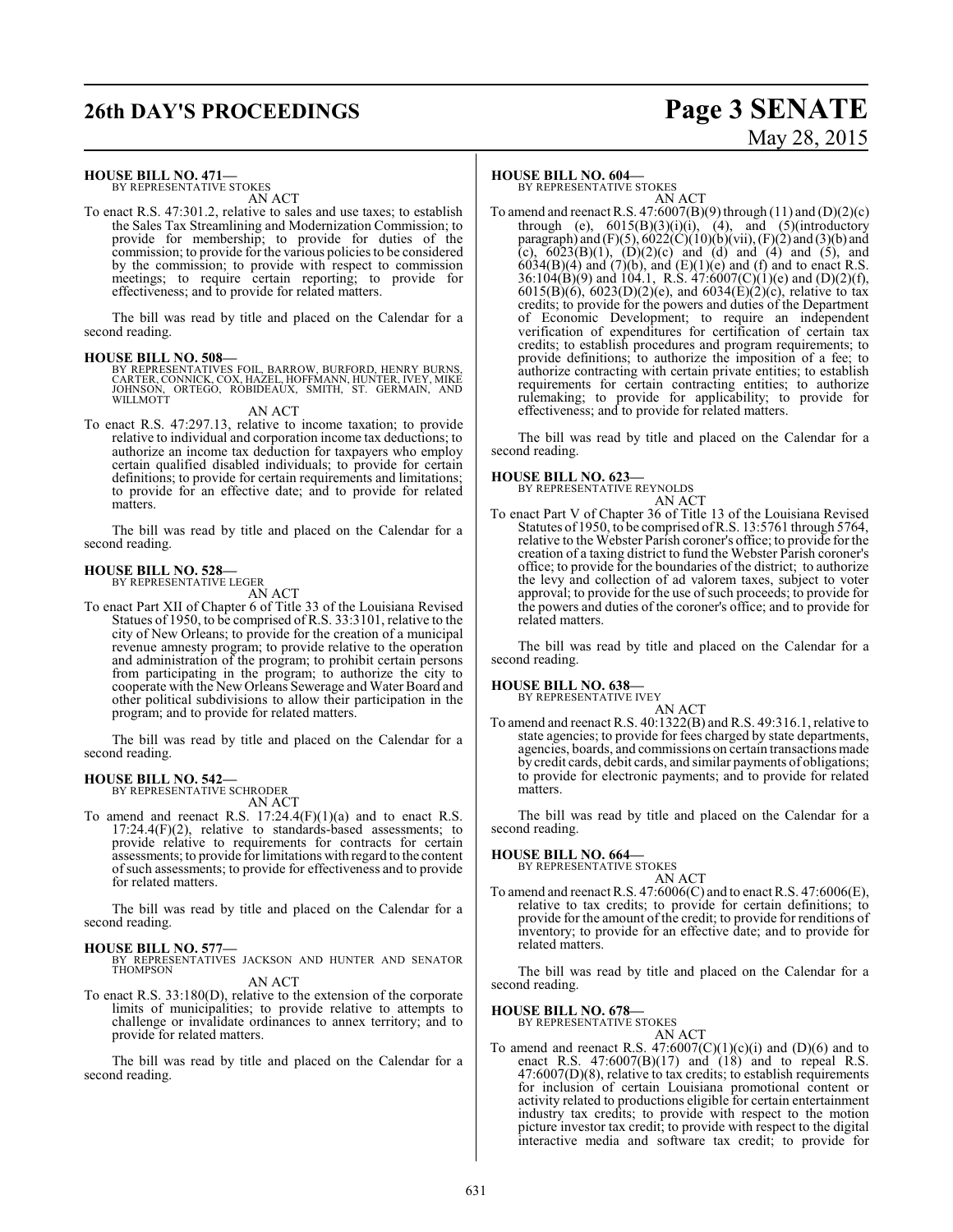# **Page 4 SENATE 26th DAY'S PROCEEDINGS**

May 28, 2015

applicability; to provide for effectiveness; and to provide for related matters.

The bill was read by title and placed on the Calendar for a second reading.

#### **HOUSE BILL NO. 693—** BY REPRESENTATIVE LEGER

AN ACT

To enact Subpart B-48 of Part IV of Chapter 1 of Title 33 of the Louisiana Revised Statutes of 1950, to be comprised of R.S. 33:130.861 through 130.867, relative to economic and community development in Orleans Parish; to create the New Orleans Exhibition Hall Authority Economic Growth and Development District as a political subdivision of the state; to provide for the boundaries and governance of the district; to provide for the authority, powers, duties, and functions of the board of commissioners; to authorize the district to issue and sell bonds and other debt obligations; and to provide for related matters.

The bill was read by title and placed on the Calendar for a second reading.

### **HOUSE BILL NO. 715—**

BY REPRESENTATIVE HALL

AN ACT

To amend and reenact R.S. 33:2740.50, relative to the Pineville Downtown Development District; to provide relative to the governing board of the district; to change the membership of the board; to provide relative to the powers and duties ofthe district, including the authority to levy taxes and issue bonds; and to provide for related matters.

The bill was read by title and placed on the Calendar for a second reading.

**HOUSE BILL NO. 717—** BY REPRESENTATIVES SMITH AND ST. GERMAIN AN ACT

To enact Chapter 48 of Title 33 of the Louisiana Revised Statutes of 1950, to be comprised of R.S. 33:9701, relative to parish and municipal ordinances; to provide relative to ordinances enacted with respect to emergency services provided to victims of domestic abuse and other crimes; to prohibit parishes and municipalities from enacting certain ordinances with respect to such victims and the landlords of such victims; to provide for remedies for wrongful actions taken against such victims and landlords; and to provide for related matters.

The bill was read by title and placed on the Calendar for a second reading.

## **HOUSE BILL NO. 741—** BY REPRESENTATIVE ALFRED WILLIAMS

AN ACT

To amend and reenact R.S. 17:2930(B), R.S. 23:6(9) through (11), 19, 20, 34(A) through (C) and (E) through (G),  $71(C)$ ,  $76(\dot{C})(1)$ and (11), 2042(introductory paragraph), (1), and (3),  $2043(A)$ (introductory paragraph),  $(11)(a)$  and  $(b)(xi)$ , and  $(13)(a)$ , and  $(D)$ ,  $2044$ ,  $2046$ ,  $2048$ ,  $2061$ (introductory paragraph), (2), and (3), 2063(A)(1) and (B), 2065(A)(4), (7), and  $(8)$ , 2091 $(A)$ (introductory paragraph) and  $(1)$ , the heading of Part V of Chapter 14 of Title 23 of the Louisiana Revised Statutes of 1950, R.S. 23:2191, 2192(A) and (C), 2193(A), (B), and (D), 2194(A), 2195, 2196(A) and (B), 2197(Section heading), 2200(A) and (B)(12) and (20), 2210(B) and (C), R.S.  $46:261\text{(\text{D})(7)}$ , R.S.  $47:12\text{(\text{B})(1)(a)(iii)}$ , R.S.  $48:1604\text{(\text{A})(1)(e)}$ and (2), R.S. 51:1787(E) and 1807(D); to enact R.S. 23:2199(D) and 2213; and to repeal Chapter 11-A of Title 23 of the Louisiana Revised Statutes of 1950, comprised of R.S. 23:1801 through 1809, Chapter 11-B of Title 23 of the Louisiana Revised Statutes of 1950, comprised of R.S. 23:1821 through 1832, Chapter 11-C of Title 23 of the Louisiana Revised Statutes of 1950, comprised of R.S. 23:1841 through 1846, Chapter 11-D

of Title 23 of the Louisiana Revised Statutes of 1950, comprised of R.S. 23:1851 through 1855, and Chapter 11-E of Title 23 of the Louisiana Revised Statutes of 1950, comprised of R.S. 23:1861 through 1862, 2193(C), 2196(E), and 2043(A)(9), relative to workplace investment initiatives; to provide for conformity with federal laws; to provide with respect to the membership of the Workforce Investment Council; to provide with respect to workforce development boards; to provide for the membership of workforce development boards; to provide for the designation of workforce development areas; and to provide for related matters.

The bill was read by title and placed on the Calendar for a second reading.

### **HOUSE BILL NO. 744—**

BY REPRESENTATIVE ARNOLD

AN ACT To enact Subpart C of Part 1 of Chapter 1 of Title 33 of the Louisiana Revised Statutes of 1950, to be comprised of R.S. 33:11.1 through 11.8, relative to municipal incorporation; to provide for the incorporation of the fifteenth ward of the parish of Orleans as a municipality within the parish of Orleans; to provide for the governance of the newly created municipality; to change the boundaries ofthe city of NewOrleans; and to provide for related matters.

The bill was read by title and placed on the Calendar for a second reading.

#### **HOUSE BILL NO. 760—**

BY REPRESENTATIVE FANNIN

AN ACT To amend and reenact R.S. 3:2054, 2055(A)(2), (8), and (9), 2056(B), 2057, and 2058(F) and to repeal R.S. 3:2058(B) and (C), 2059, and 2062, relative to the Louisiana Beef Industry Council; to provide for the domicile of the council; to provide for the council membership and terms of office; to provide for powers and duties of the council; to provide for certain assessments and refunds; to repeal the authority for referendum for assessment purposes; and to provide for related matters.

The bill was read by title and placed on the Calendar for a second reading.

# **HOUSE BILL NO. 808—** BY REPRESENTATIVE BARRAS

AN ACT

To amend and reenact R.S. 33:130.765(A) and 130.766(A)(2)(b) and  $(3)$  and to repeal R.S. 33:130.766 $(A)(2)(d)$ , relative to the Iberia Economic Development Authority; to provide relative to the powers and duties of the authority; to authorize the authority to grant rights-of-way; to provide relative to the disposition of authority property; to provide relative to the adoption of resolutions or ordinances providing for such disposition; to provide relative to publication and public hearing requirements; to remove provisions that require the authority to receive the approval of the Iberia Parish Council prior to disposing of authority property in certain circumstances; and to provide for related matters.

The bill was read by title and placed on the Calendar for a second reading.

#### **HOUSE BILL NO. 823—**

BY REPRESENTATIVES BARROW AND JAMES

AN ACT To amend and reenact R.S. 33:2740.67(A), (B), and (C)(1) and (2), relative to the Greenwell Springs-Airline Economic Development District in East Baton Rouge Parish; to change the name and the boundaries of the district; to provide for the membership of the board; and to provide for related matters.

The bill was read by title and placed on the Calendar for a second reading.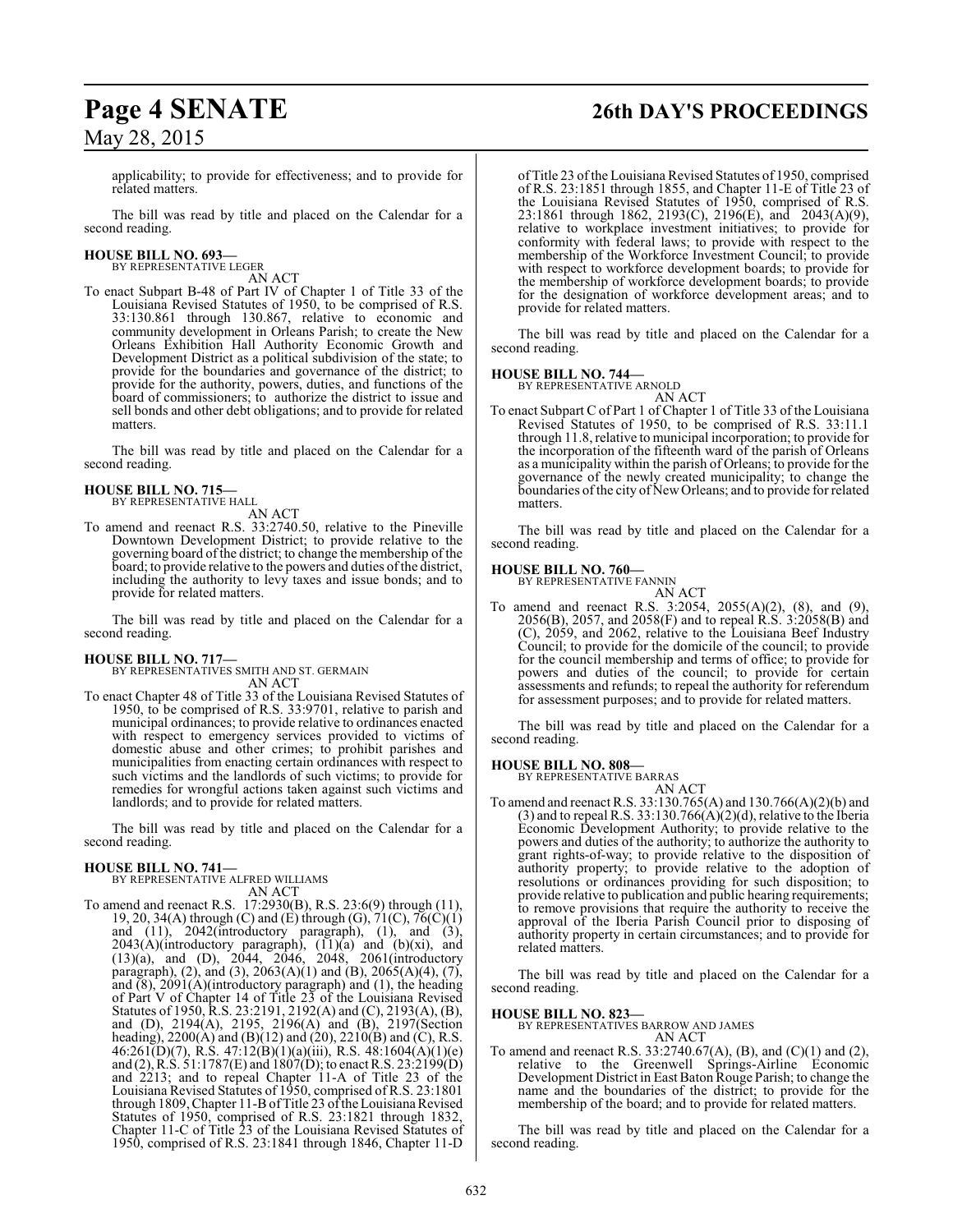# **26th DAY'S PROCEEDINGS Page 5 SENATE**

# May 28, 2015

#### **Message from the House**

#### **ASKING CONCURRENCE IN HOUSE CONCURRENT RESOLUTIONS**

#### May 27, 2015

To the Honorable President and Members of the Senate:

I am directed to inform your honorable body that the House of Representatives has finally passed and asks your concurrence in the following House Concurrent Resolutions:

HCR No. 74 HCR No. 194

Respectfully submitted, ALFRED W. SPEER Clerk of the House of Representatives

### **House Concurrent Resolutions on First Reading**

# **HOUSE CONCURRENT RESOLUTION NO. 74—** BY REPRESENTATIVE ARMES

A CONCURRENT RESOLUTION

To urge and request that professional and occupational licensing boards comply with R.S. 37:3651 requiring the licensure, certification, or registration of military members and military spouses to lawfully practice their occupation in this state when certain conditions are satisfied, to give due consideration to the lawfully recognized interests of military members and military spouses, and to clarify the intent of the legislature.

The resolution was read by title and placed on the Calendar for a second reading.

# **HOUSE CONCURRENT RESOLUTION NO. 194—** BY REPRESENTATIVE FOIL

A CONCURRENT RESOLUTION

To commend James B. Smith upon being the youngest person to receive a degree from Louisiana State University.

The resolution was read by title and placed on the Calendar for a second reading.

#### **House Bills and Joint Resolutions on Second Reading**

**HOUSE BILL NO. 42—**<br>BY REPRESENTATIVES JONES, ABRAMSON, ANDERS, ARMES, ARNOLD, BADON, BARRAS, BARROW, BERTHELOT, BILLIOT, WESLEY BISHOP, BOUIE, BROADWATER, EROWN, HENRY BURNS, BURRELL, CARMODY, CARTER, CHANEY, COX, DANAHA

To enact R.S. 11:542.2, 883.4, 1145.3, and 1331.2, to authorize payments funded by state retirement systemexperience accounts payments funded by state retirement system experience accounts to certain retirees and beneficiaries of such systems; to provide qualifications for receipt of such payments; to provide relative to the amount of such payments; and to provide for related matters.

The bill was read by title and referred by the President to the Committee on Retirement.

#### **HOUSE BILL NO. 62—**

BY REPRESENTATIVES FOIL AND CARMODY A JOINT RESOLUTION

Proposing to add Article VII, Section 2.1(C) of the Constitution of Louisiana, relative to requirements in relation to the imposition of or increase in fees and civil fines; to provide exceptions relative to public postsecondary education fees; to provide for submission of the proposed amendment to the electors; and to provide for related matters.

The bill was read by title and referred by the President to the Committee on Education.

#### **HOUSE BILL NO. 168—** BY REPRESENTATIVE CARTER



To enact R.S. 17:3351.20, relative to tuition and fees for graduate, professional, and other postbaccalaureate programs at public postsecondary education institutions; to authorize certain public postsecondary education management boards to adjust tuition, fees, and fee amounts; charged for such programs; to provide for applicability; to provide limitations; and to provide for related matters.

The bill was read by title and referred by the President to the Committee on Education.

### **HOUSE BILL NO. 249—** BY REPRESENTATIVE LEGER

AN ACT To amend and reenact R.S. 47:854(B), relative to the excise tax on tobacco; to extend the excise tax exemption for samples of certain tobacco products; to provide for an effective date; and to provide for related matters.

The bill was read by title and referred by the President to the Committee on Revenue and Fiscal Affairs.

**HOUSE BILL NO. 316—**

BY REPRESENTATIVE PONTI

AN ACT To amend and reenact R.S. 6:1037(A)(introductory paragraph) and  $(1)$  and  $1040(A)$  and  $(B)(1)$ , relative to licensing fees applicable to money transmission agents; to increase investigation fees; to increase annual license renewal fees; and to provide for related matters.

The bill was read by title and referred by the President to the Committee on Commerce, Consumer Protection, and International Affairs.

**HOUSE BILL NO. 356—** BY REPRESENTATIVES PYLANT AND ADAMS AN ACT

To amend and reenact R.S. 33:1991(A)(1), relative to employees of fire departments; to provide relative to the applicability of provisions pertaining to wages and hours; and to provide for related matters.

The bill was read by title and referred by the President to the Committee on Local and Municipal Affairs.

**HOUSE BILL NO. 364—**

BY REPRESENTATIVE HALL AN ACT

To amend and reenact R.S.  $33:2740.46(C)(1)$  and (3) and to enact R.S. 33:2740.46(C)(6), relative to the city of Alexandria; to provide relative to the Alexandria Central Economic Development District; to provide relative to the governing board of the district; to provide relative to the membership of the board; to provide relative to the appointment and terms of board members; and to provide for related matters.

The bill was read by title and referred by the President to the Committee on Local and Municipal Affairs.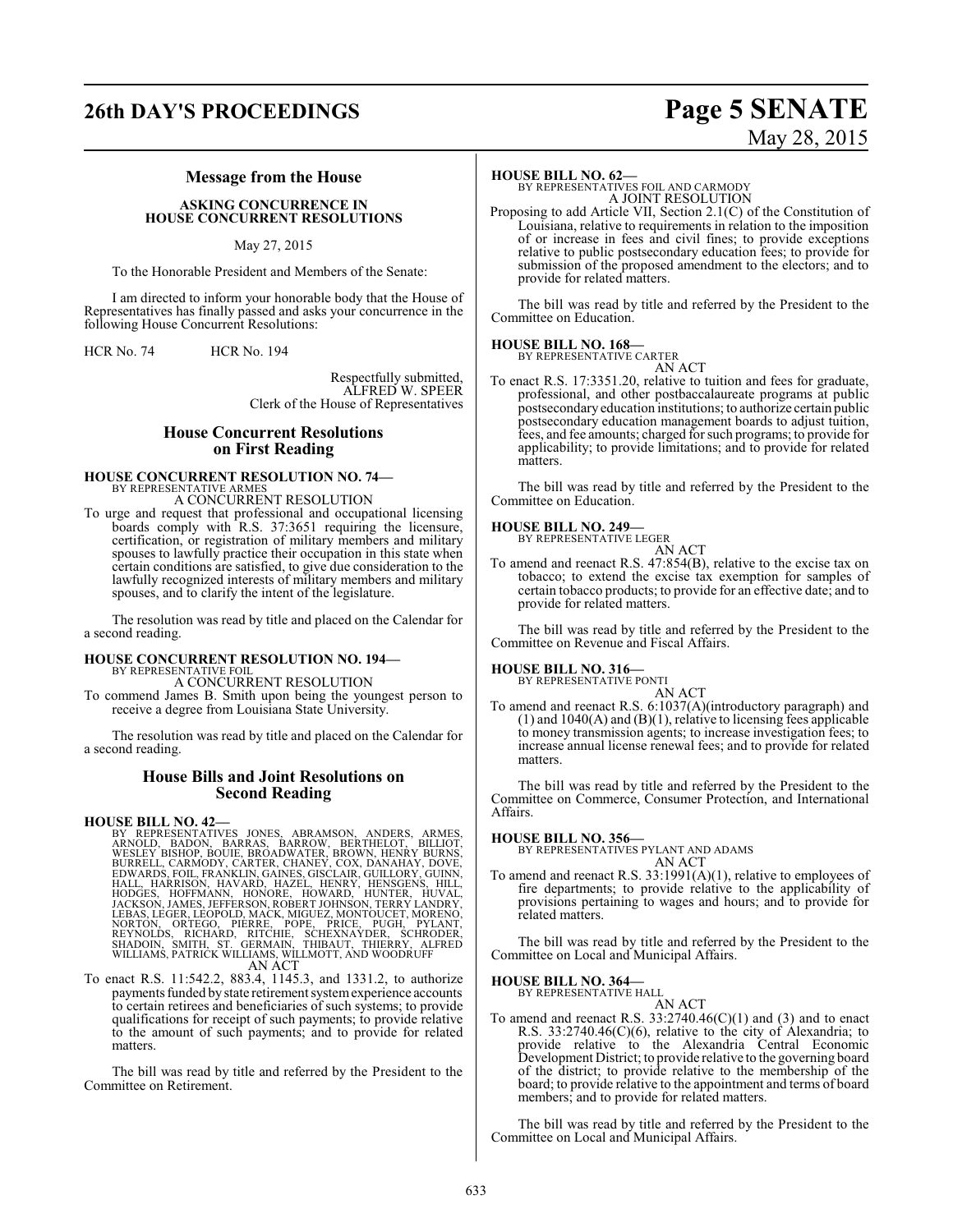## **Page 6 SENATE 26th DAY'S PROCEEDINGS**

May 28, 2015

**HOUSE BILL NO. 380—** BY REPRESENTATIVE HOLLIS AN ACT

To amend and reenact R.S. 47:843(D)(1), 847(A) and (D)(1), and 849(B) and (C), relative to tobacco; to provide for requirements relative to stamped and unstamped cigarettes; to remove provisions of law authorizing tobacco dealers to retain stock for interstate sales without affixing stamps to that stock; to remove certain provisions regarding prima facia evidence of a violation of stamping provisions; to provide for requirements relative to products not listed on the attorney general's state directory; and to provide for related matters.

The bill was read by title and referred by the President to the Committee on Revenue and Fiscal Affairs.

#### **HOUSE BILL NO. 392—**

BY REPRESENTATIVE LOPINTO AN ACT

To enact R.S. 15:1212 and 1212.1, relative to the Louisiana Commission on Law Enforcement and the Administration of Criminal Justice; to require the commission to create and maintain a database for deposit of information relative to law enforcement officers; to provide for the functions, powers, and duties of the commission relative to the database; to provide for reporting requirements relative to all law enforcement agencies throughout the state; to authorize the promulgation of rules and regulations; and to provide for related matters.

The bill was read by title and referred by the President to the Committee on Judiciary B.

#### **HOUSE BILL NO. 447—**

BY REPRESENTATIVE MONTOUCET AN ACT

To enact R.S. 33:2495.3, relative to municipal fire and police civil service; to provide relative to persons selected for appointment to a position as an entry-level firefighter in certain municipalities; to provide relative to the start of the working test period; to require such persons to complete a fire training academy prior to the start of the working test period; and to provide for related matters.

The bill was read by title and referred by the President to the Committee on Local and Municipal Affairs.

#### **HOUSE BILL NO. 464—**

BY REPRESENTATIVE TALBOT AN ACT

To enact amend and reenact R.S. 23:921(F)(2) and to enact R.S.  $23:921(F)(3)$ , relative to employment contracts; to provide for franchise relationships; to provide with respect to the status of employees in franchises; to provide for exceptions in applicability; and to provide for related matters.

The bill was read by title and referred by the President to the Committee on Labor and Industrial Relations.

### **HOUSE BILL NO. 466—**

BY REPRESENTATIVE BARRAS AN ACT

To amend and reenact R.S. 51:1787(B)(3)(b), relative to incentives for businesses; to provide with respect to the enterprise zone program; to provide for certain eligibility requirements; to provide for applicability; to provide for effectiveness; and to provide for related matters.

The bill was read by title and referred by the President to the Committee on Revenue and Fiscal Affairs.

#### **HOUSE BILL NO. 477—**

BY REPRESENTATIVE MONTOUCET AN ACT

To amend and reenact R.S. 26:901(14) through (29), 909(B)(1)(b) and (2), and 924 and to enact R.S.  $26:901(30)$  through  $(34)$  and  $909(A)(6)$ , relative to cigarette pricing; to provide for the computation for minimumwholesale and retail cigarette pricing; to provide for eligibility requirements; to authorize the commissioner to suspend or revoke permits for failure to pay certain taxes; to provide relative to penalties; to provide for definitions; and to provide for related matters.

The bill was read by title and referred by the President to the Committee on Judiciary B.

#### **HOUSE BILL NO. 681—**

BY REPRESENTATIVE KLECKLEY AN ACT

To amend and reenact R.S.  $17:3394.3(C)(1)(y)$ , relative to the issuance of bonds for financing certain capital improvement projects on properties within the Louisiana Community and Technical Colleges System; to provide with respect to the list of projects to be financed from the issuance of bonds; to provide for an effective date; and to provide for related matters.

The bill was read by title and referred by the President to the Committee on Revenue and Fiscal Affairs.

**HOUSE BILL NO. 791—** BY REPRESENTATIVE KLECKLEY

### AN ACT

To appropriate funds for Fiscal Year 2015-2016 to defray the expenses ofthe Louisiana Legislature, including the expenses of the House of Representatives and the Senate, of legislative service agencies, and of the Louisiana State Law Institute; to provide for the salary, expenses, and allowances of members, officers, staff, and agencies of the Legislature; to provide with respect to the appropriations and allocations herein made; and to provide for related matters.

The bill was read by title and referred by the President to the Committee on Finance.

#### **HOUSE BILL NO. 841— (Substitute for House Bill No. 251 by Representative Lopinto)**

BY REPRESENTATIVE LOPINTO

AN ACT To amend and reenact Code of Criminal Procedure Article 330.3, relative to bail for certain offenses involving domestic abuse; to provide relative to the contradictory hearing held prior to setting bail; to limit the types of offenses for which a contradictory hearing may be required prior to setting bail; to provide for the time period within which the hearing is required to be held; to provide relative to the factors the court shall consider in determining the conditions of bail and whether the defendant shall be held without bail; to provide for definitions; and to provide for related matters.

The bill was read by title and referred by the President to the Committee on Judiciary C.

**HOUSE BILL NO. 843— (Substitute for House Bill No. 573 by Representative Hazel)**

BY REPRESENTATIVES HAZEL, CARTER, CONNICK, IVEY, JACKSON, SIMON, AND STOKES AN ACT

To amend and reenact R.S. 37:1267 and 1285(A)(12) through (14) and to enact R.S. 37:1285.2, relative to the powers and duties of the Louisiana State Board of Medical Examiners; to provide for a quorum; to define professional and medical incompetency and unprofessional conduct; to require promulgation of the procedures to be used for complaints, investigations, and adjudications; to require rulemaking progress reports; to provide for an effective date; and to provide for related matters.

The bill was read by title and referred by the President to the Committee on Commerce, Consumer Protection, and International Affairs.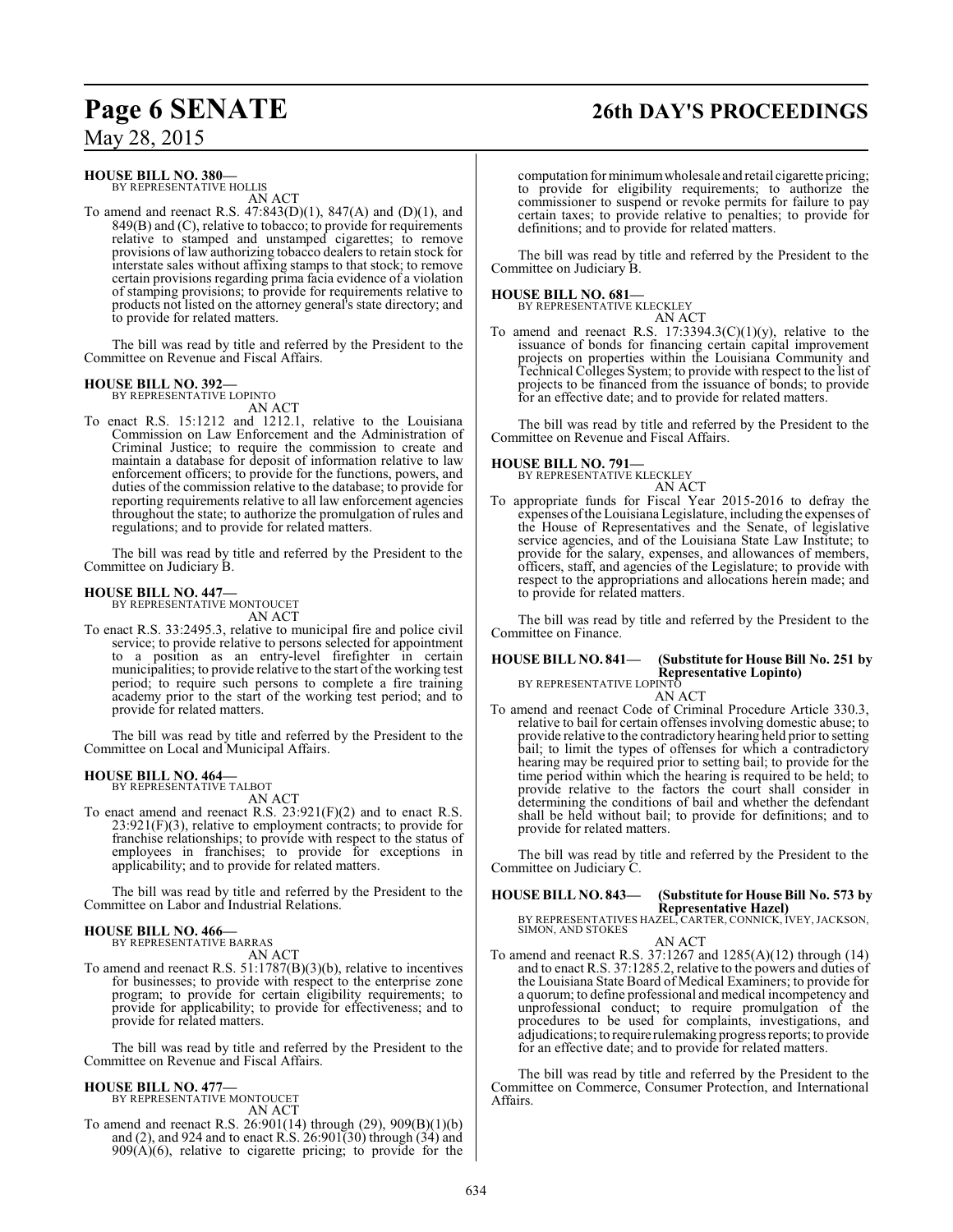# **26th DAY'S PROCEEDINGS Page 7 SENATE**

#### **House Concurrent Resolutions on Second Reading**

#### **HOUSE CONCURRENT RESOLUTION NO. 19—**

BY REPRESENTATIVE STOKES A CONCURRENT RESOLUTION

To urge and request the Department of Revenue to accept an individual taxpayer's copy of his extension of time to file his federal income tax return with the United States Internal Revenue Service as the taxpayer's application to file for an extension of time to file his state income tax return.

The resolution was read by title and referred by the President to the Committee on Revenue and Fiscal Affairs.

#### **HOUSE CONCURRENT RESOLUTION NO. 141—** BY REPRESENTATIVE FOIL

A CONCURRENT RESOLUTION

To urge and request the Louisiana State Law Institute to study and make recommendations regarding revision of the laws of limited liability companies, nonprofit corporations, and other business entities in the state of Louisiana.

The resolution was read by title and referred by the President to the Committee on Commerce, Consumer Protection, and International Affairs.

#### **HOUSE CONCURRENT RESOLUTION NO. 187—** BY REPRESENTATIVE ROBERT JOHNSON A CONCURRENT RESOLUTION

To urge and request the Louisiana Department of Insurance to study

the effects on insureds and healthcare providers ofthe increasing amount of deductibles and coinsurance obligations which are required by many of the health insurance products being offered to Louisiana citizens.

The resolution was read by title and referred by the President to the Committee on Insurance.

#### **HOUSE CONCURRENT RESOLUTION NO. 188—** BY REPRESENTATIVE THIBAUT

A CONCURRENT RESOLUTION

To urge and request each nonpublic school approved by the State Board of Elementary and Secondary Education to consider storing auto-injectable epinephrine in the school office for use in cases of emergency and to adopt policies and procedures for such use.

The resolution was read by title and referred by the President to the Committee on Health and Welfare.

### **HOUSE CONCURRENT RESOLUTION NO. 189—** BY REPRESENTATIVE GAROFALO A CONCURRENT RESOLUTION

To urge and request the Department of Transportation and Development to update the previously completed study of the feasibility of the construction of an additional Mississippi River bridge to provide a solution to traffic problems and enhance development and further assess the advisability of the construction of an additional Mississippi River bridge.

The resolution was read by title. Senator Adley moved to concur in the House Concurrent Resolution.

### **ROLL CALL**

The roll was called with the following result:

#### YEAS

| Mr. President | Donahue   | Morrish       |
|---------------|-----------|---------------|
| Adley         | Erdey     | Murray        |
| Allain        | Gallot    | <b>Nevers</b> |
| Amedee        | Guillory  | Peacock       |
| Appel         | Heitmeier | Peterson      |

# May 28, 2015

| <b>Broome</b> | Johns         | Riser     |
|---------------|---------------|-----------|
| <b>Brown</b>  | Kostelka      | Smith, G. |
| Buffington    | LaFleur       | Smith, J. |
| Chabert       | Long          | Tarver    |
| Claitor       | Martiny       | Thompson  |
| Cortez        | Mills         | Walsworth |
| Crowe         | Morrell       | White     |
| Total - 36    |               |           |
|               | <b>NAYS</b>   |           |
| Total - 0     |               |           |
|               | <b>ABSENT</b> |           |

Dorsey-Colomb Perry Ward Total - 3

The Chair declared the Senate concurred in the House Concurrent Resolution and ordered it returned to the House.

### **HOUSE CONCURRENT RESOLUTION NO. 191—**

BY REPRESENTATIVE LAMBERT A CONCURRENT RESOLUTION

To urge and request the Louisiana Department of Transportation and Development to study the implementation of flashing yellow arrows at major intersections.

The resolution was read by title. Senator Adley moved to concur in the House Concurrent Resolution.

#### **ROLL CALL**

The roll was called with the following result:

YEAS

Mr. President Donahue Morrish<br>Adley Erdey Murray Adley Erdey Murray Amedee Guillory Peterson<br>Appel Heitmeier Riser Appel Heitmeier<br>Broome Johns Broome Johns Smith, G.<br>Brown Kostelka Smith, J. Buffington LaFle<br>Chabert Long Chabert Long Thompson<br>Claitor Martiny Walsworth Cortez<br>Crowe Total - 35

Total - 0

Morrell

Gallot Peacock<br>
Guillory Peterson Kostelka Smith,<br>LaFleur Tarver Martiny Walsworth<br>
Mills White

**NAYS** 

ABSENT

Dorsey-Colomb Perry<br>Nevers Ward Nevers Total - 4

The Chair declared the Senate concurred in the House Concurrent Resolution and ordered it returned to the House.

### **HOUSE CONCURRENT RESOLUTION NO. 192—** BY REPRESENTATIVE THIBAUT

A CONCURRENT RESOLUTION

To commend fisheries biologist Mike Wood on his retirement after thirty-seven years of service at the Department of Wildlife and Fisheries and to thank him for his long-time service to the state of Louisiana and its citizens.

The resolution was read by title. Senator Ward moved to concur in the House Concurrent Resolution.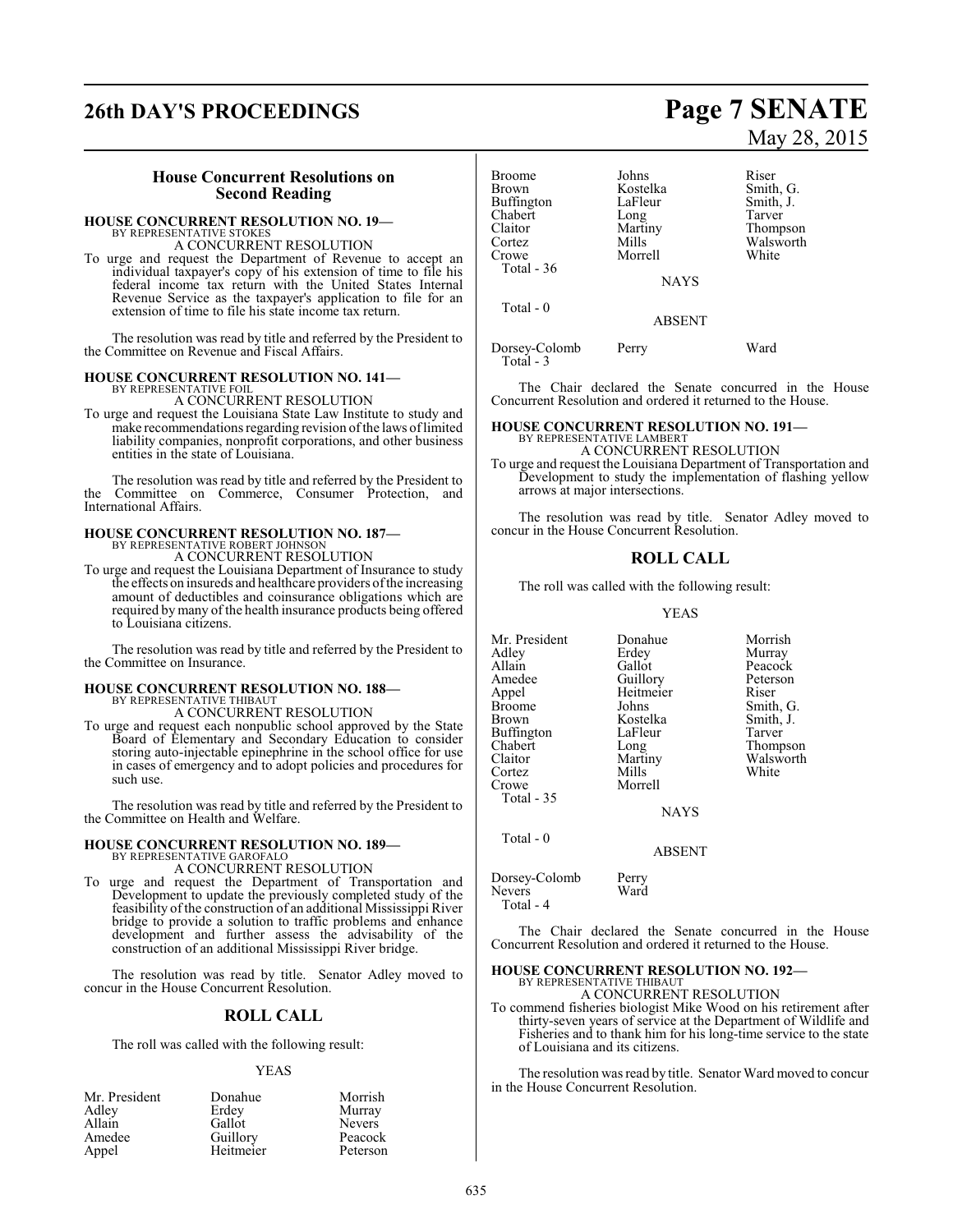### **ROLL CALL**

The roll was called with the following result:

#### YEAS

| Mr. President | Erdey     | <b>Nevers</b> |
|---------------|-----------|---------------|
| Adley         | Gallot    | Peacock       |
| Allain        | Guillory  | Peterson      |
| Amedee        | Heitmeier | Riser         |
| Appel         | Johns     | Smith, G.     |
| <b>Broome</b> | Kostelka  | Smith, J.     |
| Brown         | LaFleur   | Tarver        |
| Buffington    | Long      | Thompson      |
| Chabert       | Martiny   | Walsworth     |
| Claitor       | Mills     | Ward          |
| Cortez        | Morrell   | White         |
| Crowe         | Morrish   |               |
| Donahue       | Murray    |               |
| Total - 37    |           |               |
|               | NAYS      |               |

Total - 0

ABSENT

Dorsey-Colomb Perry Total - 2

The Chair declared the Senate concurred in the House Concurrent Resolution and ordered it returned to the House.

#### **HOUSE CONCURRENT RESOLUTION NO. 193—**

BY REPRESENTATIVES KLECKLEY AND DANAHAY AND SENATORS JOHNS AND MORRISH

A CONCURRENT RESOLUTION To establish the Calcasieu Hospital Council for the purposes of studying the issue of uncompensated care costs for hospital inpatient and outpatient acute care for non-rural acute care hospitals in Calcasieu Parish and developing efforts and solutions to reduce uncompensated care costs for parish hospitals.

The resolution was read by title. Senator Morrish moved to concur in the House Concurrent Resolution.

### **ROLL CALL**

The roll was called with the following result:

#### YEAS

| Mr. President<br>Adley<br>Allain<br>Amedee<br>Appel<br><b>Broome</b><br><b>Brown</b><br><b>Buffington</b><br>Chabert<br>Claitor<br>Cortez<br>Crowe<br>Total $-36$ | Donahue<br>Erdey<br>Gallot<br>Guillory<br>Heitmeier<br>Johns<br>Kostelka<br>LaFleur<br>Long<br>Martiny<br>Mills<br>Morrell | Morrish<br>Murray<br>Peacock<br>Peterson<br>Riser<br>Smith, G.<br>Smith, J.<br>Tarver<br>Thompson<br>Walsworth<br>Ward<br>White |
|-------------------------------------------------------------------------------------------------------------------------------------------------------------------|----------------------------------------------------------------------------------------------------------------------------|---------------------------------------------------------------------------------------------------------------------------------|
|                                                                                                                                                                   | <b>NAYS</b>                                                                                                                |                                                                                                                                 |

| отан |  |
|------|--|
|------|--|

ABSENT Dorsey-Colomb Nevers Perry Total - 3

The Chair declared the Senate concurred in the House Concurrent Resolution and ordered it returned to the House.

### **Page 8 SENATE 26th DAY'S PROCEEDINGS**

#### **House Bills and Joint Resolutions on Second Reading Reported by Committees**

**HOUSE BILL NO. 76—** BY REPRESENTATIVE ALFRED WILLIAMS

AN ACT

To amend and reenact R.S. 13:1952(4), relative to the City Court of Baton Rouge; to provide for the composition of the election sections; to provide for the number of judges elected from each election section; to provide for the assignment of divisions to each election section; to provide relative to the assignment of certain annexations to election sections; and to provide for related matters.

Reported favorably by the Committee on Senate and Governmental Affairs. The bill was read by title and referred to the Legislative Bureau.

- **HOUSE BILL NO. 186—**<br>BY REPRESENTATIVES MONTOUCET, ADAMS, BARROW, BILLIOT,<br>WESLEY BISHOP, BOUIE, BROADWATER, BROWN, BURFORD, HENRY<br>BURNS, BURRELL, CARMODY, CHANEY, CONNICK, COX, CROMER,<br>DOVE, EDWARDS, FOIL, GAINES, GISCLA SMITH, ST. GERMAIN, TALBOT, THIERRY, WHITNEY, PATRICK WILLIAMS, AND WILLMOTT AN ACT
- To amend and reenact R.S. 40:1300.182 and 1300.183, and to enact R.S. 40:1300.182.1 and 1300.182.2, relative to breast cancer screening services; to provide relative to screening mammograms and breast ultrasound examinations; to require healthcare facilities to offer patients the option of receiving mammography and ultrasound reports; to provide for notification concerning supplemental screening; to prescribe language to be included in such notifications; to provide for limitation of liability; to specify an effective date; and to provide for related matters.

Reported with amendments by the Committee on Health and Welfare.

#### **SENATE COMMITTEE AMENDMENTS**

Amendments proposed by Senate Committee on Health and Welfare to Reengrossed House Bill No. 186 by Representative Montoucet

#### AMENDMENT NO. 1

On page 1, line 5, delete "offer patients the option of receiving" and insert "transmit"

#### AMENDMENT NO. 2

On page 1, line 6, after "reports" insert "to patients"

#### AMENDMENT NO. 3

On page 2, line 25, after "to you" insert a period "." and delete the remainder of the line

#### AMENDMENT NO. 4

On page 2, line 26, delete "to the mammography provider that you requested the full report.

#### AMENDMENT NO. 5

On page 3, line 7, after "reports;" delete the remainder of the line and insert "transmittal to patients required"

#### AMENDMENT NO. 6

On page 3, line 11, delete "establish and provide" and insert "transmit"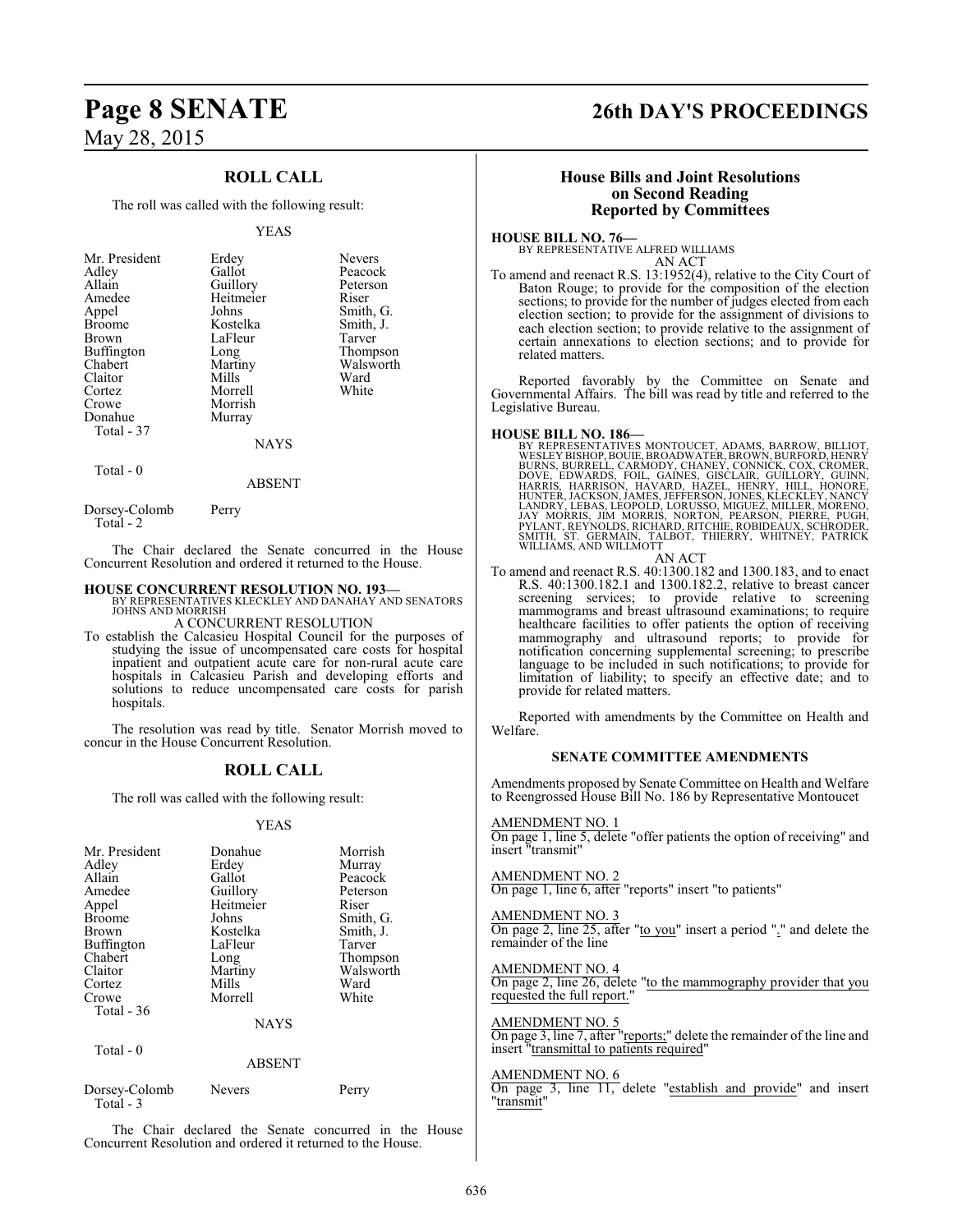# **26th DAY'S PROCEEDINGS Page 9 SENATE**

# May 28, 2015

#### AMENDMENT NO. 7

On page 3, line 12, delete "a form on which the patient may easily elect to receive either of"

#### AMENDMENT NO. 8

On page 3, delete lines 18 through 23 and insert:

 $\overline{B(1)}$  Each healthcare facility subject to the requirements of this Section shall transmit the mammography and ultrasound reports specified in Subsection A of this Section to patients within the time frame prescribed in 21 CFR 900.12(c) for communication of mammography results to healthcare providers.

(2) A healthcare facility subject to the requirements of this Section may transmit mammography and ultrasound reports to patients in any manner that comports with the provisions of 42 CFR Part 164 relative to security and privacy of health information.

#### AMENDMENT NO. 9

On page 3, line 24, delete "facilitating provision of" and insert "providing"

On motion of Senator Heitmeier, the committee amendment was adopted. The amended bill was read by title and referred to the Legislative Bureau.

#### **HOUSE BILL NO. 199—**

BY REPRESENTATIVE CROMER

AN ACT

To amend and reenact R.S. 44:4.1(B)(11) and to enact Subpart G-2 of Part III of Chapter 2 of Title 22 of the Louisiana Revised Statutes of 1950, to be comprised of R.S. 22:691.31 through 691.38, relative to corporate governance of insurers and insurance groups; to provide with respect to the authority of the commissioner to require corporate governance annual disclosures; to provide for confidentiality of information; to provide for sanctions for noncompliance; and to provide for related matters.

Reported favorably by the Committee on Insurance. The bill was read by title and referred to the Legislative Bureau.

#### **HOUSE BILL NO. 223—** BY REPRESENTATIVE HODGES

AN ACT

To enact R.S. 49:191(8)(m) and (9) and to repeal R.S. 49:191(5)(k) and (10), relative to the Governor's Office of Homeland Security and Emergency Preparedness, including provisions to provide for the re-creation of the Governor's Office of Homeland Security and Emergency Preparedness and the statutory entities made a part of the department by law; to provide for the effective termination date for all statutory authority for the existence of such statutory entities; to provide for prospective and retroactive application; and to provide for related matters.

Reported favorably by the Committee on Senate and Governmental Affairs. The bill was read by title and referred to the Legislative Bureau.

#### **HOUSE BILL NO. 241—** BY REPRESENTATIVE BARRAS

AN ACT

To amend and reenact R.S. 24:205, R.S. 25:125, and R.S. 43:22, to enact R.S. 24:173.1, and to repeal R.S. 24:173, relative to certain state publications and documents; to remove certain provisions requiring the secretary of state to distribute certain publications and documents to specified persons and public entities; to provide for the distribution of certain publications and documents to specified libraries; to remove certain provisions providing certain publications to certain persons and public entities free of charge; to provide relative to the fees collected for certain publications by the secretary of state; and to provide for related matters.

Reported with amendments by the Committee on Senate and Governmental Affairs.

#### **SENATE COMMITTEE AMENDMENTS**

Amendments proposed by Senate Committee on Senate and Governmental Affairs to Reengrossed House Bill No. 241 by Representative Barras

#### AMENDMENT NO. 1

On page 1, delete lines 16 through 18 and insert the following: "journals of each house of the legislature to the State Library of Louisiana and one copy of the Acts of the legislature to both the Huey P. Long Memorial library and the Law Library of Louisiana at New Orleans, three copies of the bound Acts of the legislature to the clerk of the House of Representatives, and five copies of the bound Acts of the legislature to the secretary of the Senate.

On motion of Senator Amedee, the committee amendment was adopted. The amended bill was read by title and referred to the Legislative Bureau.

#### **HOUSE BILL NO. 242—**

BY REPRESENTATIVE TIM BURNS AN ACT

To amend and reenact R.S. 18:101(A)(3), 154(A) and (C)(2)(b), 178,  $402(C)(2)$  and  $(E)(2)(c)$ ,  $435(A)(Subsection heading)$  and  $(1)$ and (B),  $463(A)(2)(c)(i)$  and (ii),  $467(3)$ ,  $534(B)$ , 536(A)(introductory paragraph) and (3),  $551(C)(1)$ ,  $1280.22(B)(1)$ , and  $1306(E)(2)$ , to enact R.S.  $18:154(H)$  and (I),  $491(C)(3)$ , and  $1308(A)(1)(c)$ , and to repeal R.S. 18:173(A),  $402(F)(7)$ ,  $467(5)$ , and  $1306(E)(1)(g)$ , relative to the Louisiana Election Code; to revise the system of laws comprising the Louisiana Election Code; to provide relative to qualifications, requirements, and procedures for voter registration; to provide for the confidentiality of certain information relative to voter registration and voting; to provide for exceptions; to provide for election dates; to repeal certain reporting requirements relative to deaths; to require reports of certain information received through jury questionnaires; to provide relative to watchers; to provide for the content and procedure for submitting lists of watchers; to provide relative to polling places; to provide for a change in the location of a polling place; to authorize certain officials to change the location of a polling place under certain circumstances; to provide for notification of such changes; to provide relative to the appointment of certain persons to direct potential voters to the new location of the polling place; to provide relative to absentee voting by mail; to provide relative to procedures and requirements for voting absentee by mail; to provide relative to the content of absentee by mail voting materials; to provide relative to voting absentee by mail by certain persons who are hospitalized; to provide relative to standing to bring an action objecting to candidacy; to provide relative to listing candidates on the ballot; to provide relative to the qualifying period in certain elections; to provide relative to the notice of candidacy; and to provide for related matters.

Reported favorably by the Committee on Senate and Governmental Affairs. The bill was read by title and referred to the Legislative Bureau.

### **HOUSE BILL NO. 247—** BY REPRESENTATIVE HUVAL

AN ACT

To enact R.S. 37:21(B)(10), relative to limitations on disciplinary proceedings of the Louisiana Physical Therapy Board; to exempt from limitations on disciplinary proceedings; and to provide for related matters.

Reported favorably by the Committee on Health and Welfare. The bill was read by title and referred to the Legislative Bureau.

#### **HOUSE BILL NO. 255—**

BY REPRESENTATIVE PIERRE

AN ACT To amend and reenact R.S. 22:691.10(A) and 691.13(A) and R.S. 44:4.1(B)(11) and to enact R.S. 22:691.2(11) and (12), 691.9.1, and Subpart G-2 of Part III of Chapter 2 of Title 22 of the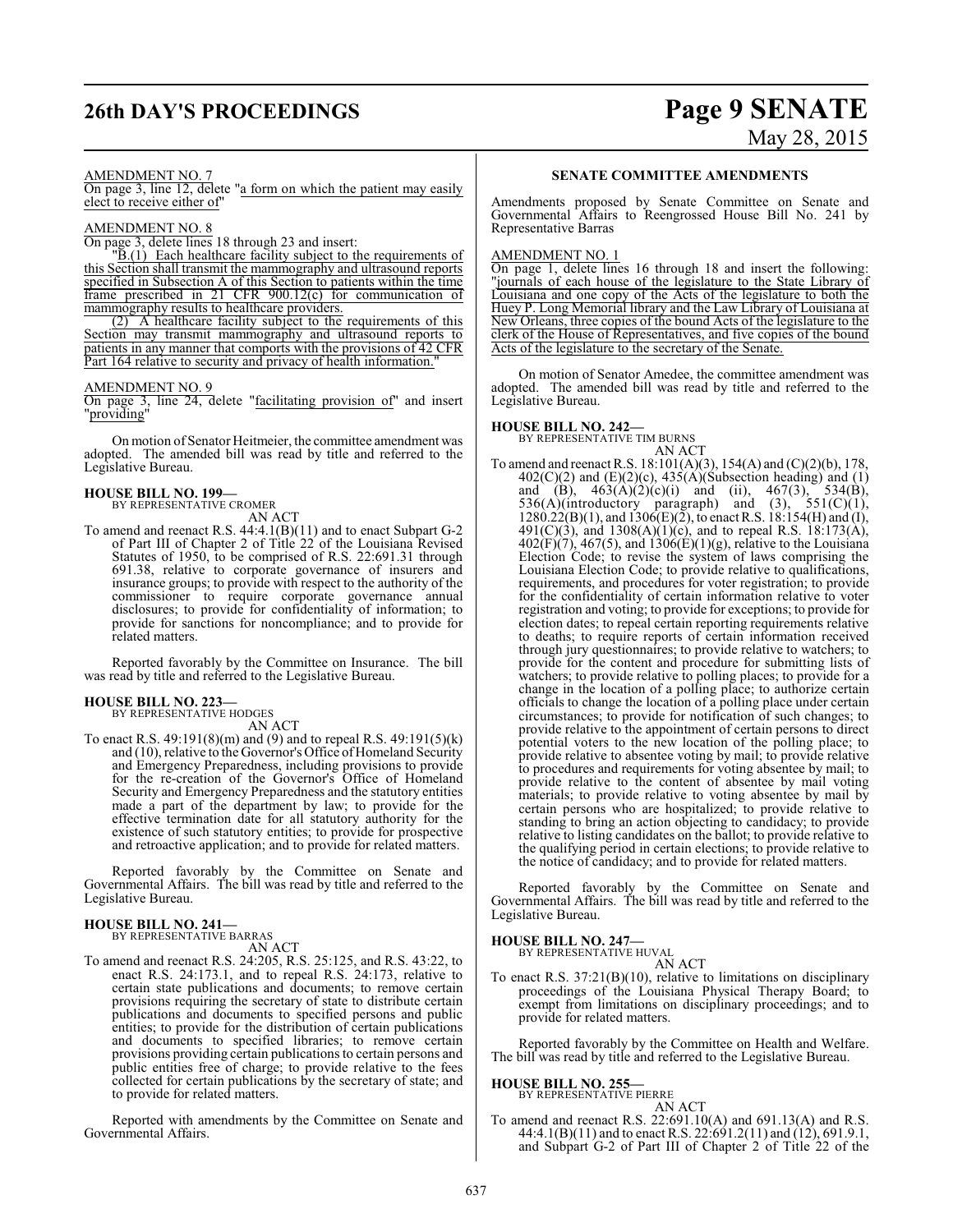Louisiana Revised Statutes of 1950, to be comprised of R.S. 22:691.31 through 691.39, relative to supervision of insurance holding company systems, including risk management and corporate governance, by the commissioner of insurance; to provide with respect to the authority of the commissioner to determine or acknowledge a group supervisor for internationally active insurance groups; to provide for the authority of the commissioner to require own risk and solvency assessments; to provide for confidentiality of information; to provide for sanctions for noncompliance; and to provide for related matters.

Reported favorably by the Committee on Insurance. The bill was read by title and referred to the Legislative Bureau.

#### **HOUSE BILL NO. 260—**

BY REPRESENTATIVES ALFRED WILLIAMS, BARROW, WESLEY<br>BISHOP, BOUIE, BURRELL, COX, GAINES, HALL, HONORE, HUNTER,<br>TERRY LANDRY, MACK,NORTON, PRICE,SMITH, THIERRY, PATRICK<br>WILLIAMS, WILLMOTT, AND WOODRUFF

AN ACT

To enact R.S. 40:1299.4.3 and 2018.3(D)(5), relative to health services for persons with sickle cell disease; to establish a sickle cell patient navigator program and provide for functions of the program; to provide for administration of the program by the Department of Health and Hospitals under the direction of the Louisiana Sickle Cell Commission; to provide for program implementation contingent upon appropriation of funds; and to provide for related matters.

Reported favorably by the Committee on Health and Welfare. The bill was read by title and recommitted to the Committee on Finance.

#### **HOUSE BILL NO. 261—**

BY REPRESENTATIVES HODGES, ANDERS, BADON, BROADWATER,<br>BURFORD, HENRY BURNS, CARMODY, COX, GISCLAIR, HILL,<br>HOFFMANN, HOWARD, JAMES, MIKE JOHNSON, LEBAS, LORUSSO,<br>ORTEGO, PÓPE, REYNOLDS, RICHARD, SEABAUGH, ST. GERMAIN,<br>WHITN

AN ACT

To amend and reenact R.S. 46:283(C)(1)(a)(introductory paragraph), and to enact R.S. 46:283(C)(1)(a)(v) and Subpart D-2 of Part II of Chapter 3 of Title 46 of the Louisiana Revised Statutes of 1950, to be comprised of R.S. 46:286.21 through 286.25, relative to the well-being of children in foster care; to establish the reasonable and prudent parent standard for persons and agencies providing foster care; to provide relative to training for prospective foster care providers; to limit liability of foster caregivers in certain circumstances; to provide legislative findings and intent; to provide for rulemaking; and to provide for related matters.

Reported with amendments by the Committee on Health and Welfare.

#### **SENATE COMMITTEE AMENDMENTS**

Amendments proposed by Senate Committee on Health and Welfare to Reengrossed House Bill No. 261 by Representative Hodges

AMENDMENT NO. 1 On page 1, line 3, after "46.283(C)(1)(a)(v)" insert ", (D), (E), (F), and  $(G)$ ,"

AMENDMENT NO. 2 On page 1, line 5, replace "286.25" with "286.23"

AMENDMENT NO. 3 On page 1, line 12, after "46.283(C)(1)(a)(v)" insert ", (D), (E), (F), and  $(G)$ ,"

AMENDMENT NO. 4 On page 1, line 13, replace "286.25" with "286.23"

# **Page 10 SENATE 26th DAY'S PROCEEDINGS**

#### AMENDMENT NO. 5

On page 2, line 6, after "standard" delete the rest of line 6 and line 7 and insert: "for participation by the child in age- or developmentally appropriate activities as defined in Subsection D of this Section."

AMENDMENT NO. 6

On page 2, after line 8, insert:

D. (1) For purposes of this Section, the following definitions shall apply:

(a) "Age- or developmentally appropriate" means activities or items that are generally accepted as suitable for children of the same chronological age or level of maturity or that are determined to be developmentally appropriate for a child, based on the development of cognitive, emotional, physical, and behavioral capacities that are typical for an age or age group; and in the case of a specific child, activities or items that are suitable for the child based on the developmental stages attained by the child with respect to the cognitive, emotional, physical, and behavioral capacities ofthe child.

(b) "Reasonable and prudent parent standard" means the standard characterized by careful and sensible parental decisions that maintain the health, safety, and best interests of a child while at the same time encouraging the emotional and developmental growth of the child, that a caregiver shall use when determining whether to allow a child in foster care under the responsibility of the state to participate in extracurricular, enrichment, cultural, social, and sporting activities.

(c) "Caregiver" means a person with whom the child is placed in foster care, or a designated official for a child residential facility licensed by the state.

(2) Nothing in this Section shall be construed to authorize any decision that conflicts with the residual parental rights, as defined in Children's Code Article 116, of a parent of a child.

E. (1) Each caregiver shall use the reasonable and prudent parent standard in determining whether to give permission for a child living in foster care under the responsibility of the state to participate in extracurricular, enrichment, cultural, social, or sporting activities.

(2) When using the reasonable and prudent parent standard, the caregiver shall consider all of the following:

(a) The child's age, maturity, and developmental level in order to maintain the overall health and safety of the child.

(b) The potential risk factors and the appropriateness of the extracurricular enrichment, cultural, social, or sporting activity.

(c) The best interest of the child, based on information known by the caregiver.

(d) The importance of encouraging the child's emotional and developmental growth.

(e) The importance of providing the child with the most familylike living experience possible.

(f) The behavioral history of the child and the child's ability to safely participate in the proposed activity.

F. Each child in foster care shall be allowed to travel out of state with his foster parent or another department-approved adult so long as the foster parent confirms with the department in advance of the departure date that no reason exists to prevent such travel, and provides a travel itinerary to the department.

G.(1) A foster caregiver who approves a foster child's participation in an age- and developmentally appropriate extracurricular, enrichment, cultural, social, or sporting activityis not liable for harm caused to the child at such activity, provided that the caregiver has acted in accordance with the reasonable and prudent parent standard.

(2) Nothing in this Section shall be construed to remove or limit any existing liability protection afforded by law. \* \* \*

AMENDMENT NO. 7 On page 3, delete lines 1 through 22

### AMENDMENT NO. 8

On page 3, line 23, replace "§286.24" with "§286.23"

AMENDMENT NO. 9

On page 3, line 27, after "parent standard" insert "as defined in R.S.  $46:283(D)''$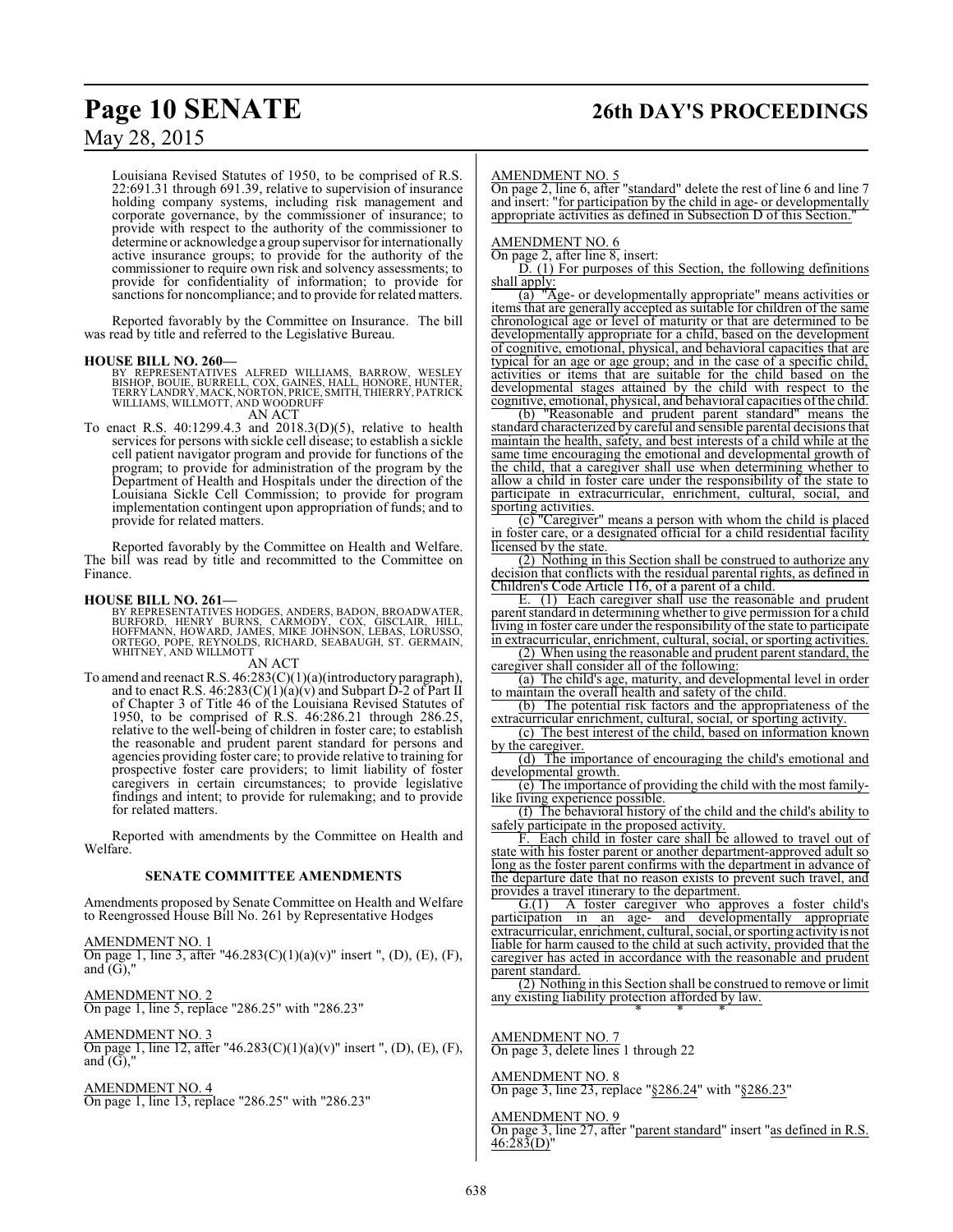## **26th DAY'S PROCEEDINGS Page 11 SENATE**

# May 28, 2015

#### AMENDMENT NO. 10

On page 3, line 28, after "foster care" insert "under the responsibility of the state"

#### AMENDMENT NO. 11

On page 4, line 2, delete "following:" and insert "factors provided in  $R.S. 46:283(E).$ 

AMENDMENT NO. 12 On page 4, delete lines 3 through 29

### AMENDMENT NO. 13

On page 5, delete lines 1 through 12

On motion of Senator Heitmeier, the committee amendment was adopted. The amended bill was read by title and referred to the Legislative Bureau.

# **HOUSE BILL NO. 296—** BY REPRESENTATIVE TIM BURNS

AN ACT

To amend and reenact R.S. 44:4.1(B)(28) and to enact Part V of Chapter 15 of Title 42 of the Louisiana Revised Statutes of 1950, to be comprised of R.S. 42:1191 through 1194, and R.S. 44:3.4, relative to records related to the enforcement of provisions of law under the jurisdiction of the Board of Ethics; to provide an exception to the Public Records Law for certain records of the Board of Ethics; to authorize the expungement of records relative to ethics code enforcement under certain circumstances; to provide for eligibility for obtaining expungement; to provide for the confidentiality of expunged records; to provide procedures for obtaining expungement; to provide for consideration of requests for expungement; to provide relative to the powers and duties of the ethics administrator and the Board of Ethics relative to expungement; to provide for orders of expungement; to provide for the confidentiality of deliberations and records relative to requests for expungement; to provide for the effects of expungement; and to provide for related matters.

Reported favorably by the Committee on Senate and Governmental Affairs. The bill was read by title and referred to the Legislative Bureau.

#### **HOUSE BILL NO. 317—** BY REPRESENTATIVE PONTI

AN ACT

To amend and reenact R.S. 9:3561.1(A) and (B), relative to licensing fees applicable to lenders licensed to make consumer loans; to increase the initial application, survey, and license fee applicable to lenders licensed to make consumer loans; to increase the annual renewal fee for lenders licensed to make consumer loans; and to provide for related matters.

Reported favorably by the Committee on Commerce, Consumer Protection, and International Affairs. The bill was read by title and referred to the Legislative Bureau.

### **HOUSE BILL NO. 318—** BY REPRESENTATIVE PONTI

AN ACT

To amend and reenact R.S. 37:1786(B) and (C), relative to licensing fees applicable to pawnbrokers; to reclassify and to increase initial licensing fees applicable to pawnbrokers; to eliminate initial application fees applicable to pawnbrokers; to reclassify application fees applicable to pawnbrokers when applying for additional licenses; to eliminate licensing fees applicable to pawnbrokers when applying for additional licenses; to increase annual renewal fees; and to provide for related matters.

Reported favorably by the Committee on Commerce, Consumer Protection, and International Affairs. The bill was read by title and referred to the Legislative Bureau.

#### **HOUSE BILL NO. 354—**

BY REPRESENTATIVE PONTI AN ACT

To amend and reenact R.S. 6:1088.2(A), relative to licensing fees applicable to mortgage lenders, mortgage brokers, mortgage servicers, and mortgage originators; to increase license application fees for mortgage lenders, mortgage brokers, mortgage servicers, and mortgage originators; to increase license renewal fees for mortgage lenders, mortgage brokers, mortgage servicers, and mortgage originators; and to provide for related matters.

Reported favorably by the Committee on Commerce, Consumer Protection, and International Affairs. The bill was read by title and recommitted to the Committee on Revenue and Fiscal Affairs.

#### **HOUSE BILL NO. 456—**

BY REPRESENTATIVES THIERRY, BARROW, CARMODY, COX,<br>EDWARDS,HALL,HARRISON,HAVARD,HAZEL,HOLLIS,JACKSON,<br>JAMES, JEFFERSON,JONES, LEBAS, MIGUEZ, ORTEGO, OURSO,<br>PIERRE,PONTI,PRICE,REYNOLDS,SMITH,ST.GERMAIN,TALBOT,<br>PATRICK WILLIA AN ACT

To enact Chapter 8-L of Title 45 of the Louisiana Revised Statutes of 1950, to be comprised of R.S. 45:844.61 through 844.67, relative to commercial mobile service providers and telecommunications carriers; to provide for a short title; to provide for definitions; to require disclosure of call location information in emergency situations; to provide for limited liability; to allow for protocols relative to voluntary disclosure of call location information; to provide for an emergency contact listing; to provide for enforcement; to provide for rules and regulations; to provide for special effectiveness dates; and to provide for related matters.

Reported with amendments by the Committee on Commerce, Consumer Protection, and International Affairs.

#### **SENATE COMMITTEE AMENDMENTS**

Amendments proposed by Senate Committee on Commerce, Consumer Protection and International Affairs to Reengrossed House Bill No. 456 by Representative Thierry

#### AMENDMENT NO. 1

On page 1, line 3, delete "through 844.67"

#### AMENDMENT NO. 2

On page 1, line 4, after "carriers;" delete the remainder of the line and delete lines 5 through 9 and insert "to provide for access to certain state databases of the; to provide certain terms, conditions, and procedures; and to provide for related matters."

#### AMENDMENT NO. 3

On page 1, delete lines 12 through 16 and delete pages 2 through 4 in their entirety and insert the following: "comprised of R.S. 45:844.61, is hereby enacted to read as follows:

#### CHAPTER 8-L. LIFELINE ASSISTANCE PROGRAM COMPLIANCE

§844.61. State Agency Databases

To ensure compliance with Federal Communications Commission Rule 12-11, a state agency may execute a memorandum of understanding with a telephone service provider granting the provider access to the agency's databases, unless prohibited by federal law or regulation.

On motion of Senator Martiny, the committee amendment was adopted. The amended bill was read by title and referred to the Legislative Bureau.

#### **HOUSE BILL NO. 498—** BY REPRESENTATIVE TALBOT

AN ACT

To amend and reenact R.S. 40:1300.111 and 1300.113(A)(introductory paragraph), (1), and (9), and to repeal R.S. 40:1300.113(B), relative to public information concerning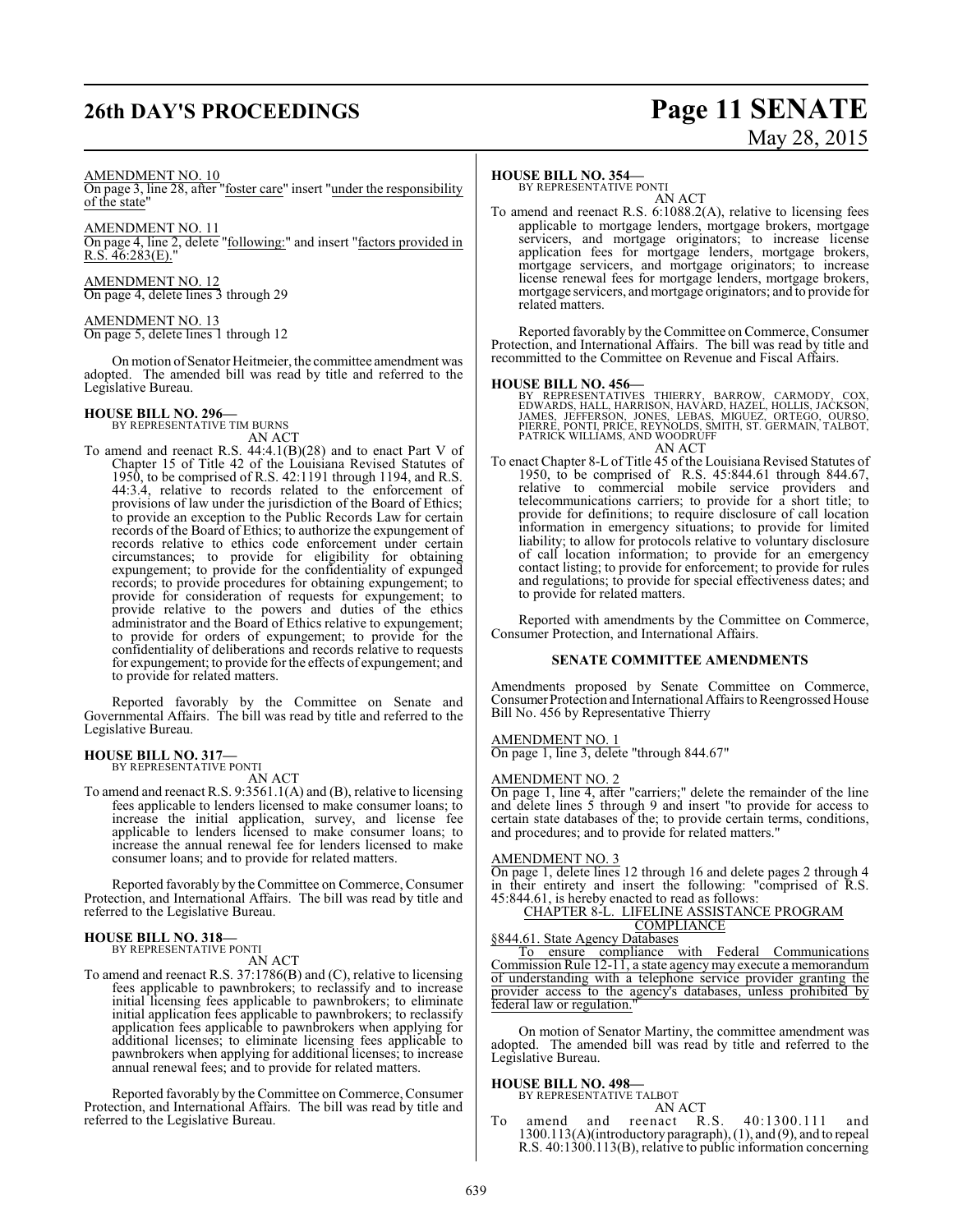## **Page 12 SENATE 26th DAY'S PROCEEDINGS**

May 28, 2015

prices and quality of health services; to provide for legislative intent; to provide for duties of the Department of Health and Hospitals relative to collecting and reporting of healthcare data; to require promulgation of rules; and to provide for related matters.

Reported favorably by the Committee on Health and Welfare. The bill was read by title and referred to the Legislative Bureau.

### **HOUSE BILL NO. 511—**

BY REPRESENTATIVE SEABAUGH AN ACT

To amend and reenact R.S. 22:2018 and 2034(G), relative to insurance receiverships; to provide for the appointment of counsel in matters related to rehabilitation, liquidation, or conservation of insurers; to provide for the distribution of assets by the commissioner subject to approval of the court; and to provide for related matters.

Reported with amendments by the Committee on Insurance.

#### **SENATE COMMITTEE AMENDMENTS**

Amendments proposed by Senate Committee on Insurance to Engrossed House Bill No. 511 by Representative Seabaugh

AMENDMENT NO. 1

On page 2, line 10, after "Chapter" insert "in which the assets of an insurer's estate are less than one million dollars"

#### AMENDMENT NO. 2

On page 2, between lines 12 and 13, insert the following:

"C. The attorney general shall provide representation for the commissioner of insurance in all matters covered pursuant to this Chapter in which the assets of an insurer's estate equal or exceed one million dollars. The attorney general may appoint special counsel to provide this representation. The attorney general shall submit to the receivership court a certification of expenses and legal fees for staff and special counsel for reimbursement pursuant to Subsection A of this Section.

D. The commissioner of insurance shall name and select the special counsel employed pursuant to this Section subject to the approval of the attorney general, who shall not unreasonably withhold such approval."

On motion of Senator Morrish, the committee amendment was adopted. The amended bill was read by title and referred to the Legislative Bureau.

### **HOUSE BILL NO. 591—**

BY REPRESENTATIVE BROADWATER AN ACT

To amend and reenact R.S. 18:402(A), (C), (D), (E)(1)(a), (c), (d), and (e) and  $(2)(a)$ , (c), (d), and (e), and  $(F)(1)$ ,  $(3)$ ,  $(4)$ , and  $(6)$ , 467(1) through (4) and (6), 501, 502, 503(A)(1), 1256, and 1280.22(C), relative to elections; to provide for election dates for certain elections; to provide for qualifying for certain elections; to provide for the opening of the qualifying period for certain elections; to provide for the close of the qualifying period for certain elections; to provide relative to withdrawal by a candidate; to provide procedures and requirements for withdrawal; to provide for the effect of a withdrawal; to provide relative to the powers, duties, and responsibilities of the secretary of state relative to a withdrawal; and to provide for related matters.

Reported with amendments by the Committee on Senate and Governmental Affairs.

#### **SENATE COMMITTEE AMENDMENTS**

Amendments proposed by Senate Committee on Senate and Governmental Affairs to Engrossed House Bill No. 591 by Representative Broadwater

#### AMENDMENT NO. 1

On page 1, line 4, after "1280.22 $(C)$ ," insert "and to enact 18:1299.2,"

#### AMENDMENT NO. 2

On page 1, line 10, after "withdrawal;" insert "to provide relative to the ballot for municipal incorporation;"

#### AMENDMENT NO. 3

On page 1, line 14, after "reenacted" insert ", and R.S. 18:1299.2 is hereby enacted"

#### AMENDMENT NO. 4

On page 8, after line 25, insert the following: "\* \* \*

#### §1299. Applicability

The provisions ofthis Chapter provide the procedures to be used in elections, except those provided for in Chapter 6-A of this Code, at which a proposition or question, authorized by the state constitution, by a statute of this state, or by a home rule charter, shall be submitted to the voters.

#### \* \* \* §1299.2. Ballot for municipal incorporation

When an election is held pursuant to R.S. 33:3, the ballot for the voting area shall include a proposition authorizing the transfer of sales and use taxes levied in the unincorporated area to the municipality upon appointment of the officers of the newly incorporated municipality."

On motion of Senator Amedee, the committee amendment was adopted. The amended bill was read by title and referred to the Legislative Bureau.

#### **HOUSE BILL NO. 601—**

BY REPRESENTATIVE HOLLIS AN ACT

To amend and reenact R.S. 45:1161.1, relative to members elected to the Public Service Commission; to require certain age, residence, and domicile requirements for elected members; and to provide for related matters.

Reported favorably by the Committee on Senate and Governmental Affairs. The bill was read by title and referred to the Legislative Bureau.

## **HOUSE BILL NO. 685—** BY REPRESENTATIVE SIMON

AN ACT

To enact R.S. 22:331(C), relative to foreign insurers; to provide the commissioner of insurance the authority to admit foreign insurers to transact health and accident insurance business; and to provide for related matters.

Reported favorably by the Committee on Insurance. The bill was read by title and referred to the Legislative Bureau.

#### **HOUSE BILL NO. 773—**

BY REPRESENTATIVE LEGER AN ACT

To amend and reenact R.S. 36:104(B)(7), R.S. 47:6007(D)(2)(b) and (4),  $6015(B)(3)$ (introductory paragraph),  $6034(E)(2)(a)(i)(aa)$ and (iii)(aa), and R.S. 51:2317, to enact R.S. 36:104(C) and (D), and to repeal R.S. 51:936.2, relative to fees assessed by the secretary of the Department of Economic Development; to provide a uniform authorized fee schedule for economic development incentive and financial assistance programs; to provide for the recovery of costs associated with certain administrative functions; to provide for establishment and collection of authorized fees and costs; to authorize the promulgation of rules and regulations; to provide for certain limitations; to provide for disposition of fees; to provide for an effective date; and to provide for related matters.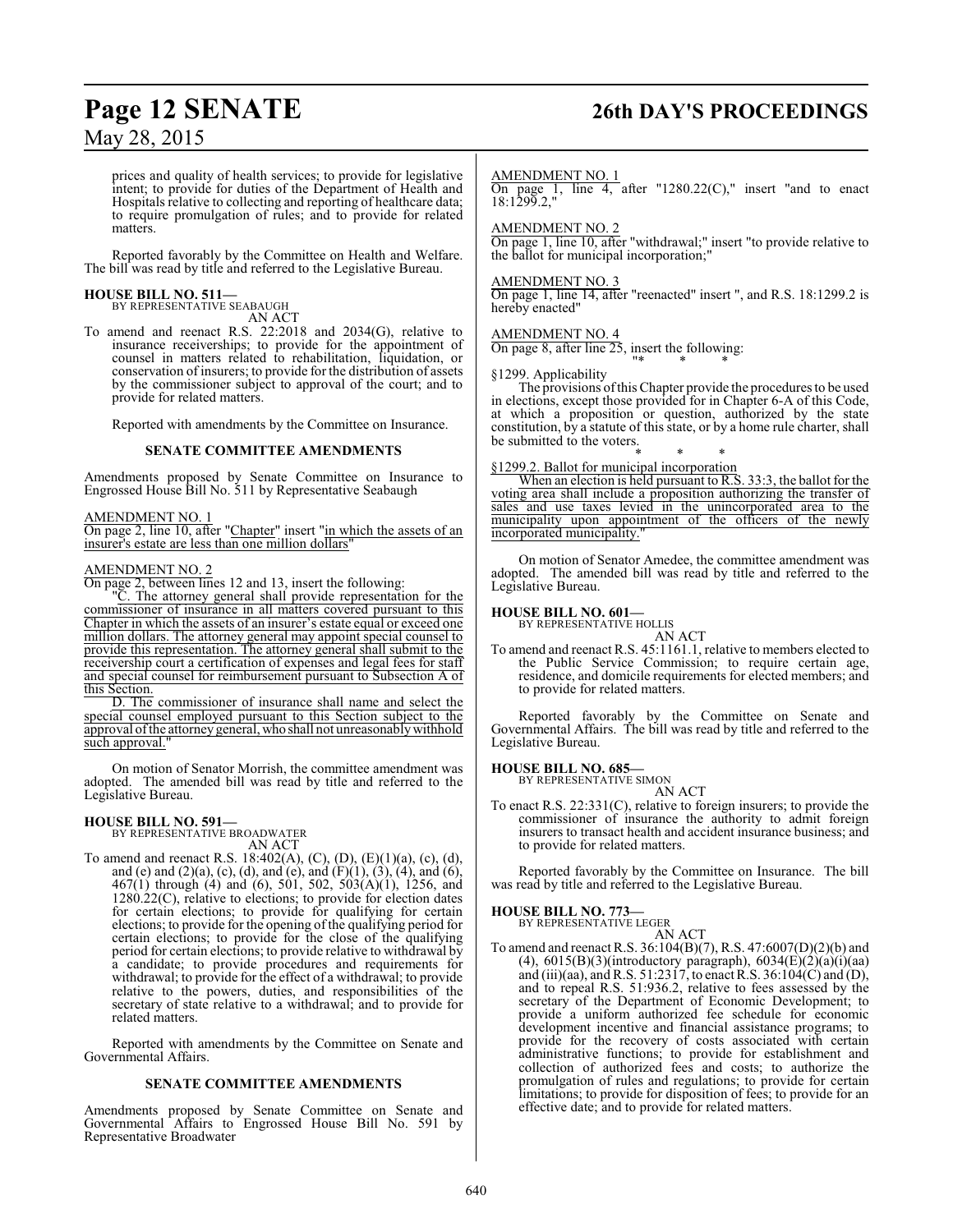# **26th DAY'S PROCEEDINGS Page 13 SENATE**

Reported favorably by theCommittee on Commerce, Consumer Protection, and International Affairs. The bill was read by title and recommitted to the Committee on Revenue and Fiscal Affairs.

#### **Rules Suspended**

Senator Long asked for and obtained a suspension of the rules to recommit a resolution.

#### **HOUSE CONCURRENT RESOLUTION NO. 29—**

BY REPRESENTATIVE HARRISON A CONCURRENT RESOLUTION

To urge and request the United States Environmental Protection Agency to withdraw the proposed guidelines for reducing carbon dioxide emissions from fossil fuel-fired power plants pursuant to Section 111(d) of the federal Clean Air Act and that in the event the United States Environmental Protection Agency adopts the proposed guidelines, urge and request the governor and the attorney general to use every means at their disposal, including taking legal action, to prevent the guidelines from being implemented.

Senator Long moved to recommit the resolution from the Committee on Natural Resources to the Committee on Environmental Quality.

Without objection, so ordered.

#### **Senate Resolutions on Second Reading Reported by Committees**

#### **SENATE RESOLUTION NO. 110—**

BY SENATOR CROWE A RESOLUTION

To urge and request Governor Bobby Jindal to appoint a cosmetologist or owner of a beauty shop or salon from the Vietnamese-American Community in Louisiana to serve on the Louisiana Board of Cosmetology at the occurrence of the next vacancy.

Reported favorably by theCommittee on Commerce, Consumer Protection, and International Affairs.

On motion of Senator Crowe the resolution was read by title and adopted.

#### **Senate Concurrent Resolutions on Second Reading Reported by Committees**

**SENATE CONCURRENT RESOLUTION NO. 115—**<br>BY SENATOR THOMPSON AND REPRESENTATIVE ANDERS<br>A CONCURRENT RESOLUTION

To establish the Lake Providence Watershed Council and to provide for its membership and responsibilities.

Reported favorably by the Committee on Commerce, Consumer Protection, and International Affairs.

The resolution was read by title. Senator Thompson moved to adopt the Senate Concurrent Resolution.

#### **ROLL CALL**

The roll was called with the following result:

#### YEAS

| Mr. President |  |
|---------------|--|
| Adley         |  |
| Allain        |  |
| Amedee        |  |

Erdey Nevers<br>Gallot Peacoc Guillory Peters<br>
Heitmeier Riser Heitmeier

Peacock<br>Peterson

# May 28, 2015

Appel Johns Smith, G.<br>Broome Kostelka Smith, J. Broome Kostelka Smith,<br>Brown LaFleur Tarver Brown LaFleur<br>Buffington Long Buffington Long Thompson<br>
Chabert Martiny Walsworth Claitor Mills Ward<br>Cortez Morrell White Crowe Morrish<br>
Donahue Murray Total - 37

Total - 0

Morrell Murray

Martiny Walsworth<br>
Mills Ward

**NAYS** 

ABSENT

Dorsey-Colomb Perry Total - 2

The Chair declared the Senate had adopted the Senate Concurrent Resolution and ordered it sent to the House.

#### **House Concurrent Resolutions on Second Reading Reported by Committees**

#### **HOUSE CONCURRENT RESOLUTION NO. 39—** BY REPRESENTATIVE HOLLIS

A CONCURRENT RESOLUTION

To authorize and request the House Committee on House and Governmental Affairs and the Senate Committee on Senate and Governmental Affairs to meet and function as a joint committee to study and make recommendations with respect to the advisability of reducing the number of signatures required to have a recall election.

Reported favorably by the Committee on Senate and Governmental Affairs.

The resolution was read by title. Senator Donahue moved to concur in the House Concurrent Resolution.

### **ROLL CALL**

The roll was called with the following result:

#### YEAS

| Mr. President     | Erdey       | <b>Nevers</b> |
|-------------------|-------------|---------------|
| Adley             | Gallot      | Peacock       |
| Allain            | Guillory    | Peterson      |
| Amedee            | Heitmeier   | Riser         |
| Appel             | Johns       | Smith, G.     |
| <b>Broome</b>     | Kostelka    | Smith, J.     |
| Brown             | LaFleur     | Tarver        |
| <b>Buffington</b> | Long        | Thompson      |
| Chabert           | Martiny     | Walsworth     |
| Claitor           | Mills       | Ward          |
| Cortez            | Morrell     | White         |
| Crowe             | Morrish     |               |
| Donahue           | Murray      |               |
| Total - 37        |             |               |
|                   | <b>NAYS</b> |               |
| Total $-0$        |             |               |
|                   | ABSENT      |               |

Dorsey-Colomb Perry Total - 2

The Chair declared the Senate concurred in the House Concurrent Resolution and ordered it returned to the House.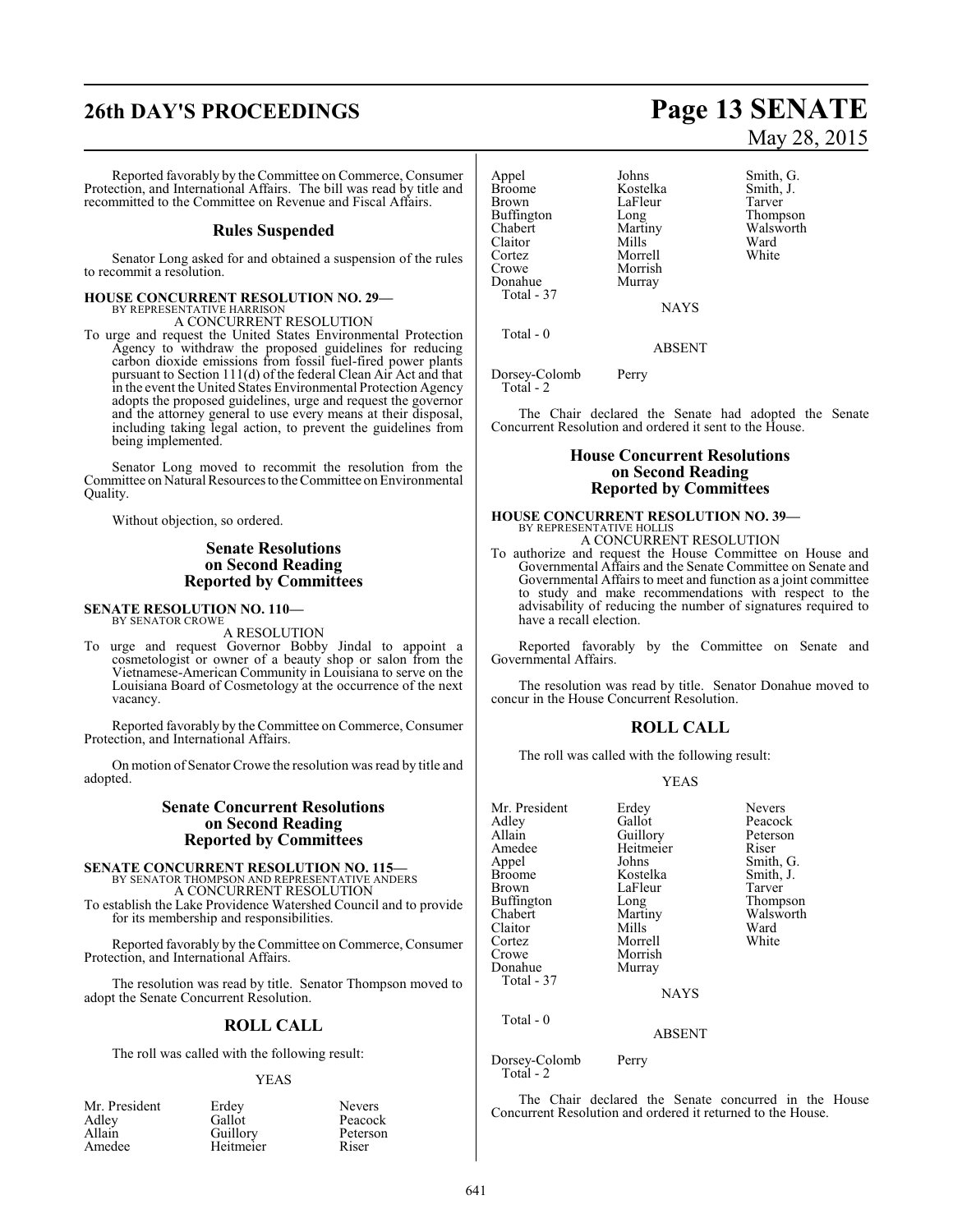### **Page 14 SENATE 26th DAY'S PROCEEDINGS**

May 28, 2015

#### **HOUSE CONCURRENT RESOLUTION NO. 75—**

BY REPRESENTATIVES KLECKLEY, ADAMS, ARMES, ARNOLD,<br>BADON, BARROW, BILLIOT, WESLEY BISHOP, BOUIE, BROWN,<br>BURRELL, EDWARDS, GAINES, GISCLAIR, GUILLORY, HALL, HILL,<br>HOWARD, HUNTER, JACKSON, JAMES, JEFFERSON, JÓNES, TERRY<br>LAND A CONCURRENT RESOLUTION

To provide for a hospital stabilization formula pursuant to Article VII, Section 10.13 of the Constitution of Louisiana; to establish the level and basis of hospital assessments; to establish certain reimbursement enhancements for inpatient and outpatient hospital services; to establish certain criteria for the implementation of the formula; to establish the base reimbursement level paid to hospitals; to provide for related matters.

Reported favorably by the Committee on Health and Welfare.

On motion of Senator Murray the resolution was read by title and returned to the Calendar, subject to call.

#### **HOUSE CONCURRENT RESOLUTION NO. 84—**

BY REPRESENTATIVE SIMON A CONCURRENT RESOLUTION

To authorize and direct the Louisiana State Law Institute to reorganize and recodify the Miscellaneous Health Provisions Chapter of Title 40 of the Louisiana Revised Statutes of 1950 in accordance with the specifications provided in this Resolution.

Reported favorably by the Committee on Health and Welfare.

The resolution was read by title. Senator Donahue moved to concur in the House Concurrent Resolution.

#### **ROLL CALL**

The roll was called with the following result:

#### YEAS

| Mr. President     | Donahue     | Murray        |
|-------------------|-------------|---------------|
| Adley             | Erdey       | <b>Nevers</b> |
| Allain            | Gallot      | Peacock       |
| Amedee            | Guillory    | Peterson      |
| Appel             | Heitmeier   | Riser         |
| <b>Broome</b>     | Johns       | Smith, G.     |
| <b>Brown</b>      | Kostelka    | Smith, J.     |
| <b>Buffington</b> | LaFleur     | Tarver        |
| Chabert           | Martiny     | Thompson      |
| Claitor           | Mills       | Walsworth     |
| Cortez            | Morrell     | Ward          |
| Crowe             | Morrish     | White         |
| Total - 36        |             |               |
|                   | <b>NAYS</b> |               |

Total - 0

#### ABSENT

| Dorsey-Colomb<br>Total - 3 | Long | Perry |
|----------------------------|------|-------|
|                            |      |       |

The Chair declared the Senate concurred in the House Concurrent Resolution and ordered it returned to the House.

### **HOUSE CONCURRENT RESOLUTION NO. 86—** BY REPRESENTATIVE SIMON

A CONCURRENT RESOLUTION

To establish a study committee on family caregiving and long-term supports and services, and to direct the committee to report recommendations for legislative and administrative actions to support family caregivers to the legislative committees on health and welfare.

Reported with amendments by the Committee on Health and Welfare.

#### **SENATE COMMITTEE AMENDMENTS**

Amendments proposed by Senate Committee on Health and Welfare to Reengrossed House Concurrent Resolution No. 86 by Representative Simon

#### AMENDMENT NO. 1

On page 2, between lines 27 and 28, insert:

"(16) One member representing the HomeCare Association of Louisiana.

(17) One member representing the Louisiana Assisted Living Association.

(18) A representative from the LeadingAge Gulf States."

#### AMENDMENT NO. 2

On page 3, line 28, delete "and"

#### AMENDMENT NO. 3

On page 3, line 29, after "Center" insert ", the president of the HomeCare Association of Louisiana, the executive director of the Louisiana Assisted Living Association, and the LeadingAge Gulf States"

On motion ofSenator Heitmeier, the committee amendment was adopted.

#### **Floor Amendments**

Senator Erdey proposed the following amendments.

#### **SENATE FLOOR AMENDMENTS**

Amendments proposed by Senator Erdey to Reengrossed House Concurrent Resolution No. 86 by Representative Simon

### AMENDMENT NO. 1

On page 2, between lines 27 and 28, insert: "(19) The Louisiana Mississippi Hospice and Palliative Care Organization."

#### AMENDMENT NO. 2

On page 3, line 29, after "Center" insert ", The Louisiana Mississippi Hospice and Palliative Care Organization,"

On motion of Senator Erdey, the amendments were adopted.

The resolution was read by title. Senator Erdey moved to concur in the amended House Concurrent Resolution.

#### **ROLL CALL**

The roll was called with the following result:

Heitmeier<br>Johns

Murray

#### YEAS

Mr. President Erdey Nevers<br>Adley Gallot Peacoc Adley Gallot Peacock<br>Allain Guillory Peterson Allain Guillory Peterson<br>Amedee Heitmeier Riser Appel Johns Smith, G.<br>Broome Kostelka Smith, J. Broome Kostelka Smith,<br>Brown LaFleur Tarver Buffington Long<br>Chabert Martiny Claitor Mills Ward<br>Cortez Morrell White Cortez Morrell<br>Crowe Morrish Crowe Morrish<br>
Donahue Murray Total - 37

LaFleur Tarver<br>
Long Thompson Martiny Walsworth<br>
Mills Ward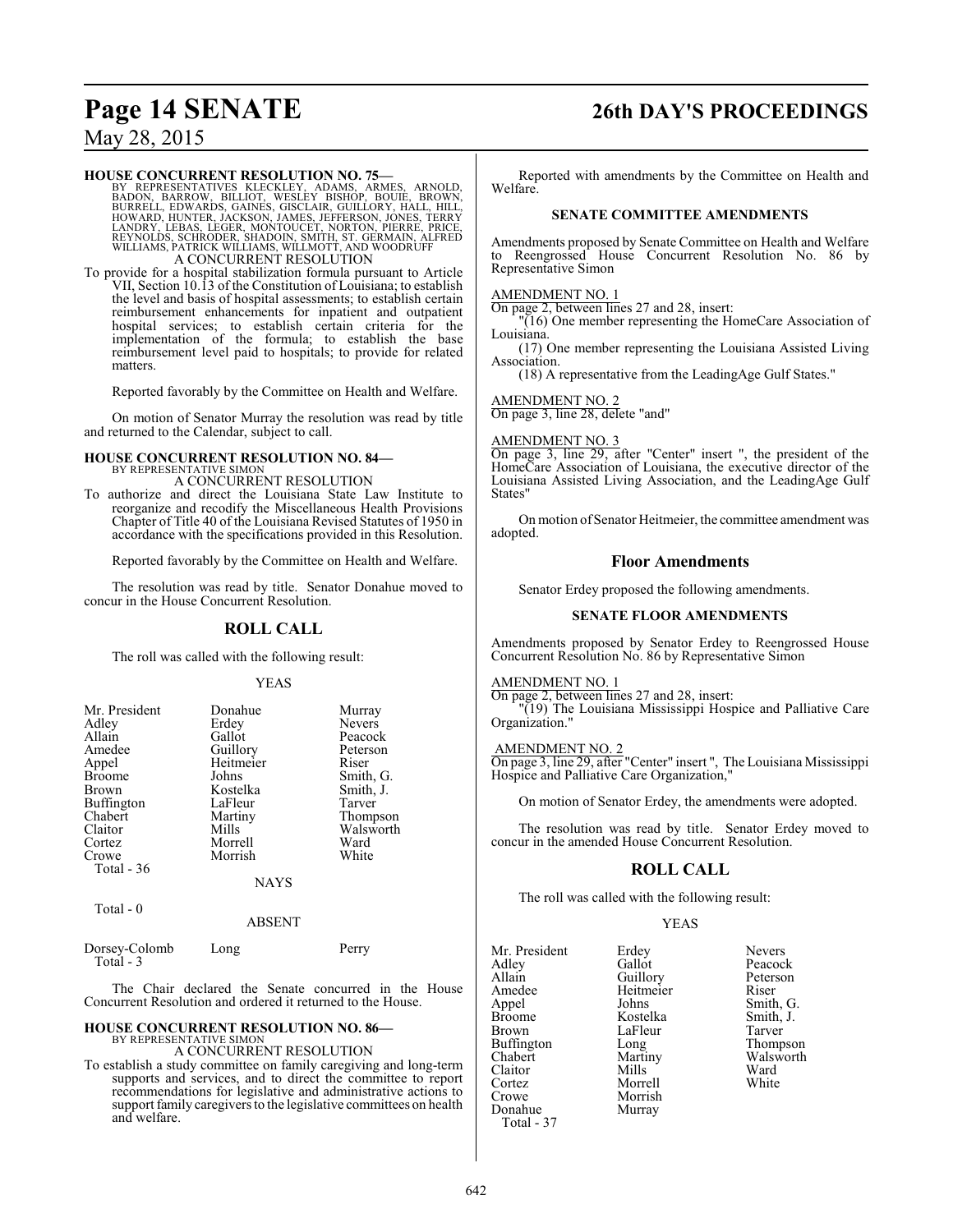#### NAYS

Total - 0

ABSENT

Dorsey-Colomb Perry Total - 2

The Chair declared the Senate had concurred in the amended House Concurrent Resolution and ordered it returned to the House.

#### **HOUSE CONCURRENT RESOLUTION NO. 87—**

BY REPRESENTATIVE HARRISON A CONCURRENT RESOLUTION

To memorialize the United States Congress to take such actions as are necessary to amend the employer shared responsibility provisions of the Patient Protection and Affordable Care Act to eliminate penalties on school districts.

Reported favorably by the Committee on Health and Welfare.

On motion of Senator Murray the resolution was read by title and returned to the Calendar, subject to call.

# **HOUSE CONCURRENT RESOLUTION NO. 121—** BY REPRESENTATIVE HODGES

A CONCURRENT RESOLUTION

To express support for the people of Israel and for their right to live in freedom and to defend themselves, to recognize the longstanding friendship between the people of Israel and the people of Louisiana, and to extend best wishes to the people of Israel for peace, security, and prosperity.

Reported favorably by the Committee on Senate and Governmental Affairs.

The resolution was read by title. Senator Crowe moved to concur in the House Concurrent Resolution.

#### **ROLL CALL**

The roll was called with the following result:

#### YEAS

| Mr. President              | Erdey         | <b>Nevers</b> |
|----------------------------|---------------|---------------|
| Adley                      | Gallot        | Peacock       |
| Allain                     |               |               |
|                            | Guillory      | Peterson      |
| Amedee                     | Heitmeier     | Riser         |
| Appel                      | Johns         | Smith, G.     |
| <b>Broome</b>              | Kostelka      | Smith, J.     |
| Brown                      | LaFleur       | Tarver        |
| <b>Buffington</b>          | Long          | Thompson      |
| Chabert                    | Martiny       | Walsworth     |
| Claitor                    | Mills         | Ward          |
| Cortez                     | Morrell       | White         |
| Crowe                      | Morrish       |               |
| Donahue                    | Murray        |               |
| Total - 37                 |               |               |
|                            | NAYS          |               |
| Total - 0                  |               |               |
|                            | <b>ABSENT</b> |               |
| Dorsey-Colomb<br>Total - 2 | Perry         |               |
| .                          |               | $- -$         |

The Chair declared the Senate concurred in the House Concurrent Resolution and ordered it returned to the House.

### **26th DAY'S PROCEEDINGS Page 15 SENATE** May 28, 2015

#### **HOUSE CONCURRENT RESOLUTION NO. 124—**

BY REPRESENTATIVES BURRELL, ANDERS, ARMES, BROWN,<br>BURFORD, HENRY BURNS, CARMODY, COX, DOVE, HUNTER,<br>JEFFERSON, MIKE JOHNSON, JIM MORRIS, NORTON, REYNOLDS,<br>SEABAUGH, AND PATRICK WILLIAMS A CONCURRENT RESOLUTION

To urge and request that the North Louisiana Criminalistics Laboratory Commission designate the new North Louisiana Criminalistics Laboratory as the "Charles Rex Scott North Louisiana Criminalistics Laboratory" in honor of Mr. Charles Rex Scott and his legacy of service to the people of Caddo Parish.

Reported with amendments by the Committee on Senate and Governmental Affairs.

#### **SENATE COMMITTEE AMENDMENTS**

Amendments proposed by Senate Committee on Senate and Governmental Affairs to Original House Concurrent Resolution No. 124 by Representative Burrell

AMENDMENT NO. 1

On page 1, line 3, after "Laboratory" insert "building"

AMENDMENT NO. 2 On page 1, line 4, replace "Criminalistics Laboratory" with "Forensic Sciences Center"

AMENDMENT NO. 3 On page 3, line 6, after "Laboratory" insert "building"

AMENDMENT NO. 4

On page 3, line 7, replace "Criminalistics Laboratory" with "Forensic Sciences Center"

On motion of Senator Amedee, the committee amendment was adopted.

The resolution was read by title. Senator Peacock moved to concur in the amended House Concurrent Resolution.

#### **ROLL CALL**

The roll was called with the following result:

#### YEAS

| Mr. President<br>Adley<br>Allain<br>Amedee<br>Appel<br><b>Broome</b><br>Brown<br>Buffington<br>Chabert<br>Claitor<br>Cortez<br>Crowe<br>Donahue<br>Total - 37<br>$Total - 0$ | Erdey<br>Gallot<br>Guillory<br>Heitmeier<br>Johns<br>Kostelka<br>LaFleur<br>Long<br>Martiny<br>Mills<br>Morrell<br>Morrish<br>Murray<br><b>NAYS</b><br>ABSENT | <b>Nevers</b><br>Peacock<br>Peterson<br>Riser<br>Smith, G.<br>Smith, J.<br>Tarver<br>Thompson<br>Walsworth<br>Ward<br>White |
|------------------------------------------------------------------------------------------------------------------------------------------------------------------------------|---------------------------------------------------------------------------------------------------------------------------------------------------------------|-----------------------------------------------------------------------------------------------------------------------------|
| Dorsey-Colomb                                                                                                                                                                | Perry                                                                                                                                                         |                                                                                                                             |
| Total - 2                                                                                                                                                                    |                                                                                                                                                               |                                                                                                                             |

The Chair declared the Senate had concurred in the amended House Concurrent Resolution and ordered it returned to the House.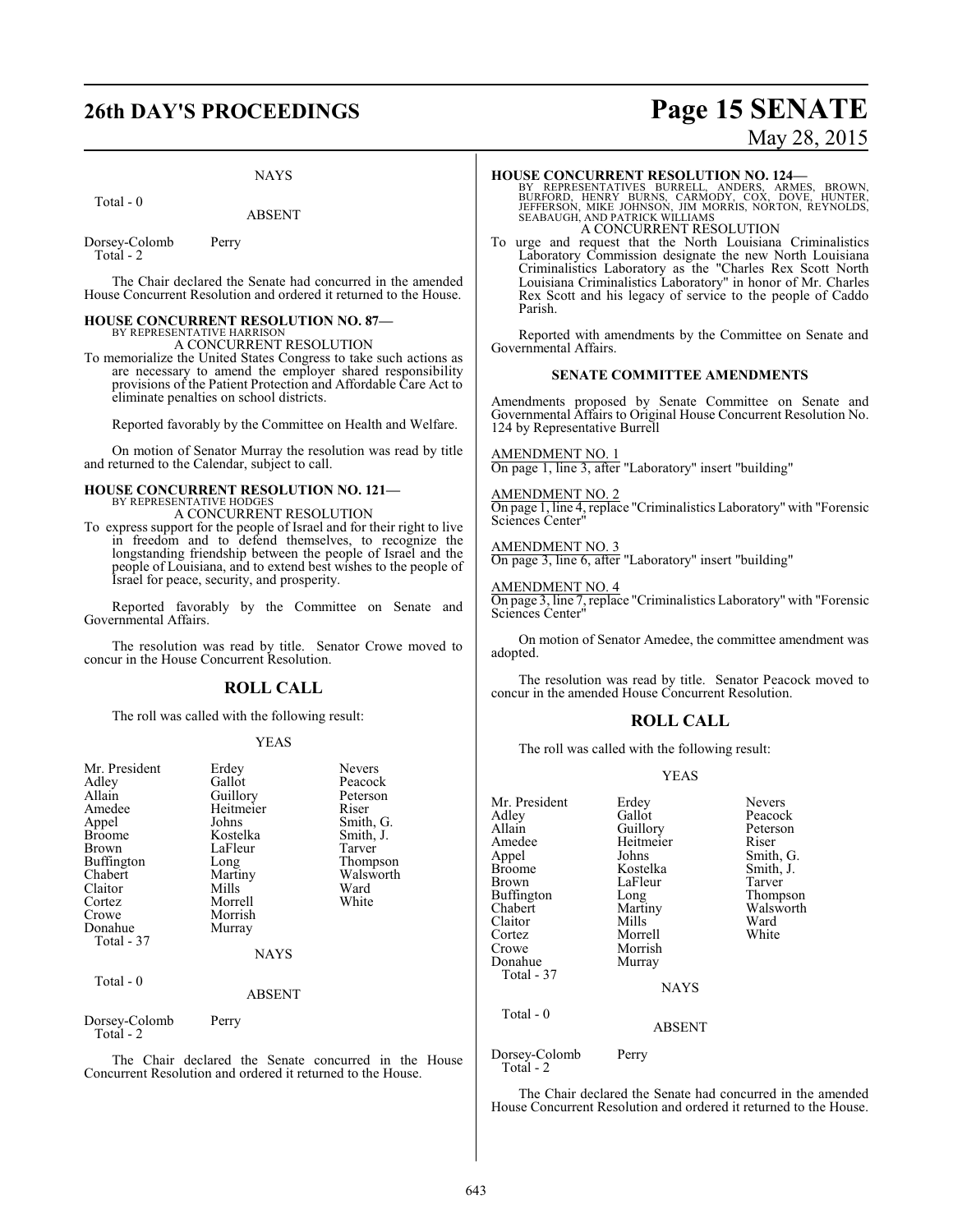#### **HOUSE CONCURRENT RESOLUTION NO. 132—**

BY REPRESENTATIVE HENRY A CONCURRENT RESOLUTION

To urge and request the Department of Children and Family Services and the Department of Health and Hospitals, jointly, to study prospective implementation of an information systemto enhance the ability of health practitioners to identify child abuse, and to report findings of the study and recommendations to the legislative committees on health and welfare.

Reported favorably by the Committee on Health and Welfare.

The resolution was read by title. Senator Appel moved to concur in the House Concurrent Resolution.

### **ROLL CALL**

The roll was called with the following result:

#### YEAS

| Mr. President<br>Adley<br>Allain<br>Amedee<br>Appel<br><b>Broome</b><br><b>Brown</b><br>Buffington<br>Chabert<br>Claitor<br>Cortez<br>Crowe<br>Donahue<br>Total - 37 | Erdey<br>Gallot<br>Guillory<br>Heitmeier<br>Johns<br>Kostelka<br>LaFleur<br>Long<br>Martiny<br>Mills<br>Morrell<br>Morrish<br>Murray<br><b>NAYS</b> | <b>Nevers</b><br>Peacock<br>Peterson<br>Riser<br>Smith, G.<br>Smith, J.<br>Tarver<br>Thompson<br>Walsworth<br>Ward<br>White |
|----------------------------------------------------------------------------------------------------------------------------------------------------------------------|-----------------------------------------------------------------------------------------------------------------------------------------------------|-----------------------------------------------------------------------------------------------------------------------------|
| $Total - 0$                                                                                                                                                          |                                                                                                                                                     |                                                                                                                             |

### ABSENT

Dorsey-Colomb Perry Total - 2

The Chair declared the Senate concurred in the House Concurrent Resolution and ordered it returned to the House.

## **HOUSE CONCURRENT RESOLUTION NO. 133—**

BY REPRESENTATIVE SCHEXNAYDER A CONCURRENT RESOLUTION

To urge and request the Traumatic Head and Spinal Cord Injury Trust Fund Advisory Board to study and make recommendations for policy and procedural changes, including necessary legislation, to expand its services to persons with spinal cord injuries arising fromsudden internal medical conditions not later than sixty days prior to the beginning of the 2016 Regular Session of the Legislature of Louisiana.

Reported favorably by the Committee on Health and Welfare.

The resolution was read by title. Senator Amedee moved to concur in the House Concurrent Resolution.

### **ROLL CALL**

The roll was called with the following result:

#### YEAS

| Mr. President | Erdey     | <b>Nevers</b> |
|---------------|-----------|---------------|
| Adley         | Gallot    | Peacock       |
| Allain        | Guillory  | Peterson      |
| Amedee        | Heitmeier | Riser         |
| Appel         | Johns     | Smith, G.     |
| <b>Broome</b> | Kostelka  | Smith, J.     |

| <b>Brown</b> | LaFleur     | Tarver    |
|--------------|-------------|-----------|
| Buffington   | Long        | Thompson  |
| Chabert      | Martiny     | Walsworth |
| Claitor      | Mills       | Ward      |
| Cortez       | Morrell     | White     |
| Crowe        | Morrish     |           |
| Donahue      | Murray      |           |
| Total - 37   |             |           |
|              | <b>NAYS</b> |           |
|              |             |           |
| Total - 0    |             |           |

ABSENT

Dorsey-Colomb Perry Total - 2

The Chair declared the Senate concurred in the House Concurrent Resolution and ordered it returned to the House.

#### **HOUSE CONCURRENT RESOLUTION NO. 143—** BY REPRESENTATIVE HARRISON

A CONCURRENT RESOLUTION

To urge and request that all financial institutions conducting business in the state of Louisiana strictly comply with Subpart D of Chapter 5 of Title 22 of the Louisiana Revised Statutes of 1950, comprised of R.S. 22:1591 through 1605, and known as the Financial Institution Insurance Sales Law, requiring financial institutions to adhere to the provisions of the Financial Institution Insurance Sales Law, to give due consideration to the public interest in the regulation of state banking and insurance industries, and to clarify the intent of the legislature.

Reported with amendments by the Committee on Commerce, Consumer Protection, and International Affairs.

#### **SENATE COMMITTEE AMENDMENTS**

Amendments proposed by Senate Committee on Commerce, Consumer Protection and International Affairs to Original House Concurrent Resolution No. 143 by Representative Harrison

#### AMENDMENT NO. 1

On page 2, line 24, delete "; and" and insert "."

#### AMENDMENT NO. 2

On page 2, delete lines 25 through 29 and on page 3 delete lines 1 and 2

On motion of Senator Martiny, the committee amendment was adopted.

On motion of Senator Chabert the resolution was read by title and returned to the Calendar, subject to call.

### **House Concurrent Resolutions on Second Reading Reported by Committees, Subject to Call**

### **Called from the Calendar**

Senator Gary Smith asked that House Concurrent Resolution No. 157 be called from the Calendar.

### **HOUSE CONCURRENT RESOLUTION NO. 157—** BY REPRESENTATIVE GISCLAIR

A CONCURRENT RESOLUTION

To urge and request the Department of Transportation and Development to reduce the speed limit to fifty miles per hour on Louisiana Highway 3235 in Lafourche Parish.

The resolution was read by title. Senator Gary Smith moved to concur in the House Concurrent Resolution.

# **Page 16 SENATE 26th DAY'S PROCEEDINGS**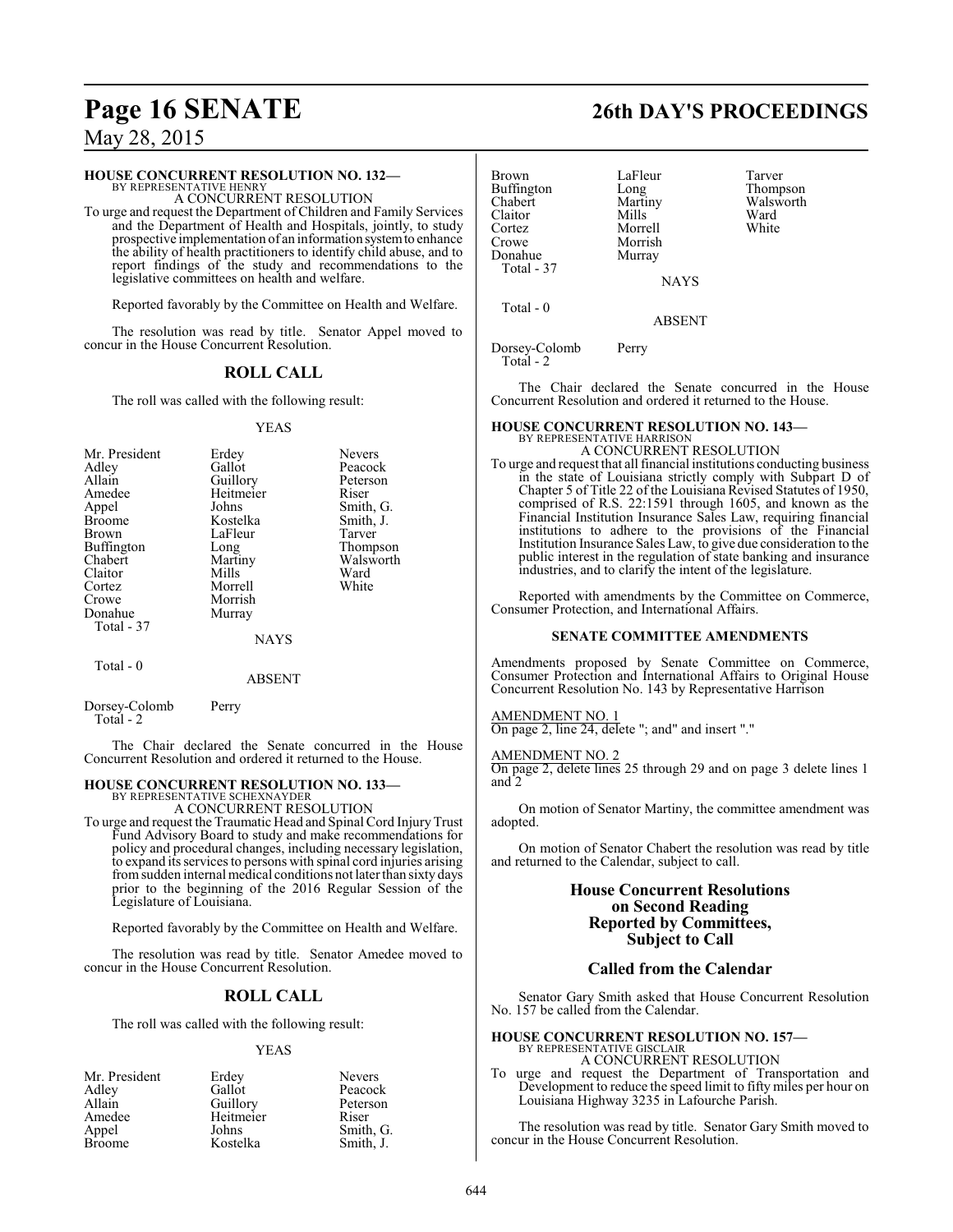### **ROLL CALL**

The roll was called with the following result:

#### YEAS

| Mr. President<br>Adley<br>Allain<br>Amedee<br>Appel<br><b>Broome</b><br><b>Brown</b><br><b>Buffington</b><br>Chabert<br>Claitor<br>Cortez<br>Crowe<br>Donahue | Erdey<br>Gallot<br>Guillory<br>Heitmeier<br>Johns<br>Kostelka<br>LaFleur<br>Long<br>Martiny<br>Mills<br>Morrell<br>Morrish<br>Murray | <b>Nevers</b><br>Peacock<br>Peterson<br>Riser<br>Smith, G.<br>Smith, J.<br>Tarver<br>Thompson<br>Walsworth<br>Ward<br>White |
|---------------------------------------------------------------------------------------------------------------------------------------------------------------|--------------------------------------------------------------------------------------------------------------------------------------|-----------------------------------------------------------------------------------------------------------------------------|
| Total - 37                                                                                                                                                    | NAYS                                                                                                                                 |                                                                                                                             |
|                                                                                                                                                               |                                                                                                                                      |                                                                                                                             |

Total - 0

ABSENT

Dorsey-Colomb Perry Total - 2

The Chair declared the Senate concurred in the House Concurrent Resolution and ordered it returned to the House.

#### **House Bills and Joint Resolutions on Third Reading and Final Passage**

#### **Bagneris Rule**

Senator Murray moved to invoke the rule to temporarily pass over controversial House Bills on Third Reading and Final Passage with the intention of taking them up later, in their regular order.

Without objection, so ordered.

### **HOUSE BILL NO. 285—** BY REPRESENTATIVE MONTOUCET

AN ACT

To amend and reenact R.S. 3:3374(A), relative to fees paid by structural pest control business owners; to increase the fees for each standard contract and wood destroying insect report submitted; and to provide for related matters.

The bill was read by title. Senator Riser moved the final passage of the bill.

### **ROLL CALL**

The roll was called with the following result:

#### YEAS

| Mr. President     | Donahue   | Morrell       |
|-------------------|-----------|---------------|
| Adley             | Erdey     | Morrish       |
| Allain            | Gallot    | Murray        |
| Amedee            | Guillory  | <b>Nevers</b> |
| Appel             | Heitmeier | Peacock       |
| <b>Broome</b>     | Johns     | Riser         |
| Brown             | Kostelka  | Smith, J.     |
| <b>Buffington</b> | LaFleur   | Thompson      |
| Chabert           | Long      | Walsworth     |
| Claitor           | Martiny   | White         |
| Cortez            | Mills     |               |
| Total - 32        |           |               |

## **26th DAY'S PROCEEDINGS Page 17 SENATE** May 28, 2015

**NAYS** 

Crowe Peterson Smith, G.

ABSENT

Dorsey-Colomb Tarver Perry Total - 4

Total - 3

The Chair declared the bill was passed and ordered it returned to the House. Senator Riser moved to reconsider the vote by which the bill was passed and laid the motion on the table.

#### **HOUSE BILL NO. 291—**

BY REPRESENTATIVE ANDERS AN ACT

To amend and reenact R.S. 3:3803(16) and (17), 3806(B), (C), and (D), and 3810.2(A) and to enact R.S. 3:3803(18) and 3806(H), relative to the regulation of horticulture; to authorize the increase oflicense and permit fees; to increase civil penalties for certain violations; to provide for definitions; and to provide for related matters.

The bill was read by title. Senator Riser moved the final passage of the bill.

### **ROLL CALL**

The roll was called with the following result:

#### YEAS

| Mr. President     | Donahue       | Morrish       |
|-------------------|---------------|---------------|
| Adley             | Erdey         | Murray        |
| Allain            | Gallot        | <b>Nevers</b> |
| Amedee            | Guillory      | Peacock       |
| Appel             | Heitmeier     | Riser         |
| <b>Broome</b>     | Johns         | Smith, G.     |
| Brown             | Kostelka      | Smith, J.     |
| <b>Buffington</b> | LaFleur       | Tarver        |
| Chabert           | Long          | Thompson      |
| Claitor           | Martiny       | Walsworth     |
| Cortez            | Mills         | White         |
| Crowe             | Morrell       |               |
| Total $-35$       |               |               |
|                   | <b>NAYS</b>   |               |
| Peterson          |               |               |
| Total - 1         |               |               |
|                   | <b>ABSENT</b> |               |
| Dorsey-Colomb     | Perry         | Ward          |

The Chair declared the bill was passed and ordered it returned to the House. Senator Riser moved to reconsider the vote by which the bill was passed and laid the motion on the table.

**HOUSE BILL NO. 526—**

Total - 3

BY REPRESENTATIVE OURSO AN ACT

To enact R.S. 33:9097.25, relative to East Baton Rouge Parish; to create the Woodlawn Estates Crime Prevention and Improvement District; to provide relative to the boundaries, purpose, governance, and powers and duties of the district; to provide relative to district funding, including the authority to impose a parcel fee, subject to voter approval, within the district; to provide with respect to termination of the district; and to provide for related matters.

The bill was read by title. Senator White moved the final passage of the bill.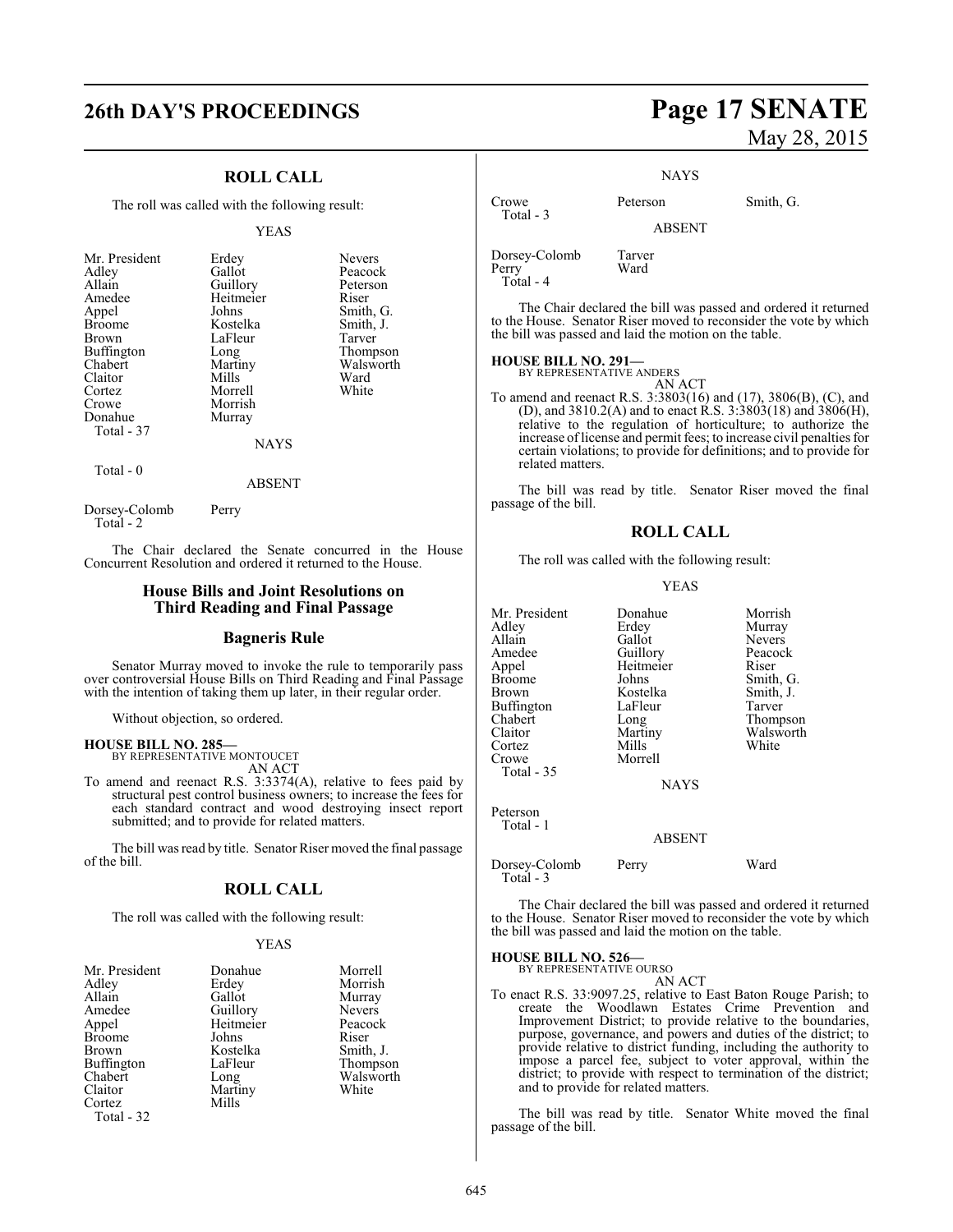### **ROLL CALL**

The roll was called with the following result:

#### YEAS

| Mr. President<br>Adley<br>Allain<br>Amedee<br>Appel<br><b>Broome</b><br><b>Brown</b><br>Buffington<br>Chabert<br>Claitor<br>Cortez<br>Donahue | Erdey<br>Gallot<br>Guillory<br>Heitmeier<br>Johns<br>Kostelka<br>LaFleur<br>Long<br>Martiny<br>Mills<br>Morrell<br>Morrish | Murray<br><b>Nevers</b><br>Peacock<br>Peterson<br>Riser<br>Smith, G.<br>Smith, J.<br>Tarver<br>Thompson<br>Walsworth<br>Ward<br>White |
|-----------------------------------------------------------------------------------------------------------------------------------------------|----------------------------------------------------------------------------------------------------------------------------|---------------------------------------------------------------------------------------------------------------------------------------|
| Total $-36$                                                                                                                                   | <b>NAYS</b>                                                                                                                |                                                                                                                                       |
| Total - 0                                                                                                                                     | ABSENT                                                                                                                     |                                                                                                                                       |

| Crowe     | Dorsey-Colomb | Perry |
|-----------|---------------|-------|
| Total - 3 |               |       |

The Chair declared the bill was passed and ordered it returned to the House. Senator White moved to reconsider the vote by which the bill was passed and laid the motion on the table.

#### **HOUSE BILL NO. 57—**

BY REPRESENTATIVE HONORE AN ACT

To amend and reenact R.S. 14:95(H)(1), relative to the crime of illegal carrying of weapons; to provide for an exception for the legislative auditor and designated investigative auditors; and to provide for related matters.

The bill was read by title. Senator Morrell moved the final passage of the bill.

#### **ROLL CALL**

The roll was called with the following result:

#### YEAS

| Mr. President<br>Adley<br>Allain<br>Amedee<br>Appel<br>Broome<br>Brown<br>Buffington<br>Chabert<br>Claitor<br>Cortez<br>Crowe<br>Donahue<br>Total - 37 | Erdey<br>Gallot<br>Guillory<br>Heitmeier<br>Johns<br>Kostelka<br>LaFleur<br>Long<br>Martiny<br>Mills<br>Morrell<br>Morrish<br>Murray<br>NAYS | <b>Nevers</b><br>Peacock<br>Peterson<br>Riser<br>Smith, G.<br>Smith, J.<br>Tarver<br>Thompson<br>Walsworth<br>Ward<br>White |
|--------------------------------------------------------------------------------------------------------------------------------------------------------|----------------------------------------------------------------------------------------------------------------------------------------------|-----------------------------------------------------------------------------------------------------------------------------|
| Total - 0                                                                                                                                              | <b>ABSENT</b>                                                                                                                                |                                                                                                                             |
| Dorsey-Colomb<br>Total - 2                                                                                                                             | Perry                                                                                                                                        |                                                                                                                             |

The Chair declared the bill was passed and ordered it returned to the House. Senator Morrell moved to reconsider the vote by which the bill was passed and laid the motion on the table.

# **Page 18 SENATE 26th DAY'S PROCEEDINGS**

#### **HOUSE BILL NO. 98—**

BY REPRESENTATIVE HENSGENS AN ACT

To amend and reenact R.S. 13:783(F)(7), relative to the payment of group insurance premium costs for certain clerk of court employees; to require the clerk of court for Cameron Parish to pay certain group insurance premium costs; to provide for eligibility for payment of such costs; and to provide for related matters.

The bill was read by title. Senator Morrish moved the final passage of the bill.

#### **ROLL CALL**

The roll was called with the following result:

#### YEAS

| Mr. President |               |           |
|---------------|---------------|-----------|
|               | Erdey         | Nevers    |
| Adlev         | Gallot        | Peacock   |
| Allain        | Guillory      | Peterson  |
| Amedee        | Heitmeier     | Riser     |
| Appel         | Johns         | Smith, G. |
| Broome        | Kostelka      | Smith, J. |
| Brown         | LaFleur       | Tarver    |
| Buffington    | Long          | Thompson  |
| Chabert       | Martiny       | Walsworth |
| Claitor       | Mills         | Ward      |
| Cortez        | Morrell       | White     |
| Crowe         | Morrish       |           |
| Donahue       | Murray        |           |
| Total - 37    |               |           |
|               | <b>NAYS</b>   |           |
| Total - 0     |               |           |
|               | <b>ABSENT</b> |           |
|               |               |           |

Dorsey-Colomb Perry Total - 2

The Chair declared the bill was passed and ordered it returned to the House. Senator Morrish moved to reconsider the vote by which the bill was passed and laid the motion on the table.

#### **HOUSE BILL NO. 107—**

BY REPRESENTATIVE SHADOIN AN ACT

To amend and reenact R.S. 13:783(F)(7), relative to the payment of group insurance premium costs for certain clerk of court employees; to require the clerks of court for Avoyelles Parish and Ouachita Parish to pay certain group insurance premium costs; to provide for eligibility for payment of such costs; and to provide for related matters.

The bill was read by title. Senator Kostelka moved the final passage of the bill.

#### **ROLL CALL**

The roll was called with the following result:

#### YEAS

| Mr. President     | Erdey     | <b>Nevers</b> |
|-------------------|-----------|---------------|
| Adley             | Gallot    | Peacock       |
| Allain            | Guillory  | Peterson      |
| Amedee            | Heitmeier | Riser         |
| Appel             | Johns     | Smith, G.     |
| <b>Broome</b>     | Kostelka  | Smith, J.     |
| <b>Brown</b>      | LaFleur   | Tarver        |
| <b>Buffington</b> | Long      | Thompson      |
| Chabert           | Martiny   | Walsworth     |
| Claitor           | Mills     | Ward          |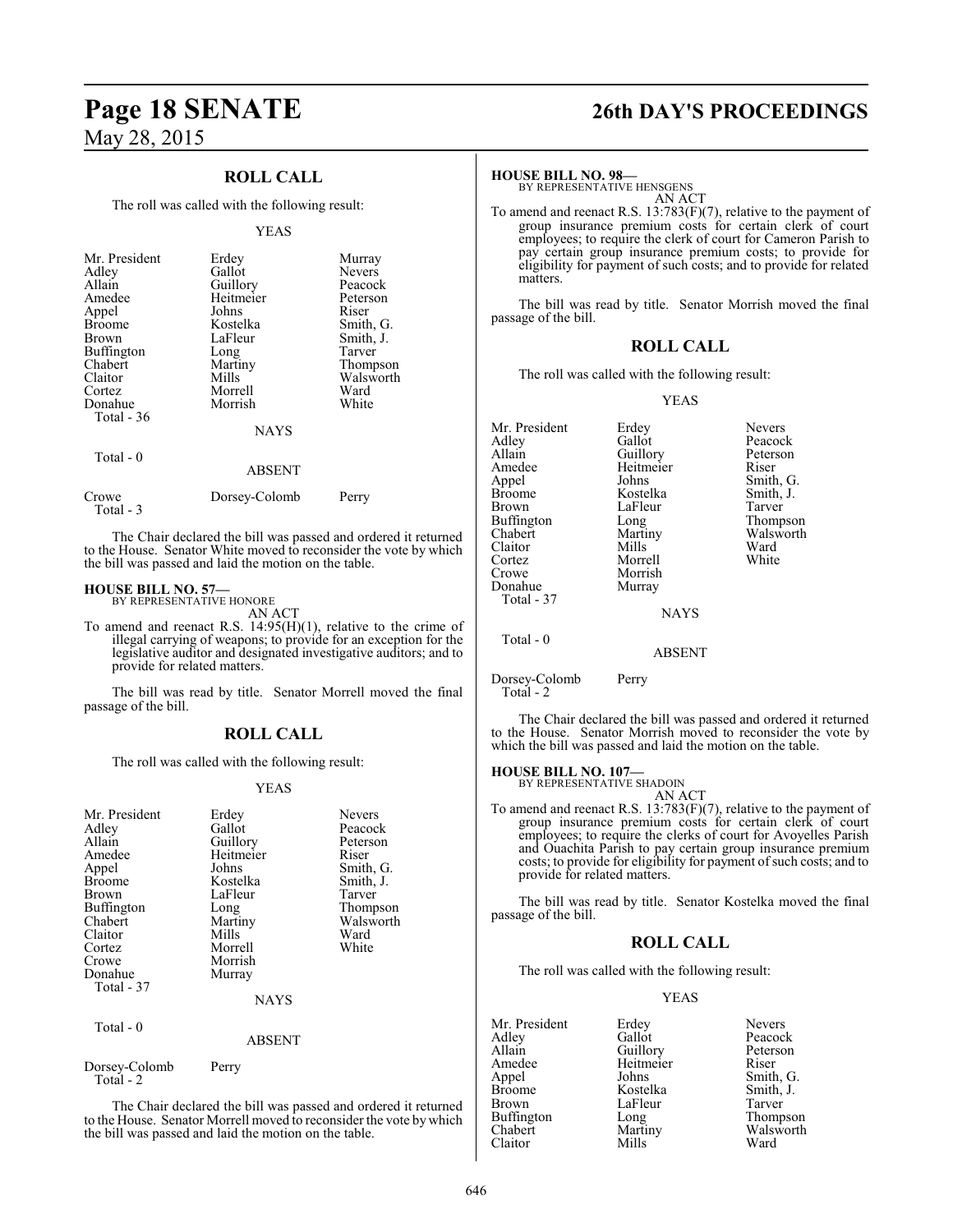## **26th DAY'S PROCEEDINGS Page 19 SENATE**

| Cortez     |  |
|------------|--|
| Crowe      |  |
| Donahue    |  |
| Total - 37 |  |

Morrell White Morrish Murray

NAYS

Total - 0

ABSENT

Dorsey-Colomb Perry Total - 2

The Chair declared the bill was passed and ordered it returned to the House. Senator Kostelka moved to reconsider the vote by which the bill was passed and laid the motion on the table.

### **HOUSE BILL NO. 112—** BY REPRESENTATIVE ARNOLD

AN ACT

To amend and reenact R.S. 13:1138(B)(1) and (D), relative to judgeships; to provide relative to judgeships in the Civil District Court for the parish of Orleans; to authorize certain judges to serve as duty judges; to provide for their authority; and to provide for related matters.

The bill was read by title. Senator Morrell moved the final passage of the bill.

#### **ROLL CALL**

The roll was called with the following result:

#### YEAS

| Mr. President<br>Adley<br>Allain<br>Amedee<br>Appel<br><b>Broome</b><br>Brown<br>Buffington<br>Chabert<br>Claitor<br>Cortez | Erdey<br>Gallot<br>Guillory<br>Heitmeier<br>Johns<br>Kostelka<br>LaFleur<br>Long<br>Martiny<br>Mills<br>Morrell | <b>Nevers</b><br>Peacock<br>Peterson<br>Riser<br>Smith, G.<br>Smith, J.<br>Tarver<br>Thompson<br>Walsworth<br>Ward<br>White |
|-----------------------------------------------------------------------------------------------------------------------------|-----------------------------------------------------------------------------------------------------------------|-----------------------------------------------------------------------------------------------------------------------------|
| Crowe<br>Donahue<br>Total - 37                                                                                              | Morrish<br>Murray<br><b>NAYS</b>                                                                                |                                                                                                                             |
| Total - 0                                                                                                                   | ABSENT                                                                                                          |                                                                                                                             |

Dorsey-Colomb Perry Total - 2

The Chair declared the bill was passed and ordered it returned to the House. Senator Morrell moved to reconsider the vote by which the bill was passed and laid the motion on the table.

### **HOUSE BILL NO. 191—** BY REPRESENTATIVE COX

AN ACT

To enact R.S. 15:574.4.2(H) and to repeal R.S. 15:574.4.2(G)(5), relative to infectious disease testing of certain persons being released from incarceration; to provide relative to certain infectious disease testing of inmates being released because of diminution of sentence; and to provide for related matters.

The bill was read by title. Senator Gallot moved the final passage of the bill.

# May 28, 2015

### **ROLL CALL**

The roll was called with the following result:

#### YEAS

| Mr. President<br>Allain<br><b>Broome</b> | Gallot<br>Johns<br>Kostelka | Morrell<br>Morrish |
|------------------------------------------|-----------------------------|--------------------|
| Buffington                               | LaFleur                     | Murray<br>Peterson |
| Chabert                                  | Martiny                     | Smith, G.          |
| Erdey                                    | Mills                       | Tarver             |
| Total - 18                               |                             |                    |
|                                          | <b>NAYS</b>                 |                    |
| Amedee                                   | Crowe                       | Peacock            |
| Appel                                    | Donahue                     | Riser              |
| <b>Brown</b>                             | Guillory                    | Smith, J.          |

Total - 15

Crowe Peacock<br>Donahue Riser Brown Guillory Smith, J.<br>Claitor Long Thompso Claitor Long Thompson<br>Cortez Nevers Walsworth Walsworth

ABSENT

| Adley         | Heitmeier | Ward  |
|---------------|-----------|-------|
| Dorsey-Colomb | Perry     | White |
| Total - 6     |           |       |

The Chair declared the bill failed to pass.

#### **Notice of Reconsideration**

Senator Gallot moved to reconsider on the next Legislative Day the vote by which the bill failed to pass.

**HOUSE BILL NO. 195—** BY REPRESENTATIVE JIM MORRIS AN ACT

To amend and reenact R.S. 9:111(B) and R.S. 13:5705 and 5712(A), relative to coroners; to provide relative to the information upon which the coroner bases the medical pronouncement of death; to provide for the notification of death to the coroner; to provide relative to the appointment of deputy and assistant coroners and their qualifications; and to provide for related matters.

The bill was read by title. Senator Peacock moved the final passage of the bill.

#### **ROLL CALL**

The roll was called with the following result:

#### YEAS

| Mr. President | Erdey         | <b>Nevers</b> |
|---------------|---------------|---------------|
| Adlev         | Gallot        | Peacock       |
| Allain        | Guillory      | Peterson      |
| Amedee        | Heitmeier     | Riser         |
| Appel         | Johns         | Smith, G.     |
| Broome        | Kostelka      | Smith, J.     |
| Brown         | LaFleur       | Tarver        |
| Buffington    | Long          | Thompson      |
| Chabert       | Martiny       | Walsworth     |
| Claitor       | <b>Mills</b>  | Ward          |
| Cortez        | Morrell       | White         |
| Crowe         | Morrish       |               |
| Donahue       | Murray        |               |
| Total - 37    |               |               |
|               | <b>NAYS</b>   |               |
| Total $-0$    | <b>ABSENT</b> |               |
|               |               |               |

Dorsey-Colomb Perry Total - 2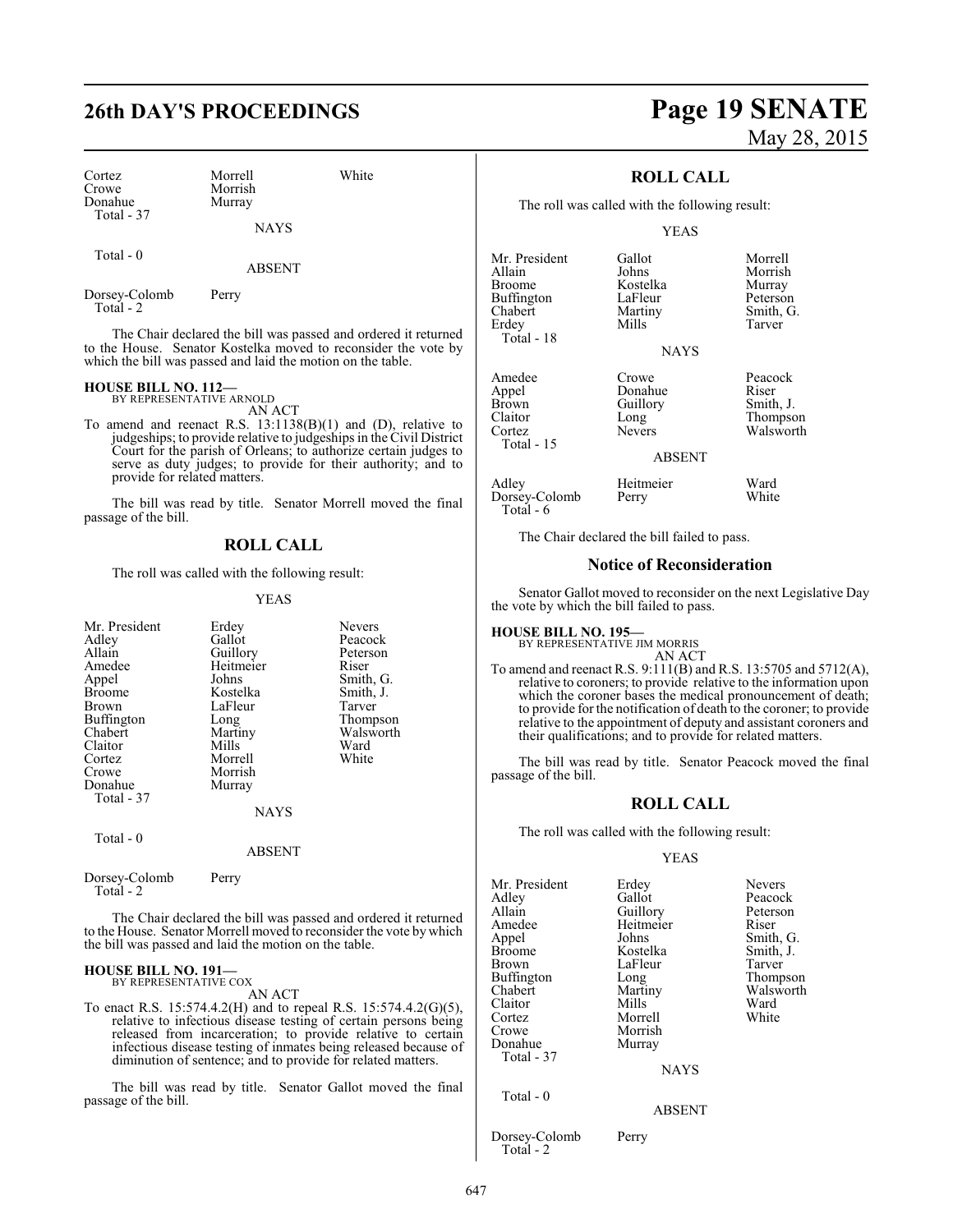The Chair declared the bill was passed and ordered it returned to the House. Senator Peacock moved to reconsider the vote by which the bill was passed and laid the motion on the table.

**HOUSE BILL NO. 196—** BY REPRESENTATIVES SCHEXNAYDER AND ABRAMSON AN ACT

To amend and reenact Civil Code Articles 693, 694, and 696.1, relative to utility servitudes for enclosed estates; to provide for utility servitudes; to provide for the scope of the utility servitude; to provide for voluntary loss of utility access; to provide for loss of utility access due to partition or alienation; to provide a definition of utility; to provide for limitations of the utility servitude; to provide for the imposition of burdens; to provide for applicability to certain actions; and to provide for related matters.

#### **Floor Amendments**

Senator Nevers proposed the following amendments.

#### **SENATE FLOOR AMENDMENTS**

Amendments proposed by Senator Nevers to Engrossed House Bill No. 196 by Representative Schexnayder

#### AMENDMENT NO. 1

Delete Senate Committee Amendments Nos 1, 2, 3, 4 and 5 proposed by the Senate Committee on May 26, 2015 and adopted by the Senate on May 27, 2015.

#### AMENDMENT NO. 2

On page 1, line 2, after "696.1," delete the rest of line 2 and insert the following: "and to enact R.S. 9:1261, relative to certain predial servitudes, rights of passage and utility servitudes"

#### AMENDMENT NO. 3

On page 1, line 3, after "enclosed estates;" insert "to provide relative to enclosed estates; to provide for rights of passage to public roads; to provide relative to location of rights of passage;

#### AMENDMENT NO. 4

On page 1, line 7, after "certain actions;" insert "to provide relative to the use of levees and levee roads;"

#### AMENDMENT NO. 5

On page 2, after line 29, insert the following:

"Section 2. R.S. 9:1261 is hereby enacted to read as follows: §1261. Levee servitudes for enclosed estates

Notwithstanding Civil Code Article 692, if a levee authority permits the owners of property surrounding an enclosed estate to use the levee for passage to a public road, then the owner of the enclosed estate may use the levee for passage to a public road, even if that passage is not the shortest route from the enclosed estate to a public road.

On motion of Senator Nevers, the amendments were adopted.

#### **Floor Amendments**

Senator Nevers proposed the following amendments.

#### **SENATE FLOOR AMENDMENTS**

Amendments proposed by Senator Nevers to Engrossed House Bill No. 196 by Representative Schexnayder

#### AMENDMENT NO. 1

On page 2, delete lines 23 through 29

On motion of Senator Nevers, the amendments were adopted.

The bill was read by title. Senator Nevers moved the final passage of the amended bill.

### **Page 20 SENATE 26th DAY'S PROCEEDINGS**

### **ROLL CALL**

The roll was called with the following result:

YEAS

| Mr. President<br>Adley<br>Allain<br>Amedee<br>Appel<br><b>Broome</b><br>Brown<br>Buffington<br>Claitor<br>Cortez<br>Crowe<br>Donahue | Erdey<br>Gallot<br>Guillory<br>Heitmeier<br>Johns<br>Kostelka<br>LaFleur<br>Long<br>Martiny<br>Mills<br>Morrell<br>Morrish | Murray<br><b>Nevers</b><br>Peacock<br>Peterson<br>Riser<br>Smith, G.<br>Smith, J.<br>Tarver<br>Thompson<br>Walsworth<br>Ward<br>White |
|--------------------------------------------------------------------------------------------------------------------------------------|----------------------------------------------------------------------------------------------------------------------------|---------------------------------------------------------------------------------------------------------------------------------------|
| Total $-36$                                                                                                                          | <b>NAYS</b>                                                                                                                |                                                                                                                                       |
| Total - 0                                                                                                                            | <b>ABSENT</b>                                                                                                              |                                                                                                                                       |

Chabert Dorsey-Colomb Perry Total - 3

The Chair declared the amended bill was passed and ordered it returned to the House. Senator Nevers moved to reconsider the vote by which the bill was passed and laid the motion on the table.

#### **HOUSE BILL NO. 233—**

BY REPRESENTATIVE ADAMS AN ACT

To amend and reenact R.S. 26:2(13) through  $(24)$ , 71(A)(3)(d), 71.1(4)(a), 78(A), 79, 80(A)(8), 86, 142, 271.2(4)(a), 278(A), 279,  $280(A)(8)$ , and 283 and to enact R.S.  $26:2(25)$  and  $(26)$ ,  $71(A)(3)(e)$ , and  $71.3$ , relative to microdistillery permits; to provide for definitions; to establish criteria for microdistillery permitting; to provide for permit fees; to provide for the taxation of beverages produced by a microdistiller; to provide relative to Class A-Restaurant-Conditional permits; to provide relative to permit application requirements; to authorize microdistillers to reuse certain alcoholic beverage containers; to require microdistillers to receive approval from the state fire marshal; and to provide for related matters.

#### **Floor Amendments**

Senator Morrell proposed the following amendments.

#### **SENATE FLOOR AMENDMENTS**

Amendments proposed by Senator Morrell to Reengrossed House Bill No. 233 by Representative Adams

#### AMENDMENT NO. 1

Delete Senate Committee Amendment No. 9 proposed by the Senate Committee on Judiciary B and adopted by the Senate on May 27, 2015.

#### AMENDMENT NO. 2

On page 7, at the end of line 5, after "provided." insert: "Notwithstanding any other provision of this Chapter, prior to August 1, 2016, the commissioner may waive all state application fees or provide an equal credit to an applicant's account when a permit is not issued within three business days after receipt of a fully and properly completed application."

#### AMENDMENT NO. 3

Delete Senate Committee Amendment No. 11 proposed by the Senate Committee on Judiciary B and adopted by the Senate on May 27, 2015.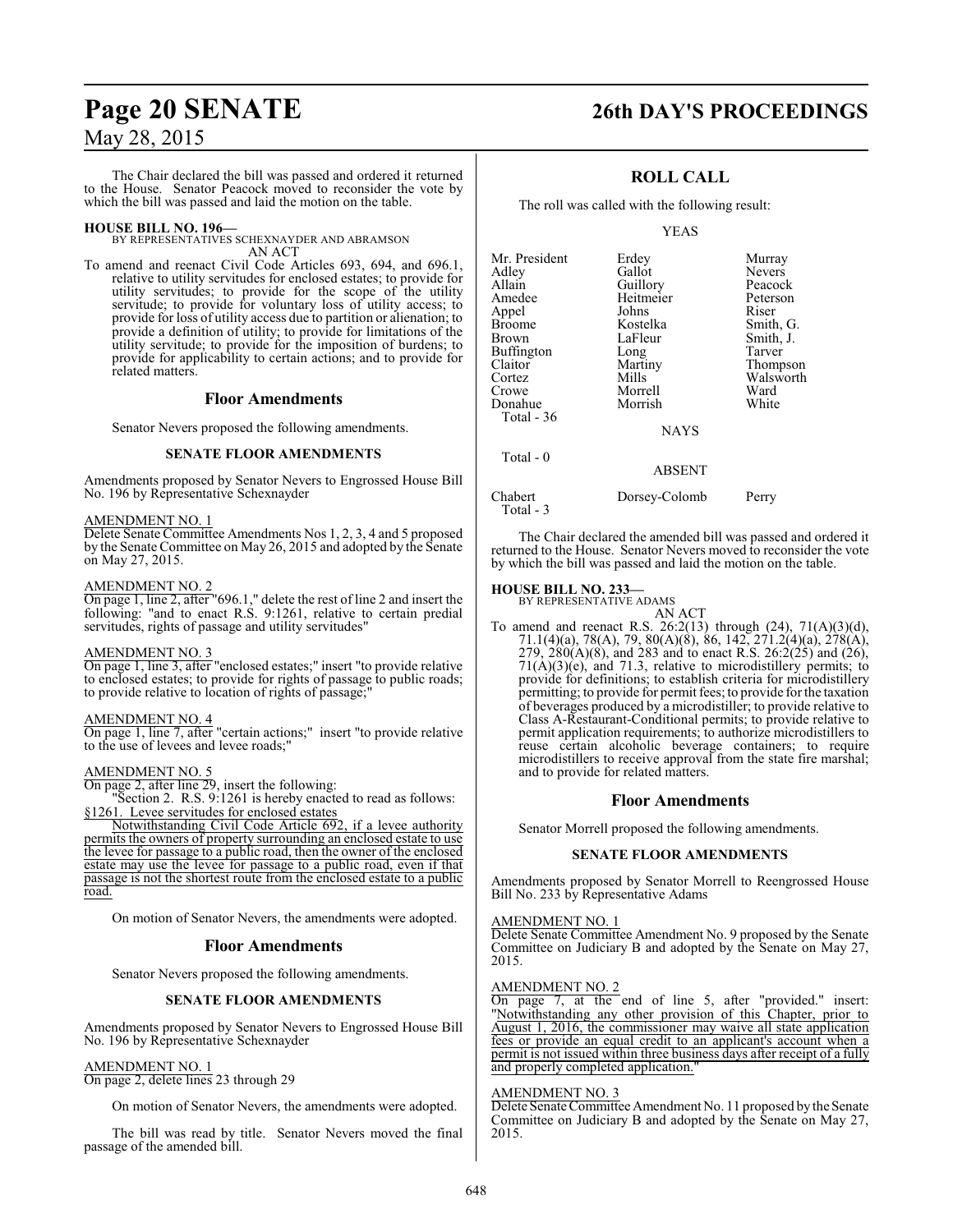#### AMENDMENT NO. 4

On page 9, at the end of line 20, after "provided." insert: "Notwithstanding any other provision of this Chapter, prior to August 1, 2016, the commissioner may waive all state application fees or provide an equal credit to an applicant's account when a permit is not issued within three business days after receipt of a fully and properly completed application."

On motion of Senator Morrell, the amendments were adopted.

The bill was read by title. Senator Morrell moved the final passage of the amended bill.

#### **ROLL CALL**

The roll was called with the following result:

#### YEAS

| Mr. President<br>Adley<br>Allain<br>Amedee<br>Appel<br><b>Broome</b><br>Brown<br>Buffington<br>Claitor<br>Cortez<br>Donahue<br>Erdey<br>Total - 34<br>Total - 0 | Gallot<br>Guillory<br>Heitmeier<br>Johns<br>Kostelka<br>LaFleur<br>Long<br>Martiny<br>Mills<br>Morrell<br>Morrish<br>Murray<br><b>NAYS</b> | Peacock<br>Peterson<br>Riser<br>Smith, G.<br>Smith, J.<br>Tarver<br>Thompson<br>Walsworth<br>Ward<br>White |
|-----------------------------------------------------------------------------------------------------------------------------------------------------------------|--------------------------------------------------------------------------------------------------------------------------------------------|------------------------------------------------------------------------------------------------------------|
|                                                                                                                                                                 | <b>ABSENT</b>                                                                                                                              |                                                                                                            |
| Chabert<br>Crowe                                                                                                                                                | Dorsey-Colomb<br>Nevers                                                                                                                    | Perry                                                                                                      |

Total - 5

The Chair declared the amended bill was passed and ordered it returned to the House. Senator Morrell moved to reconsider the vote by which the bill was passed and laid the motion on the table.

#### **Rules Suspended**

Senator Kostelka asked for and obtained a suspension of the rules to revert to the Morning Hour.

#### **Introduction of Senate Resolutions**

Senator Broome asked for and obtained a suspension of the rules to read Senate Resolutions a first and second time.

#### **SENATE RESOLUTION NO. 158—**

BY SENATORS ALARIO, ADLEY, ALLAIN, APPEL, BROOME, BROWN,<br>BUFFINGTON, CHABERT, CLAITOR, CORTEZ, CROWE, DONAHUE,<br>DORSEY-COLOMB, ERDEY, GALLOT, GUILLORY, HEITMEIER, JOHNS,<br>KOSTELKA, LAFLEUR, LONG, MARTINY, MILLS, MÖRRELL,<br>MOR

A RESOLUTION

To commend the Honorable Lee Joseph "Jody" Amedee III, State Senator, for his years of exemplary public service in the Legislature of Louisiana and to express appreciation for his many contributions made on the behalf of the constituents of his district and the state of Louisiana.

On motion of Senator Broome the resolution was read by title and adopted.

# **26th DAY'S PROCEEDINGS Page 21 SENATE** May 28, 2015

### **Message from the House**

#### **ASKING CONCURRENCE IN HOUSE BILLS AND JOINT RESOLUTIONS**

May 28, 2015

To the Honorable President and Members of the Senate:

I am directed to inform your honorable body that the House of Representatives has finally passed and asks your concurrence in the following House Bills and Joint Resolutions:

HB No. 2 HB No. 3

Respectfully submitted, ALFRED W. SPEER Clerk of the House of Representatives

#### **House Bills and Joint Resolutions**

Senator Riser asked for and obtained a suspension of the rules to read House Bills and Joint Resolutions a first and second time by title and refer them to committee.

#### **HOUSE BILL NO. 2—**

BY REPRESENTATIVE ROBIDEAUX AN ACT

To provide with respect to the capital outlay budget and the capital outlay programfor state government, state institutions, and other public entities; to provide for the designation of projects and improvements; to provide for the financing thereof making appropriations from certain sources; and to provide for related matters.

The bill was read by title and referred by the President to the Committee on Revenue and Fiscal Affairs.

### **HOUSE BILL NO. 3—** BY REPRESENTATIVE ROBIDEAUX

AN ACT

To enact the Omnibus Bond Authorization Act of 2015, relative to the implementation of a five-year capital improvement program; to provide for the repeal of certain prior bond authorizations; to provide for new bond authorizations; to provide for authorization and sale of such bonds by the State Bond Commission; and to provide for related matters.

The bill was read by title and referred by the President to the Committee on Revenue and Fiscal Affairs.

#### **Privilege Report of the Committee on Senate and Governmental Affairs**

#### **ENROLLMENTS**

Senator Amedee, Chairman on behalf of the Committee on Senate and Governmental Affairs, submitted the following report:

May 28, 2015

To the President and Members of the Senate:

I am directed by your Committee on Senate and Governmental Affairs to submit the following report:

The following Senate Concurrent Resolutions have been properly enrolled: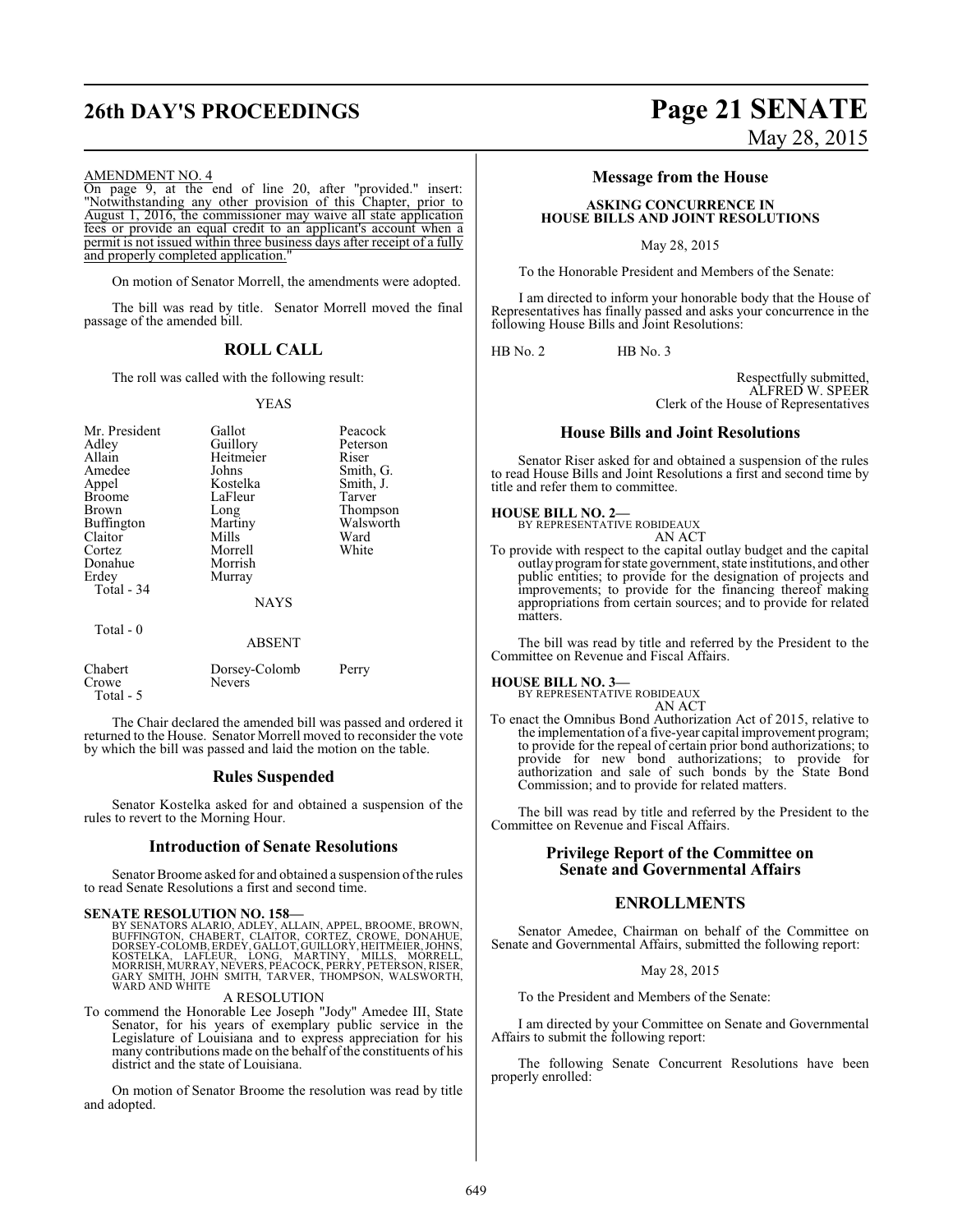# **Page 22 SENATE 26th DAY'S PROCEEDINGS**

May 28, 2015

#### **SENATE CONCURRENT RESOLUTION NO. 110—**

BY SENATOR WARD A CONCURRENT RESOLUTION To designate May 5, 2015, as "Rare Disease Awareness Day" in Louisiana in honor of Bailey Caroline Durham.

# **SENATE CONCURRENT RESOLUTION NO. 111—** BY SENATOR WARD

A CONCURRENT RESOLUTION To designate March 28, 2015, as "Prader-Willi Syndrome Day" in Louisiana in honor of Cooper McReynolds.

#### **SENATE CONCURRENT RESOLUTION NO. 112—**

BY SENATORS GARY SMITH AND BROWN AND REPRESENTATIVES GAINES, MILLER AND WILLMOTT A CONCURRENT RESOLUTION

To commend and congratulate Federico "Fred" Martinez Jr., chief executive officer of St. Charles Parish Hospital, on the occasion of his retirement.

### **SENATE CONCURRENT RESOLUTION NO. 113—** BY SENATOR PEACOCK AND REPRESENTATIVE CARMODY

A CONCURRENT RESOLUTION

To express the sincere condolences of the Legislature of Louisiana upon the death of Orange County, Florida Deputy and Louisiana native, Jonathan Scott Pine.

## **SENATE CONCURRENT RESOLUTION NO. 114—** BY SENATOR MURRAY AND REPRESENTATIVE LORUSSO

A CONCURRENT RESOLUTION To commend Justin Augustine III on being conferred as a Knight of the French National Order of Merit.

**SENATE CONCURRENT RESOLUTION NO. 116—**<br>BY SENATORS ALARIO, ADLEY, ALLAIN, AMEDEE, APPEL, BROWNE, BROWN, BUFFINGTON, CHABERT, CLAITOR, CORTEZ, CROWE,<br>DONAHUE, DORSEY-COLOMB, ERDEY, GALICOT, GUILLORY,<br>HEITMEIER, JOHNS, KOST

#### A CONCURRENT RESOLUTION

To commend and congratulate Jim Hawthorne on his retirement after thirty-two years as the legendary "Voice of the Tigers" at Louisiana State University football, baseball, and men's basketball athletic competitions.

> Respectfully submitted, "JODY" AMEDEE Chairman

The foregoing Senate Concurrent Resolutions were signed by the President of the Senate.

#### **Message from the House**

#### **SIGNED HOUSE BILLS AND JOINT RESOLUTIONS**

#### May 28, 2015

To the Honorable President and Members of the Senate:

I am directed to inform your honorable body that the Speaker of the House of Representatives has signed the following House Bills and Joint Resolutions:

#### **HOUSE BILL NO. 9—**

BY REPRESENTATIVE HILL AN ACT

To enact R.S. 11:1732(14)(a)(ix), relative to participation in the Municipal Employees' Retirement System; to authorize participation by certain employers; to provide employee qualifications for such participation; and to provide for related matters.

**HOUSE BILL NO. 12—** BY REPRESENTATIVES BROWN AND FANNIN AND SENATORS GALLOT, KOSTELKA, AND LONG AN ACT

To enact R.S. 47:302.55, 322.48, and 332.54, relative to the disposition of certain sales tax collections in Grant Parish; to establish the Grant Parish Economic Development Fund as a special fund in the state treasury; to provide for the deposit of monies in the fund; to provide for the use of such monies; to provide for an effective date; and to provide for related matters.

# **HOUSE BILL NO. 18—** BY REPRESENTATIVE JONES

AN ACT

To enact R.S.  $1:55(E)(1)(g)$ , relative to legal holidays; to establish the Friday of the Black Bear Festival as a legal holiday in the parish of St. Mary; to authorize the clerk of court of the Sixteenth Judicial District Court to close the clerk's office in observance ofthe legal holiday; to provide for an exception; and to provide for related matters.

# **HOUSE BILL NO. 26—** BY REPRESENTATIVE MILLER

AN ACT

To amend and reenact R.S. 33:1236.26(A), relative to the governing authorities of the parishes of St. Charles and St. John the Baptist; to provide with respect to notification to property owners of violations of grass cutting ordinances; and to provide for related matters.

## **HOUSE BILL NO. 27—** BY REPRESENTATIVE MILLER

AN ACT To amend and reenact R.S. 11:1528, relative to deferred retirement benefits from the Clerks of Court Retirement and Relief Fund; to provide relative to the qualifications for such retirement for certain members; and to provide for related matters.

#### **HOUSE BILL NO. 44—**

BY REPRESENTATIVE MILLER AN ACT

To enact R.S. 11:2225.4, relative to the Municipal Police Employees' Retirement System; to provide with respect to unfunded accrued liability of the system; to provide for payment by certain employers in certain circumstances; to provide for calculation and payment of amounts due; to provide for collection of past due amounts; and to provide for related matters.

#### **HOUSE BILL NO. 46—**

BY REPRESENTATIVES REYNOLDS, ARNOLD, BERTHELOT, BROWN,<br>BURRELL, CARTER, COX, FOIL, GISCLAIR, GUILLORY, HARRISON,<br>HENRY, HILL, HOFFMANN, HOLLIS, HOWARD, HUNTER, IVEY,<br>JACKSON, MIKE JOHNSON, JONES, MILLER, MONTOUCET, NORTON, AN ACT

To amend and reenact R.S. 11:586(A)(introductory paragraph) and (B), 587, 589, 590(B) and (C), and 591(A), relative to benefits for children of certain wildlife agents in the enforcement division of the Department of Wildlife and Fisheries, to authorize receipt of benefits, in certain circumstances, after a child reaches majority; to provide relative to the marital status of such child and his eligibility for benefits; and to provide for related matters.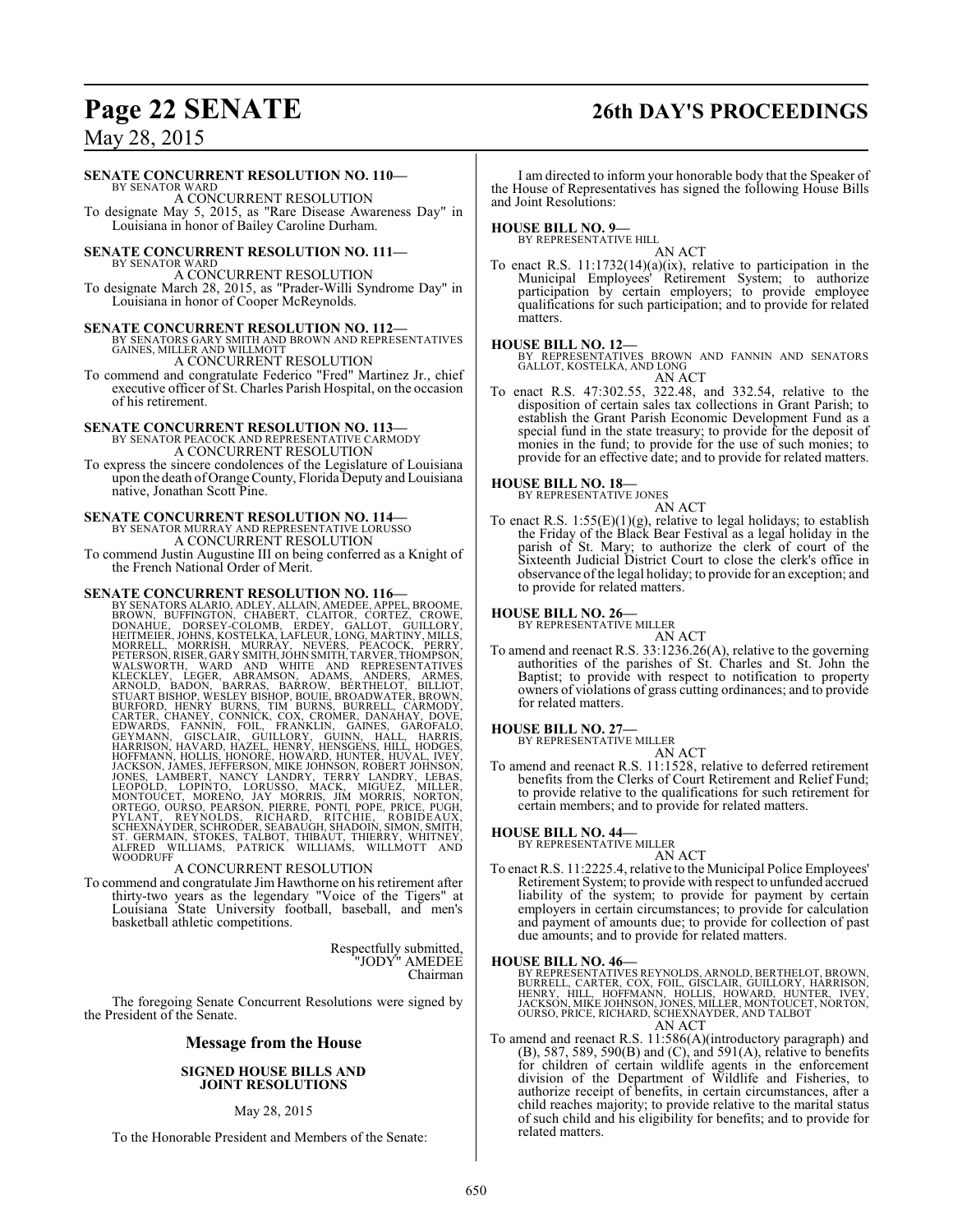## **26th DAY'S PROCEEDINGS Page 23 SENATE**

#### **HOUSE BILL NO. 79—**

BY REPRESENTATIVE BURFORD AN ACT

To amend and reenact R.S. 40:4.9(D), relative to certain foods prepared in the home for sale; to provide relative to requirements for preparers of food in the home for sale; to exempt sellers of home-produced raw honey from a food labeling requirement; to provide relative to registration by certain sellers for the collection of local sales and use taxes; and to provide for related matters.

### **HOUSE BILL NO. 103—** BY REPRESENTATIVE ADAMS

AN ACT

To enact R.S. 15:1314(A)(4), relative to electronic surveillance; to provide relative to obtaining a court order to use electronic surveillance equipment; to authorize the attorney general and certain employees of the office of the attorney general to apply for a court order to use electronic surveillance equipment; and to provide for related matters.

#### **HOUSE BILL NO. 131—**

BY REPRESENTATIVE BERTHELOT AN ACT

To amend and reenact R.S. 18:1300.13(B)(2), relative to public officers who have been recalled and removed from office; to provide that certain public officers who have been recalled and removed from office are ineligible to become candidates in certain elections; and to provide for related matters.

#### **HOUSE BILL NO. 134—**

BY REPRESENTATIVE FANNIN AN ACT

To amend and reenact R.S. 13:4751(C)(2), relative to petitions for the name change of a minor; to provide relative to persons entitled to service of the petition and persons entitled to consent to a name change; and to provide for related matters.

# **HOUSE BILL NO. 158—** BY REPRESENTATIVES HOFFMANN AND LEGER

AN ACT

To enact Part LXXX of Chapter 5 of Title 40 of the Louisiana Revised Statutes of 1950, to be comprised of R.S. 40:1300.431 through 1300.435, relative to smoking cessation programs and services; to provide for online publication by the Department of Health and Hospitals of certain information concerning smoking cessation; to provide for duties of the secretary of the Department of Health and Hospitals relative to coordination of certain departmental programs with programs of the Smoking Cessation Trust; to provide for a termination date; and to provide for related matters.

#### **HOUSE BILL NO. 197—**

BY REPRESENTATIVES SHADOIN AND ABRAMSON AN ACT

To amend and reenact R.S. 37:221(A), (B)(1) and (2), and (C)(1) and (2), relative to the Judges and Lawyers Assistance Program of the Louisiana State Bar Association; to provide for a statement of public policy; to provide relative to privilege and confidentiality; to provide relative to civil immunity; and to provide for related matters.

#### **HOUSE BILL NO. 232—**

BY REPRESENTATIVE ARNOLD

#### AN ACT

To amend and reenact R.S. 26:2(12) and 241(10), (11), and (12) and to repeal R.S. 26:85.1 and 273(C), relative to the regulation of alcohol manufacturers and brewers; to authorize manufacturers and brewers to sell certain quantities of alcoholic beverages at their facilities; to require the remission of sales and excise taxes for the sale of certain products by manufacturers; to require manufacturers to obtain a state health permit; to repeal provisions of law relative to the issuance of certain retail permits; to provide for definitions; and to provide for related matters.

# May 28, 2015

#### **HOUSE BILL NO. 273—**

BY REPRESENTATIVE BURRELL AN ACT

To repeal Title XVIII of Book III of the Civil Code, comprised of Civil Code Articles 3084 through 3098, relative to respite; to provide for the repeal of all provisions governing voluntary and forced respite; and to provide for related matters.

#### **HOUSE BILL NO. 297—**

BY REPRESENTATIVES BURRELL AND JACKSON AN ACT

To enact R.S. 14:67.1 and 67.2, relative to theft; to create the crimes of theft of livestock and theft of timber; to provide for definitions; to provide for criminal penalties; to provide for duties of enforcement and investigation; and to provide for related matters.

#### **HOUSE BILL NO. 298—**

BY REPRESENTATIVE BURRELL

AN ACT To amend and reenact R.S. 51:652(B) and 656(B)(2), relative to the sale of fireworks; to provide for the dates and times during which fireworks may be sold; to provide with respect to the issuance of retailer permits; and to provide for related matters.

#### **HOUSE BILL NO. 345—**

BY REPRESENTATIVE HOFFMANN

AN ACT

To amend and reenact R.S. 17:3883(A)(6)(a)(introductory paragraph), (b), and (c), relative to evaluations of public school teachers and administrators; to require the advisory subcommittee of the Accountability Commission to report and make recommendations regarding proposed modifications of regulations; and to provide for related matters.

#### **HOUSE BILL NO. 350—**

BY REPRESENTATIVES NANCY LANDRY, ARMES, BROWN,<br>GAROFALO, HARRISON, HENSGENS, HILL, HODGES, HOWARD,<br>LEGER, MACK, MIGUEZ, MONTOUCET, JIM MORRIS, ORTEGO,<br>PYLANT, REYNOLDS, RITCHIE, ROBIDEAUX, THIERRY, AND<br>WILLMOTT AND SENATOR

#### AN ACT

To amend and reenact R.S. 13:2582(A)(2) and 2583(A)(2)(b), relative to justice of the peace courts; to exempt certain justices of the peace and constables from office qualifications relative to age requirements; and to provide for related matters.

# **HOUSE BILL NO. 352—** BY REPRESENTATIVE LEGER

AN ACT

To amend and reenact R.S. 41:1702(C), (D)(introductory paragraph) and  $(1)$ ,  $(2)(a)(i)$ ,  $(ii)(introductory paragraph)$ ,  $(dd)$ ,  $(b)$ ,  $(d)$ , and  $(f), (G)(1)$  and  $(2), (H),$  and  $(I),$  relative to land reclamation for coastal protection and restoration purposes; to provide relative to approval of land reclamation by an "acquiring authority" for integrated coastal protection purposes; to provide relative to the administrative responsibility for reclamation of lands lost through erosion, compaction, subsidence, and sea level rise; and to provide for related matters.

### **HOUSE BILL NO. 365—**

BY REPRESENTATIVE JONES

AN ACT To enact R.S. 8:308.1, relative to interment space in the city of Franklin; to provide relative to ownership of interment spaces in a cemetery governed by the city governing authority; to provide a procedure for clarifying ownership interests in interment spaces under certain circumstances; and to provide for related matters.

### **HOUSE BILL NO. 379—**

BY REPRESENTATIVE HOLLIS AND SENATOR MURRAY AN ACT

To amend and reenact R.S. 49:1002(J) and 1005(A)(introductory paragraph) and to enact R.S. 49:1001(14), relative to drug testing standards; to provide for drug testing by CAP-FDTcertified laboratories; and to provide for related matters.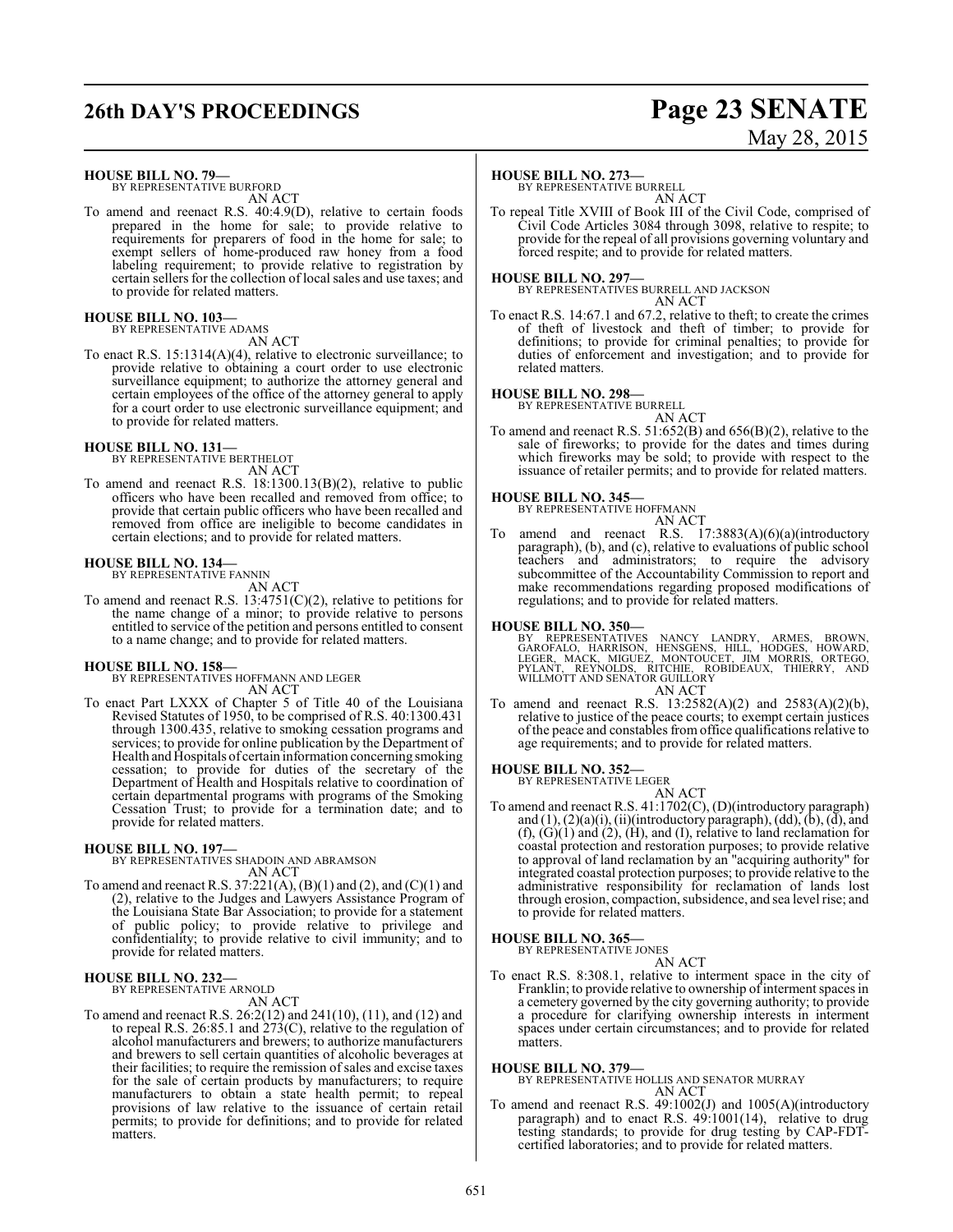## **Page 24 SENATE 26th DAY'S PROCEEDINGS**

### May 28, 2015

#### **HOUSE BILL NO. 384—**

BY REPRESENTATIVES JACKSON, ARMES, BROADWATER, CARTER,<br>CHANEY, COX, FOIL, GAINES, HOFFMANN, HUNTER, JAMES,<br>LOPINTO, MACK, NORTON, PIERRE, PRICE, PYLANT, ROBIDEAUX,<br>SHADOIN, SMITH, ALFRED WILLIAMS, AND PATR

AN ACT

To amend and reenact R.S. 17:3351.15(A), relative to the Board of Supervisors for the University ofLouisiana System; to authorize the board to impose certain fee amounts for enrollment in the dental hygiene program at the University of Louisiana at Monroe; and to provide for related matters.

#### **HOUSE BILL NO. 425—**

BY REPRESENTATIVES HAZEL, ADAMS, ARMES, BARROW, STUART<br>BISHOP, BROWN, CARMODY, CARTER, CHANEY, COX, DOVE, FOIL,<br>GUINN, HARRISON, HILL, HODGES, HOWARD, HUNTER, MIKE<br>JOHNSON, JONES, KLECKLEY, LEBAS, LEGER, LORUSSO,<br>MONTOUCET

AN ACT

To amend and reenact R.S. 29:26.1(B)(10), relative to National Guard death and disability benefits; to restrict certain federal rating decisions fromthe definition of "qualifying disability" for National Guardsmen; and to provide for related matters.

#### **HOUSE BILL NO. 463—**

BY REPRESENTATIVE BERTHELOT AN ACT

To amend and reenact R.S. 33:386(A) and (D), relative to Lawrason Act municipalities; to provide relative to the appointment of municipal officials; to provide relative to the first regular meeting of the board of aldermen when such appointments are made; to provide for a clarification as to the meaning of the first meeting of the board of aldermen; and to provide for related matters.

### **HOUSE BILL NO. 476—** BY REPRESENTATIVE LOPINTO

AN ACT

To amend and reenact R.S.  $13:5401(B)(1)(a)$ ,  $(3)(a)$ , and  $(7)(c)$  and  $(C)(1)$  and to enact R.S. 13:5401(B)(3)(c) and (7)(d) and (e) and  $(C)(9)$ , relative to reentry courts; to provide for the payment of costs associated with reentry court; to provide for sentencing options for violations of reentry probation; to provide with respect to eligibility for participation in reentry court programs; to provide for penalties for failure to complete reentry probation successfully; to provide for the definition of a technical violation; to authorize the creation of a reentry division of the Twenty-Fifth Judicial District Court; and to provide for related matters.

#### **HOUSE BILL NO. 609—**

BY REPRESENTATIVE ROBERT JOHNSON AN ACT

To amend and reenact Chapter 1 of Title XIII of the Louisiana Children's Code, formerly comprised of Articles 1301.1 through 1308.2, to be comprised of Articles 1301.1 through1309.3, and R.S. 46:236.3(I), relative to family support enforcement; to provide for a revision of the Uniform Interstate Family Support Act; to provide with respect to procedures for the registration, recognition, enforcement, and modification of family support orders; to extend applicability to foreign countries; to provide for jurisdiction; to provide procedures applicable to initiating and responding tribunals; to provide for the duties of the Department of Children and Family Services; to provide definitions; to provide with respect to income withholding to enforce a child support obligation; and to provide for related matters.

#### **HOUSE BILL NO. 611—**

BY REPRESENTATIVE PYLANT AN ACT

To enact R.S. 37:1431(34) and 1448.3, relative to certain real estate contracts; to define a net listing agreement; to prohibit net listing agreements between real estate brokers and sellers with respect

to sales of certain real estate property; and to provide for related matters.

#### **HOUSE BILL NO. 656—**

BY REPRESENTATIVE HARRISON

AN ACT To amend and reenact R.S. 33:140.62(A)(3) and (4), relative to state planning and development districts; to move St. Mary Parish to a new district; and to provide for related matters.

# **HOUSE BILL NO. 666—** BY REPRESENTATIVE REYNOLDS

AN ACT

To amend and reenact R.S. 6:213(B), 291(D) and (E), 705(C)(2),  $786(D)$ , and  $1191(C)$  and to enact R.S. 6:213(C), relative to articles of banking regulations; to provide relative to articles of banking regulations; to provide incorporation; to allow and restrict authorizing reversion of ownership interests; to allow and restrict limited liability; and to provide for related matters.

**HOUSE BILL NO. 697—** BY REPRESENTATIVE ABRAMSON AN ACT

To amend and reenact Code of Civil Procedure Articles 2636(8) and 2637(F) and R.S. 13:3733.1(A)(introductory paragraph), (2), and (4), (C), and (E) and to enact Code of Civil Procedure Article 2636(9) and R.S. 13:3733.1(A)(5) and (6), (L), and 3733.2, relative to electronic obligations records and electronic signatures; to deem financial institution records and promissory notes containing electronic signatures to be authentic evidence; to provide for electronic signatures regarding evidence which need not be authentic; to provide for definitions; to modify the certificate required to deemreproductions as authentic evidence; to provide for the transferability of rights, authority, and protections relative to the use of reproductions; to provide for obligations records containing electronic signatures; to allowfor a presumption of authenticity; to provide for a certification form; to exempt collateral mortgage notes; and to provide for related matters.

**HOUSE BILL NO. 722—** BY REPRESENTATIVES BILLIOT, ARMES, BOUIE, COX, GISCLAIR, HILL, HONORE, HOWARD,JONES, NANCY LANDRY, TERRY LANDRY, MONTOUCET, MORENO, NORTON, ORTEGO, PRICE, PUGH, PYLANT, SMITH, ST. GERMAIN, AND WOODRUFF AN ACT

To amend and reenact R.S. 46:2131, 2132(3) and (4), 2135(A)(introductory paragraph), 2136(A)(introductory paragraph), and  $2140(A)$  and  $(C)(2)(g)$  and  $(3)(b)$ , relative to domestic abuse assistance; to provide relative to domestic abuse between dating partners; to provide relative to non-physical offenses; to provide relative to the issuance of temporary restraining orders; to provide relative to the granting of protective orders; to provide relative to duties of law enforcement officers; and to provide for related matters.

and asked that the President of the Senate affix his signature to the same.

> Respectfully submitted, ALFRED W. SPEER Clerk of the House of Representatives

The House Bills and Joint Resolutions contained herein were signed by the President of the Senate.

#### **Message from the House**

#### **SIGNED HOUSE CONCURRENT RESOLUTIONS**

#### May 28, 2015

To the Honorable President and Members of the Senate: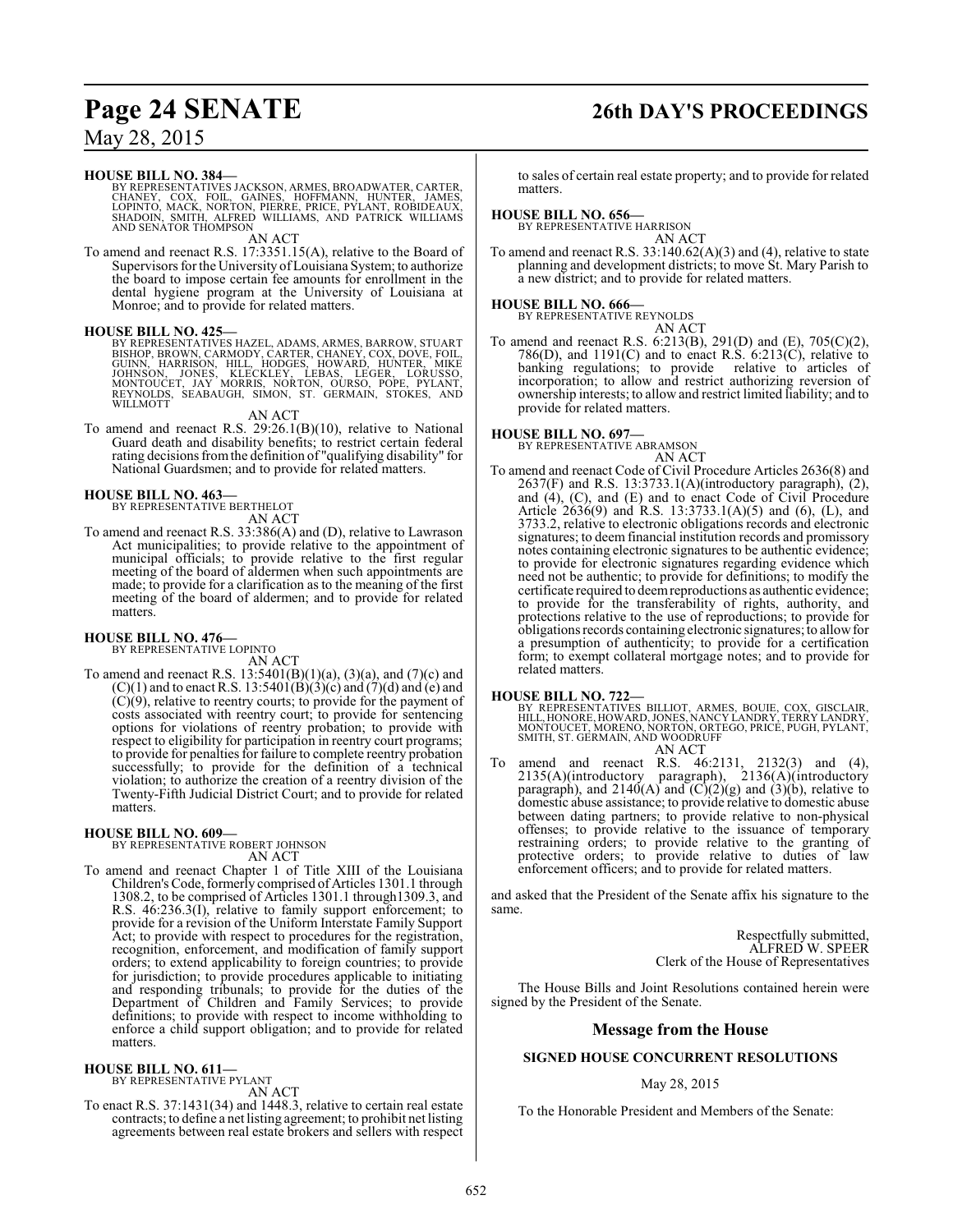# **26th DAY'S PROCEEDINGS Page 25 SENATE**

# May 28, 2015

I am directed to inform your honorable body that the Speaker of the House of Representatives has signed the following House Concurrent Resolutions:

# **HOUSE CONCURRENT RESOLUTION NO. 160—** BY REPRESENTATIVE JEFFERSON AND SENATOR GALLOT A CONCURRENT RESOLUTION

To commend the New Living Word High School boys' track and field team upon winning the 2015 Class C outdoor track and field championship.

### **HOUSE CONCURRENT RESOLUTION NO. 163—**

BY REPRESENTATIVES ARMES, ABRAMSON, ADAMS, ANDERS, ANDERS, ANDERS, STUART BISHOP, WESLEY BISHOP, BORNETHELOT, BILLIOT, STUART BISHOP, WESLEY BISHOP, BOUIE, BROADWATER, BROWN, CARTER, CHANGOY, CARTER, CHANGY BURNE, CONNICK,

To urge and request the governor of Louisiana to express support of the U.S. Armed Services Active Duty, Reserve Component, and National Guard; to recognize the impact of the military on Louisiana's economy; to resource adequately those efforts designed to protect and promote the missions, quality of life, and economic viability of Louisiana's military installation and defense communities.

#### **HOUSE CONCURRENT RESOLUTION NO. 164—**

BY REPRESENTATIVE HOWARD AND SENATORS LONG AND JOHN SMITH

A CONCURRENT RESOLUTION

To commend the Florien High School baseball team upon winning the Louisiana High School Athletic Association Class B state championship on May 16, 2015.

**HOUSE CONCURRENT RESOLUTION NO. 171—**<br>BY REPRESENTATIVES MIKE JOHNSON, CARMODY, JIM MORRIS,<br>AND SEABAUGH AND SENATOR PEACOCK A CONCURRENT RESOLUTION

To urge and request that the governor and the Department of Transportation and Development complete the Interstate 49 North Corridor.

and asked that the President of the Senate affix his signature to the same.

> Respectfully submitted, ALFRED W. SPEER Clerk of the House of Representatives

The House Concurrent Resolutions contained herein were signed by the President of the Senate.

#### **Message to the Governor**

### **SIGNED SENATE BILLS**

#### May 28, 2015

To the Honorable Governor of the State of Louisiana:

The President of the Senate and the Speaker of the House of Representatives have signed the following Senate Bills:

**SENATE BILL NO. 59—** BY SENATOR WARD

AN ACT

To amend and reenact R.S. 22:807, relative to withdrawals of deposits; to provide for the withdrawal of deposits by domestic insurers; and to provide for related matters.

#### **SENATE BILL NO. 144—** BY SENATOR DORSEY-COLOMB

AN ACT

To amend and reenact R.S.  $22:1266(D)(3)(d)(i)$  and  $(4)(b)$  and  $1267(C)(3)$  and to enact R.S. 22:1266(M) and 1267(G), relative to the payment of insurance premiums; to provide that certain notices be mailed by an insurer related to the refund of certain premiums; to provide that certain notices be mailed by an insurance premium finance company related to the refund of certain premiums; to require that an insurance premium finance company cooperate with the Department of Insurance when insurance premiums are paid by an insurance premium finance company related to a consumer or commercial insurance policy; to require an insurance premiumfinance company to provide for inspection of certain documents related to a consumer or commercial insurance policy that is financed by the insurance premium finance company; to provide for penalties; and to provide for related matters.

and they are hereby presented for executive approval.

Respectfully submitted, GLENN A. KOEPP Secretary of the Senate

#### **ATTENDANCE ROLL CALL**

#### PRESENT

Mr. President Erdey Nevers<br>
Adley Gallot Peacocl Adley Gallot Gallot Peacock<br>Allain Guillory Peterson Allain Guillory Peters<br>
Amedee Heitmeier Riser Amedee Heitmeier<br>Appel Johns Appel Johns Smith, G.<br>Broome Kostelka Smith, J. Broome Kostelka Smith,<br>Brown LaFleur Tarver Buffington Long Thompson<br>
Chabert Martiny Walsworth Chabert Martiny Walsworth<br>Claitor Mills Ward Claitor Mills Ward Cortez Morrell White Donahue Total - 37

LaFleur Morrish<br>Murray

ABSENT

Dorsey-Colomb Perry Total - 2

#### **Leaves of Absence**

The following leaves of absence were asked for and granted:

Dorsey-Colomb 1 Day Perry 1 Day

#### **Announcements**

The following committee meetings for May 29, 2015, were announced:

Finance 9:00 A.M. Room A